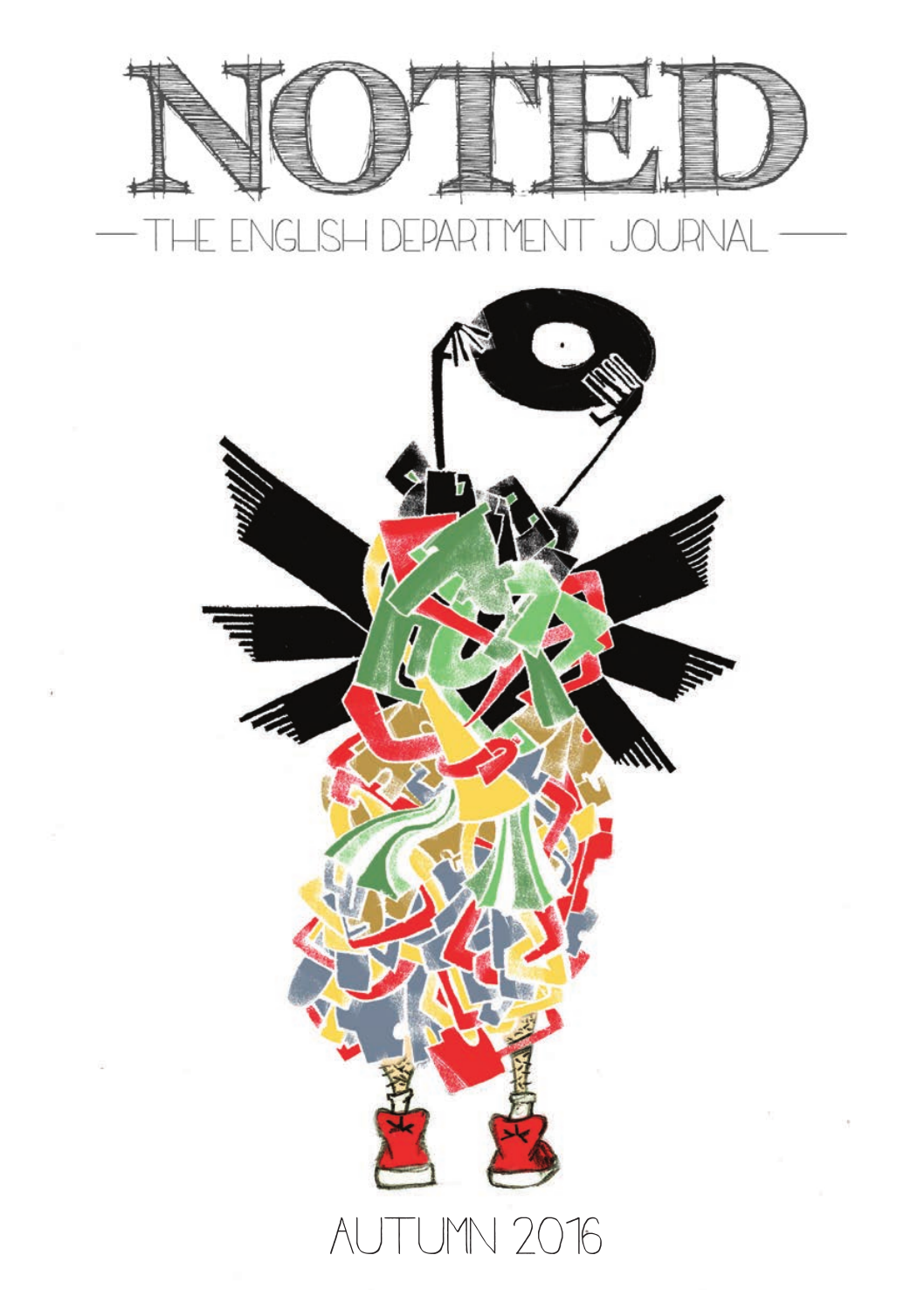*Editor*: Bryn Skibo-Birney

*Proof-reader*: Aleida Auld-Demartin

*Contributors:* Aymeric Nicolet-Dit-Félix, Lorraine Devillard, Olivia Lindem, Roberta Marangi, Misha Meihsl, Diana Moyo, Bryn Skibo-Birney, Ted Van Alst, Téo Verhoeven, Antoine Willemin Copyright © the contributors, 2016

> *Cover image:* "Le Delire" by Salomon Diaikola Copyright © Salomon Diaikola, 2016 www.instagram.com/diaikola/ Reprinted with permission by the artist

> > \*\*\*

Université de Genève Faculté des Lettres Département de langue et littérature anglaises

*Noted* is a biannual journal produced by the staff and students of the English Department of the University of Geneva. Find your free copy of *Noted* at the Department (Comédie), the English library, or online: www.unige.ch/lettres/angle/vie/newsletter\_en.html

> **Publication of next issue: February 2017 Deadline for contributions: 15 January 2017**

Contributions, comments, and suggestions can be sent to: noted-lettres@unige.ch

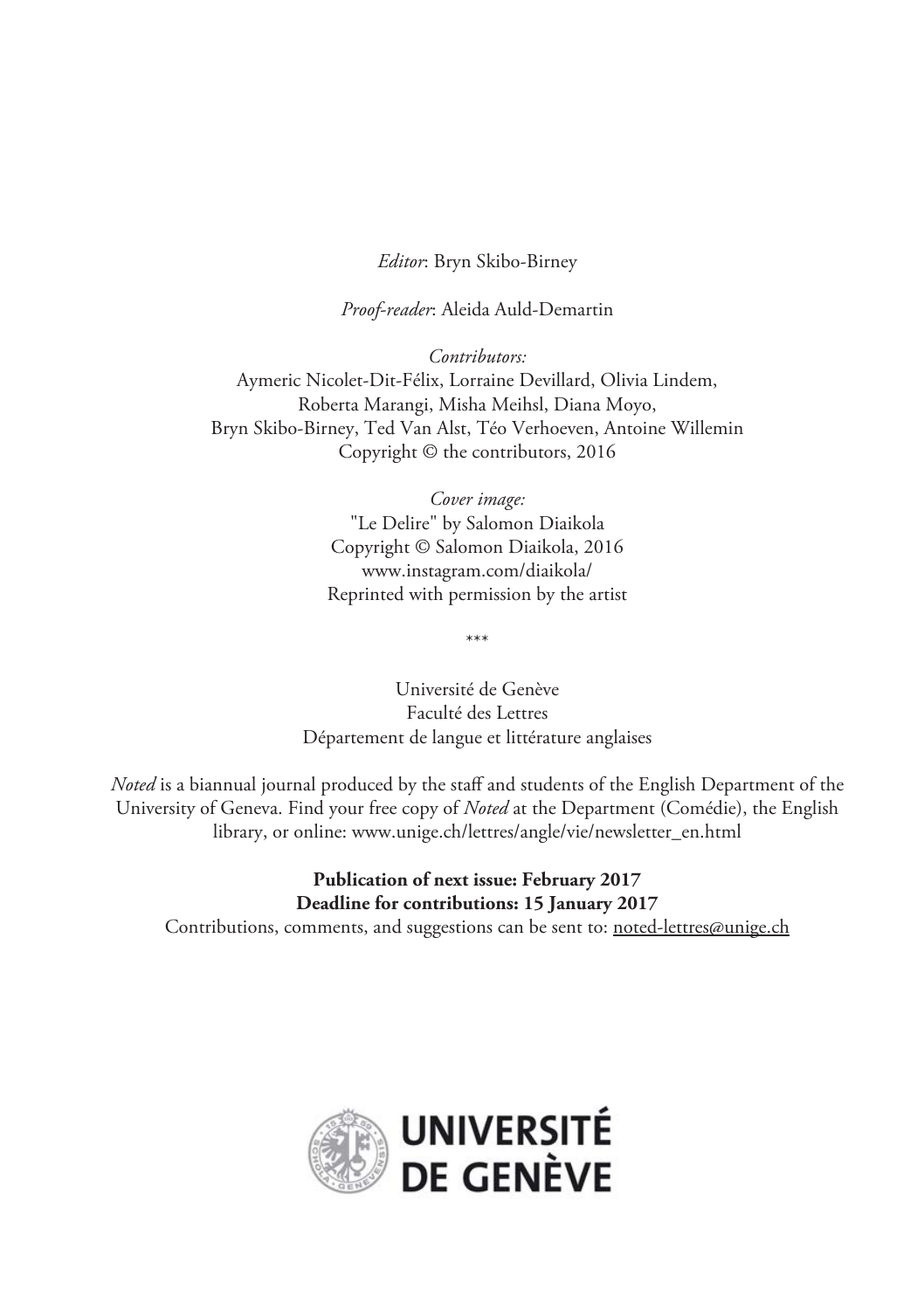## *Contents*

| Letter from the Editor                             |    |
|----------------------------------------------------|----|
| FLAILIALS                                          |    |
| Rereading in Waves                                 | 4  |
| "I See You": The Hybrid Constructed as "Other"     |    |
| By the Gaze in <i>Avatar</i> and <i>District</i> 9 | 8  |
| In Defense of the Humanities                       | 18 |
| My Last Days of Pompeii                            | 22 |
| The Mystery Plays: Between Past and Present        | 26 |
| FIIMCILIR                                          |    |
|                                                    |    |

Creative Writing 31

| Gather Your Thoughts and Your Courage                  | 32 |
|--------------------------------------------------------|----|
| Can You Perceive My True Color?                        | 33 |
| To Heaven Love Transports Us with Passion              | 34 |
| Blood on the Tracks / No Mas                           | 35 |
| The Strange Case of the Long Summer and the Good Woman | 45 |
| Rafael is Dreaming on the Tram                         | 49 |
|                                                        |    |

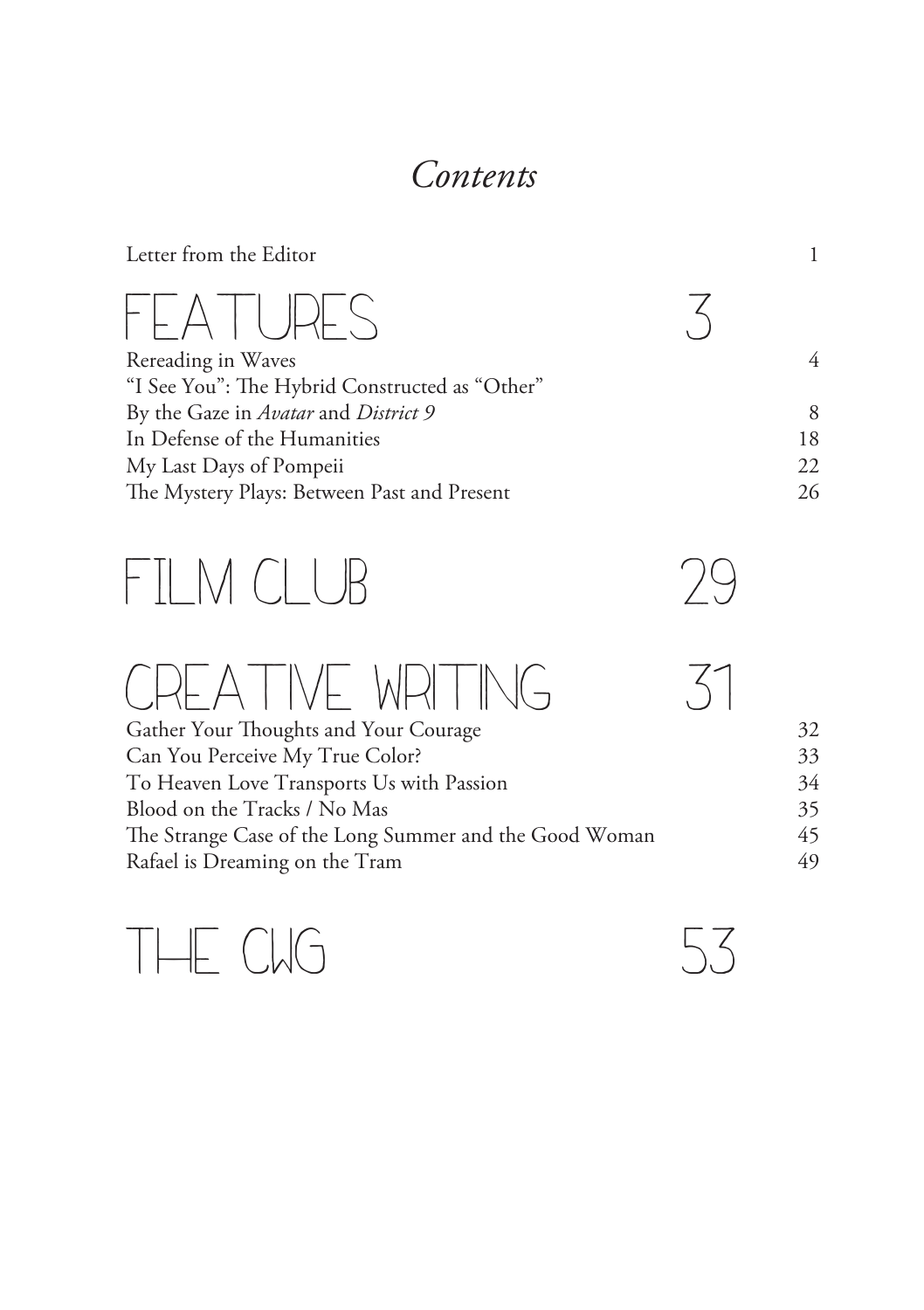# *Letter from the Editor*

BRYN SKIBO-BIRNEY

You know it's hot when every book you read seems to refer to the state of being abysmally, swelteringly, depressingly, and oppressively *hot*. For example, *As I Lay Dying*? Tell me about it. "It was a queer, sultry summer…" Check and check. "The sun shone, having no alternative, on the nothing new." Sadly, yep. "It was a pleasure to burn." I assure you, it's not.

Thinking maybe it would help to read something from a chillier clime, I head to the land of snow and Nabokov, only to find, "Lolita, fire of my life, light of my lions." *Nyet*. Even the typically rain-sodden Scottish narratives can't help: "The sweat wis lashing oafay Sick Boy; he wis trembling." Me too, Sick Boy, me too.

Fortunately, I––and now, you––have this edition of *Noted* to help us beat whatever is left of the summer sun come September. How? If you can't stand the heat, get out of the city! In the time-honored tradition of academics everywhere, some of our contributors used the summer "break" to head further afield, where they, and/or their characters, luxuriated in the cooler corners of the world. **Roberta Marangi** may have burned under the sun during her visit to the ancient city of Pompeii (see "My Last Days of Pompeii"), but her protagonist "escapes the heat" as she dives into the Bay of Naples in "The Strange Case of the Long Summer and the Good Woman." Meanwhile, ensconced within the cool, stony walls of the York Minster, **Olivia Lindem** and **Antoine Willemin** relax into a modern revival of the centuries-old mystery plays, complete with a hipster Jesus and suitcase-toting bunnies. (Is the Ark the first recorded instance of a trip to beat the poor weather?) Finally, the **Film Club**'s newest roster promises a mix of heat-seared deserts and snow-blasted tundras as they take on "Landscapes."

While some contributions discuss visiting new, and perhaps cooler locales, other pieces address revisiting times, places, and books gone by. From his forthcoming collection of short stories, **Ted Van Alst**'s "Blood on the Tracks / No Mas" provides an immersive glimpse of the sounds, sights, tastes, and experiences of an urban childhood in Chicago. Amid lake breezes and golden-hour strolls, nickle-candy and RC cola, the story veers between nostalgia and awakening as the young protagonist hurtles towards adulthood faster than he knows.

Summertime always seems to recall childhood days spent doing whatever you pleased. **Olivia Lindem**'s childhood was filled with novels, and a recent trip to London prompts her to revisit some of her favorite childhood stories. Now armed with an education in literary analysis, her rereadings reveal that novels she once characterized as "fluff"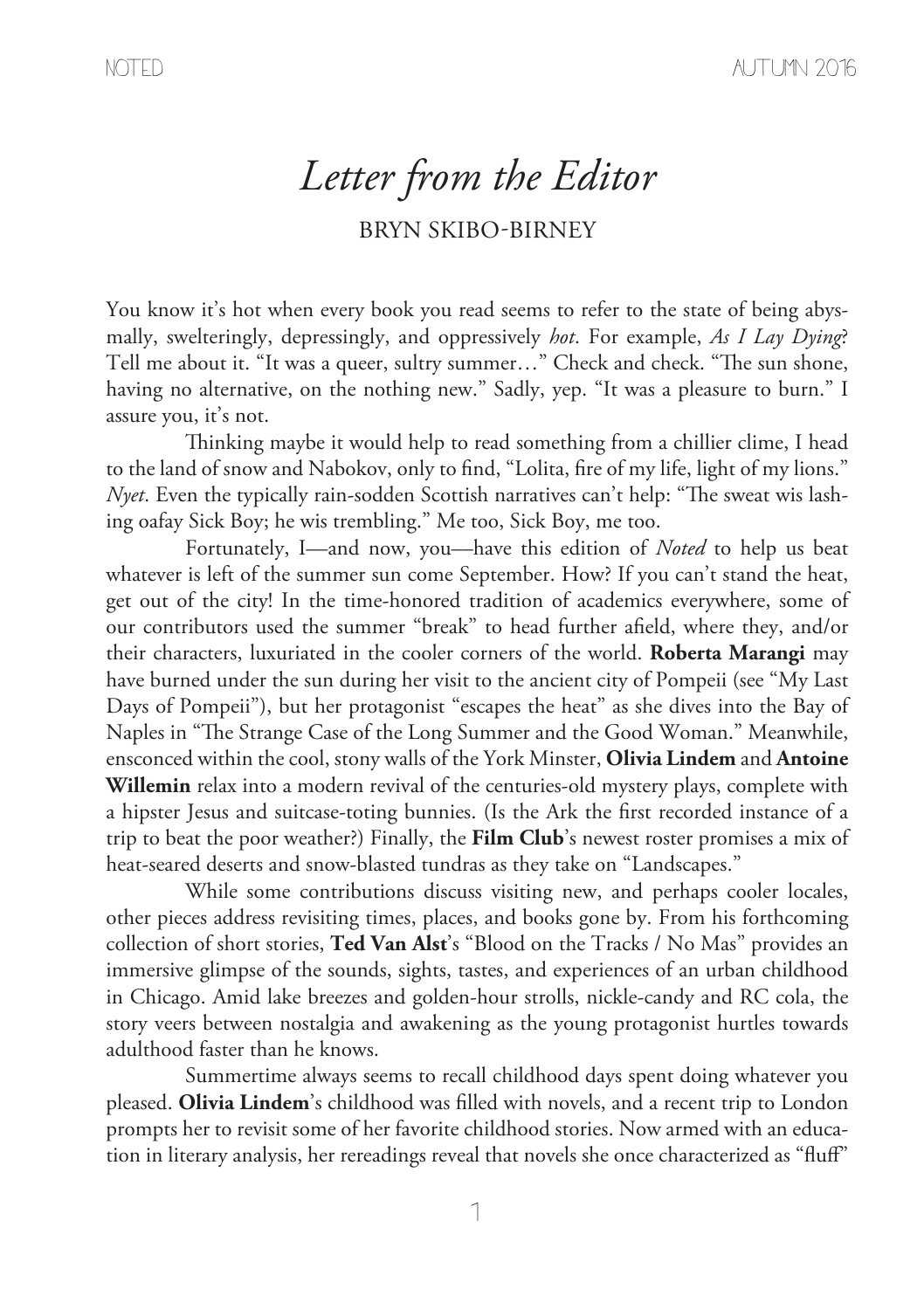often sharply (and sometimes humorously) rebuke the gender expectations of the day. Her narrative investigations and discoveries, discussed in "Rereading in Waves," are all the more engaging as they reveal that books we thought we knew so well, always hide treasures for those who take the time to come back.

New discoveries through literary analysis are precisely **Misha Meihsl**'s point in his essay, "In Defense of the Humanities," which offers an impassioned rebuttal to those who might question the value of reading (and rereading). Putting Misha's "Defense" into practice, **Aymeric Nicolet-Dit-Félix** offers an enlightening perspective to the effect of the "gaze" in his outstanding essay, "'I See You': The Hybrid Constructed as 'Other' by the Gaze in Avatar and District 9." If such excellent examples of academic prose have you feeling a little intimidated at the start of the semester, I recommend that you take the euphuistic advice offered in **Lorraine Devillard**'s "Gather Your Thoughts and Your Courage." The cool, clear-headed logic at play in these pieces is just what we need to take our minds off of the swelter and on to the joys of literature (Ha! As if it was ever far from this topic.).

But before you dash off, refreshed and relaxed, I strongly suggest that you take a tour through the poetric contributions in this edition of *Noted*. While every reader will enjoy the riddling complexity of **Diana Moyo**'s poem "Can You Perceive My True Color?" and the tempestuous paradoxes in **Téo Verhoeven**'s sonnet "To Heaven Love Transports Us with Passion," the beauty, the passion, and…dare I say it, the *heat* emerge after a more critical rereading.

Until next time, happy reading and remember sunscreen, Bryn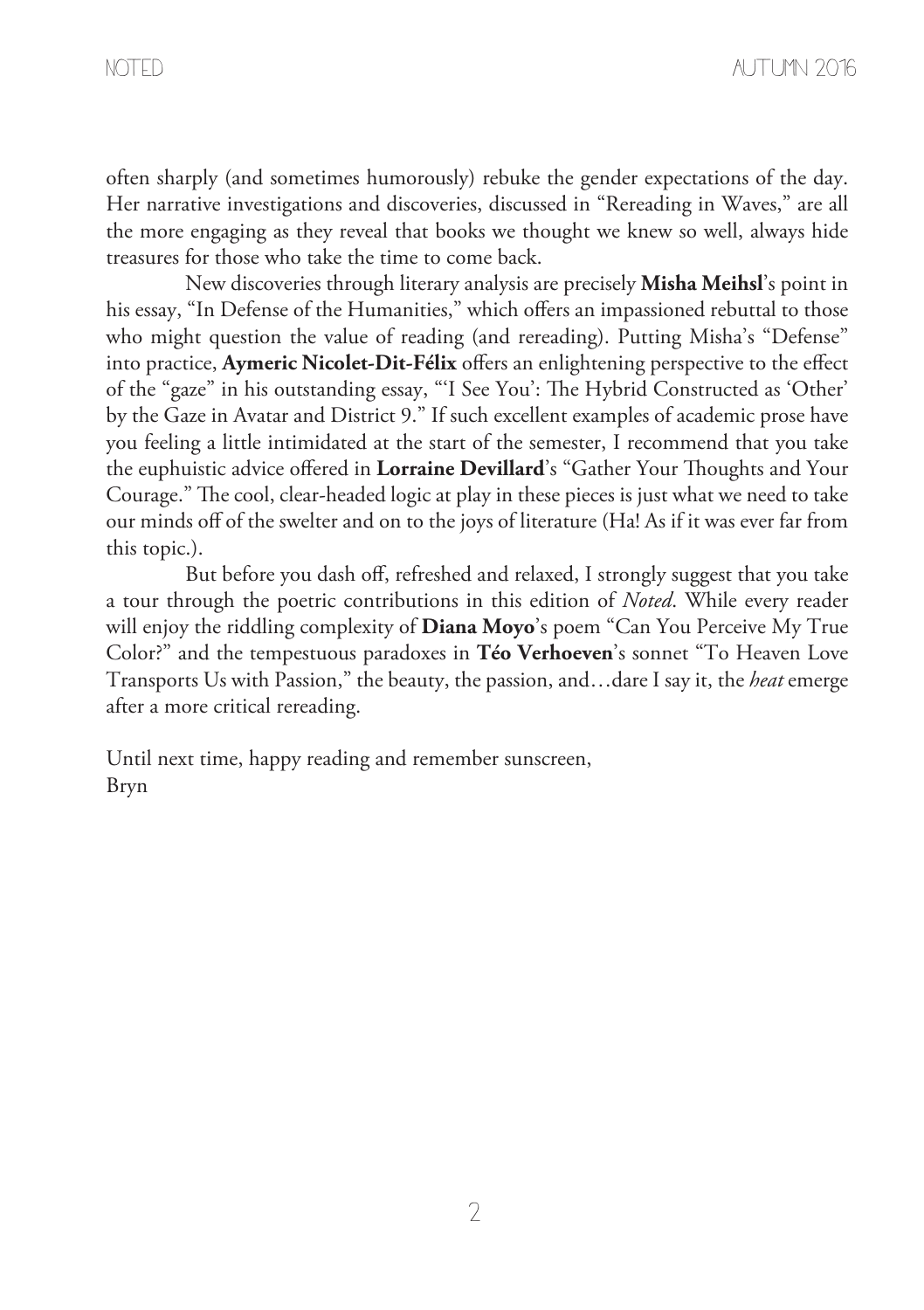

# Features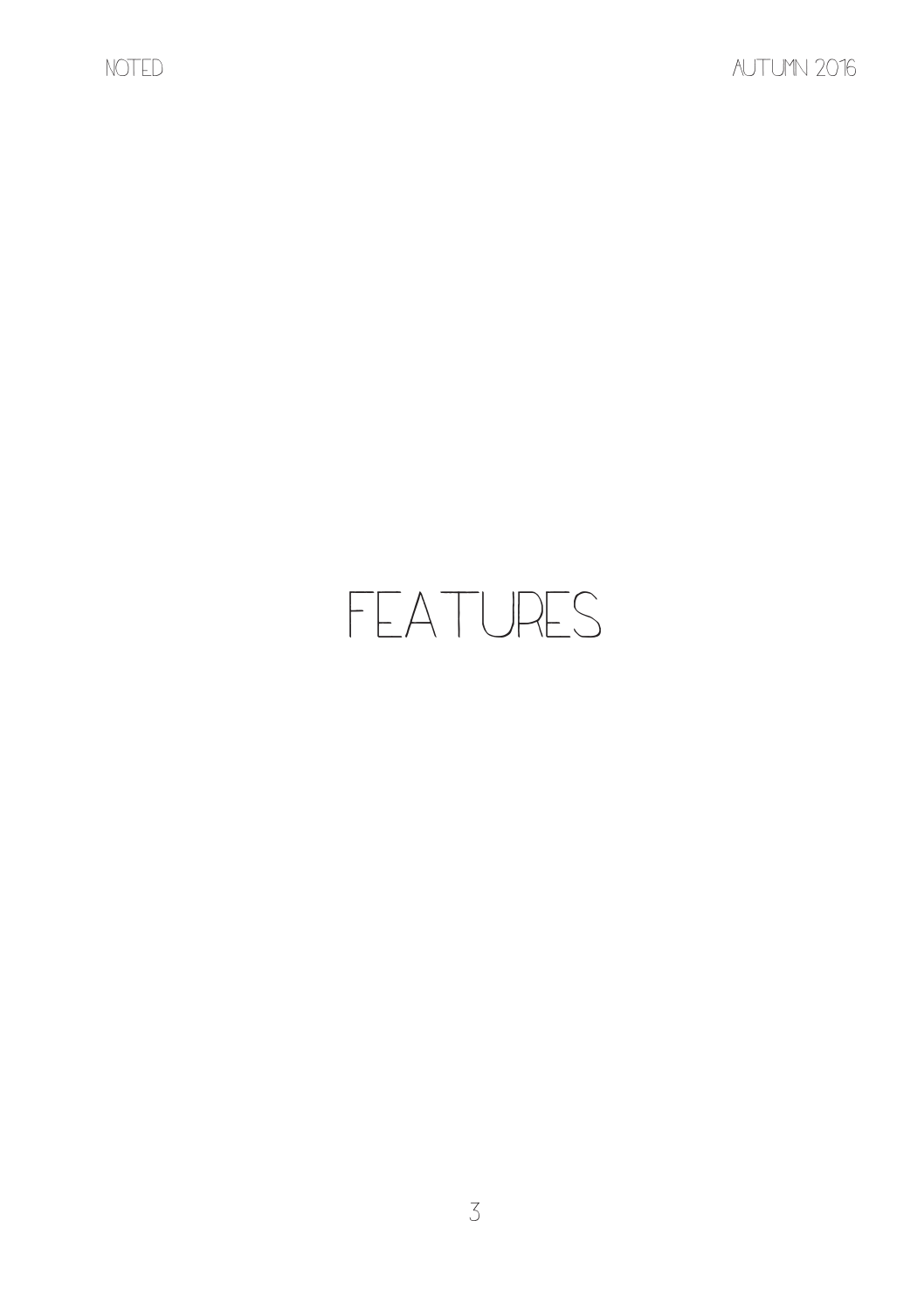## Rereading in Waves OLIVIA LINDEM

One of the things that's always taken me by surprise when discussing female authors, be it online or with colleagues, is the repeated claim that others had to go out of their way to find books written by female writers when they were children. This probably shouldn't surprise me considering that the Great Western Canon has always been bogged down by white, male authors, but it still does. I was lucky enough to be primarily brought up by my grandmother in an all-women household and to have women as English and literature teachers in primary and secondary schools. They were all aware of the gender divide in literature and I consequently always had books written by women at hand, from Austen and the Brontës to Jhumpa Lahiri and Margaret Atwood, and if anything, I grew to assume an author was female unless blatantly stated otherwise (I still think of Wilkie Collins as a woman and am repeatedly startled when presented with pictures of a bearded man). Call this what you will, but it's something for which I've always been thankful.

I read voraciously as a kid, and the authors I repeatedly revisited were Louisa May Alcott, Laura Ingalls Wilder, Frances Hodgson Burnett, and L.M. Montgomery. Looking back, I struggle to think of male authors I read at that age, only able to remember the time I put *Tom Sawyer* down in bored disappointment, never to pick it up again. Fast forward to studying feminist literature and reading plenty of Second Wave criticism, and I started to wonder if I had fallen into a trap after all. My favorites had all been women, yes, but they weren't exactly groundbreaking. They were the ones who'd survived the canon because they'd appeared to comply with societal demands. They talked about young girls growing into young ladies (yes, for the most part, *ladies*, with all the social connotations implied), and they presented a fair share of domesticity. They glorified notions of home and family, and all the books and series that saw their female characters through to adulthood also saw them enter into the marriage plot. Anne Shirley gives up teaching to marry Gilbert Blythe; Laura Ingalls Wilder does the same and dedicates the final book in the *Little House* series to her marriage; and even Jo March, who spurns Laurie and goes off to New York to live on her own and become a writer, comes home, marries, and brings up not only her two boys but an entire school of children. Alcott even put together a sequel to *Little Women* called *Good Wives* (if you don't remember this, that may be because it's generally printed in one volume with *Little Women* and appears as the second part of the book). Critically awakened, I began to re-evaluate the books in my memory, sadly thinking of them as propaganda which had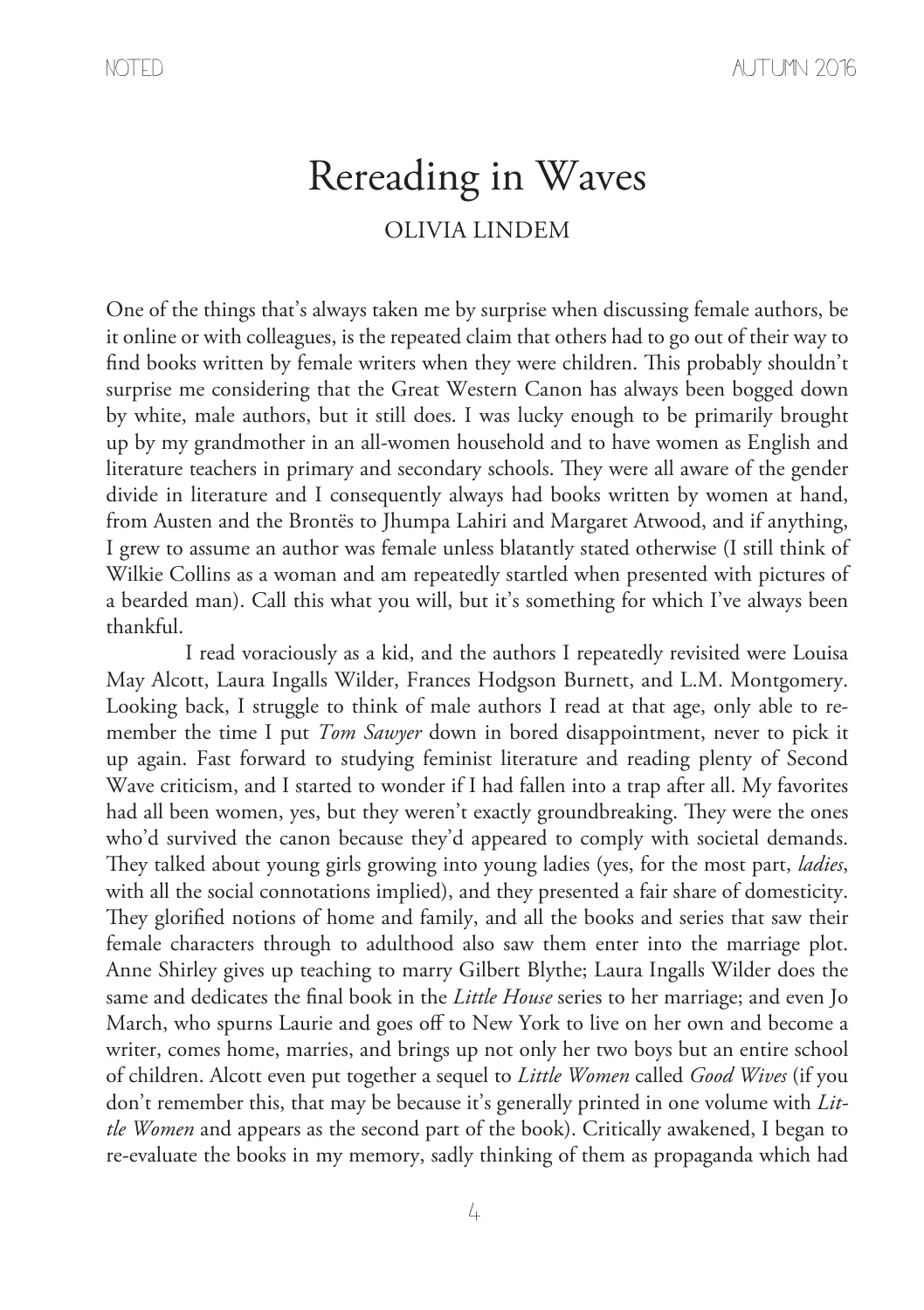driven me to romanticize marriage and domesticity despite growing up with a heightened awareness of divorce and female empowerment.

I was mistaken, however, in making this judgment without revisiting the books themselves until earlier this year. On a trip to London a few months ago, I visited Persephone Books, a publisher and bookshop dedicated to printing forgotten novels by women writers from the late nineteenth and the first half of the twentieth century, and came away with two novels by Frances Hodgson Burnett––*The Making of a Marchioness* and *The Shuttle*. I hadn't reread any of her writing since I was about ten years old; more to the point, I hadn't been aware of the fact that she had widely written for adult women. While *The Secret Garden* and *A Little Princess* are her most recognized novels, they only constitute a small portion of her work. I quickly read *The Making of a Marchioness* in April and was thrilled to find that, though it appeared to be a bit of an adult fairy tale at first glance, it gloriously echoed the realism found in the likes of her contemporary, Edith Wharton. I went into a little research binge reading about Hodgson Burnett after that and found that she wasn't the conventional late-Victorian/Edwardian woman I had assumed her to be. She was independent, earned her own living, and had two divorces under her belt at a time when marriage played a definitive role in women's lives. This made me not only want to read more of her work but to take a closer look at some of my other old favorites.

I've only begun to scratch the surface of my rereads thus far, with the very pretty Puffin in Bloom edition of *Anne of Green Gables* bringing me back to L.M. Montgomery's works this summer. I've reread two of the books in the series for now––the aforementioned opening to the *Anne* series and *Anne's House of Dreams*, the fifth book in the series. Rereading the first was a delight. Taking place in the late nineteenth century, it tells the story of an eleven-year-old orphan who's accidentally adopted by Matthew and Marilla Cuthbert, an elderly brother and sister who run a farm on Canada's Prince Edward Island. Anne stays with the Cuthberts, gets into lots of mischief, and excels at school, proving along the way that she was a much better addition to the family than the boy they originally wanted to adopt. The first volume is truly a children's novel, but it was refreshing to revisit after well over a decade.

The following books in the series are far more interesting from critical and social points of view. They follow Anne as she gets older and enters into adult life. Rather than getting married at the first opportunity, she pursues her education, teaches, earns a BA, and turns down multiple marriage proposals. Montgomery turns away from the heteroromantic norms of her time, prioritizing education over marriage and providing commentary on women's issues. Characters like Rachel Lynde criticize women turning away from the home in a way that implies ridicule, while others like Cornelia Bryant speak out in favor of women's suffrage and constantly make statements like "Drat the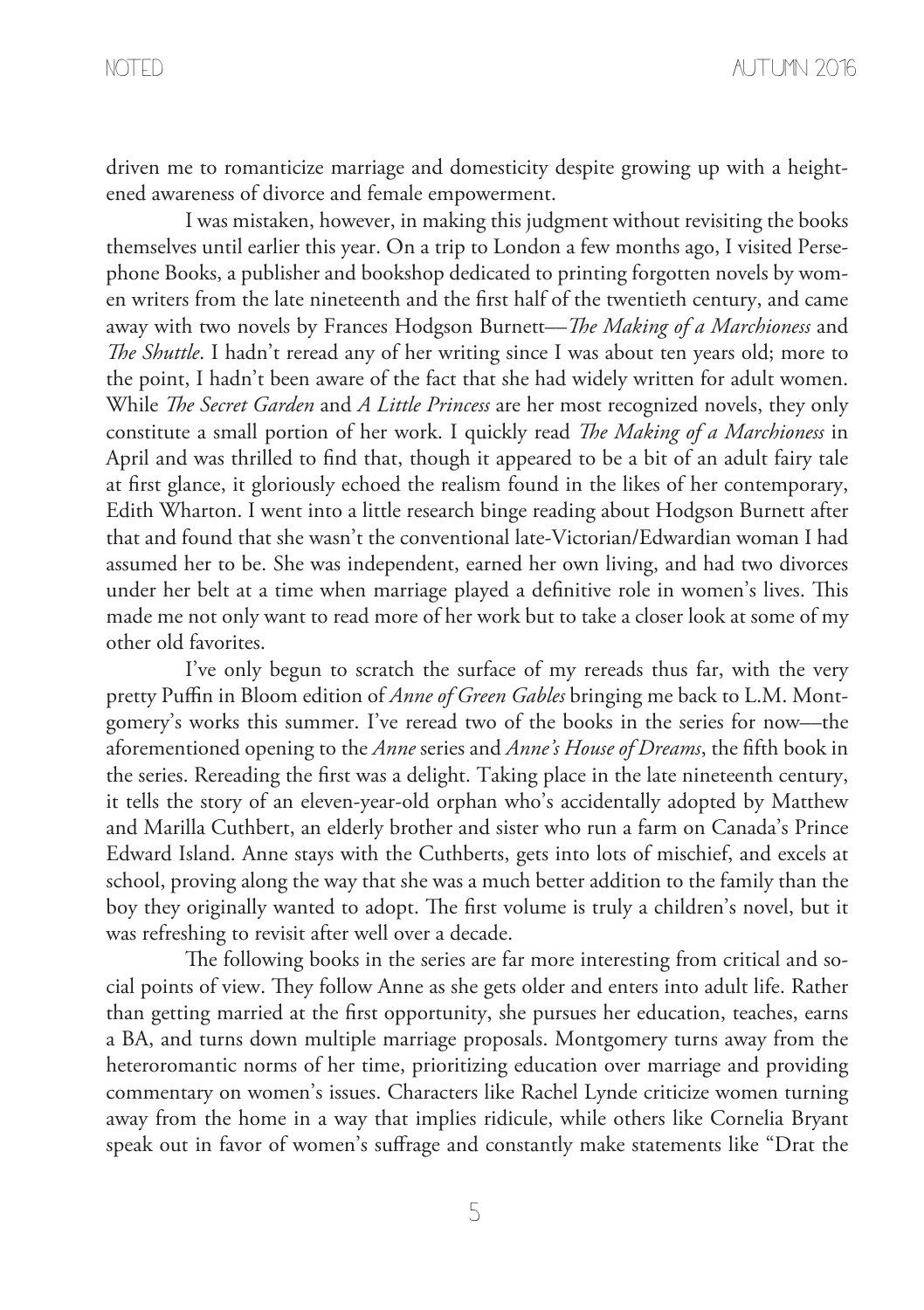### **NOTED**

men!" Anne eventually marries, but she doesn't do so until she's met all of her personal goals in the fifth novel of the series. She is twenty-five at the time, closer to the average marriage age of today than of the pre-1900 world. Her marriage is presented as a true matter of choice and preference, not an obligation or matter of convenience. In fact, it is opposed to another marriage in *Anne's House of Dreams*, where Leslie Moore is pressured into marriage with a tyrannical drunkard to save her family's farm. Her unhappiness is explicitly depicted in the novel, and the dramatic extent to which Montgomery goes almost suggests a satirical depiction of the most extreme cases one can imagine. Other passages in the novel also suggest a somewhat satirical nature. An odd contradiction presents itself, for instance, with the topic of childbirth. Montgomery doesn't completely shy away from the issue. The first time it is evoked, Anne is said to almost lose her life in giving birth and then loses her baby shortly after. This suggests that Montgomery is ready to be a bit more darkly realistic than other authors writing for young women at the time. But then, several chapters and over a year later in the story, she adopts what can only be thought of as an absurdly ridiculous attitude when she turns away from the natural world to the mythology of storks. I could quote just a line of the passage in question, but it is comically golden and deserves to appear in full:

One morning, when a windy golden sunrise was billowing over the gulf in waves of light, a certain weary stork flew over the bar of Four Winds Harbor on his way from the Land of Evening Stars. Under his wing was tucked a sleepy, starry-eyed, little creature. The stork was tired, and he looked wistfully about him. He knew he was somewhere near his destination, but he could not yet see it. The big, white light-house on the red sandstone cliff had its good points; but no stork possessed of any gumption would leave a new, velvet baby there. An old gray house, surrounded by willows, in a blossomy brook valley, looked more promising, but did not seem quite the thing either. The staring green abode further on was manifestly out of the question. Then the stork brightened up. He had caught sight of the very place—a little white house nestled against a big, whispering firwood, with a spiral of blue smoke winding up from its kitchen chimney—a house which just looked as if it were meant for babies. The stork gave a sigh of satisfaction, and softly alighted on the ridge-pole. (Montgomery)

That such a passage was written in 1917, about the 1890s, is not surprising, given that "shocking" issues such as childbirth were taboo and that the book was still mostly geared towards young women; but Montgomery's attitude towards so many other feminist issues suggests that it cannot be other than satire. How else can the extreme shift from near-death to idealized innocence be explained? The thought of it being satirical criticism of the idiotically simple way in which popular culture addressed women's issues is reassuring. I began my reread of *Anne's House of Dreams* fully aware that I was likely to be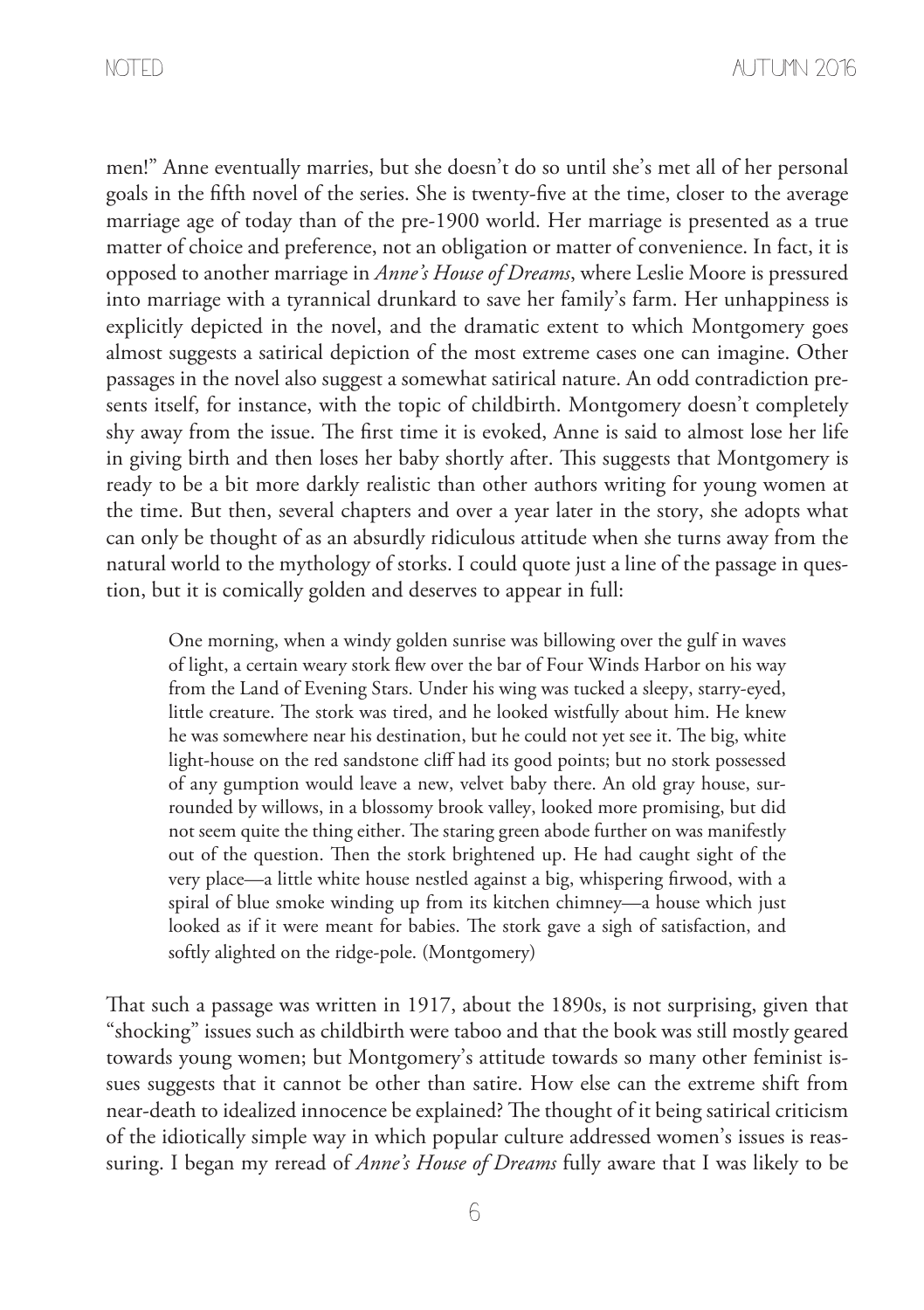disappointed. I found it to be––to put it in colloquial terms––a fluffy book when I was little, and I was pleasantly surprised this time around precisely because it isn't actually as fluffy as I remember it being. It has critical substance, and it has humor. Plus, the ridiculous stork imagery paired with the other samples of criticism in the novels made me think of a pro-birth control postcard from the early twentieth century that floats around the internet, depicting a woman beating away a stork with an umbrella, and what is there

not to like about that?



Whether Montgomery's passage is actually satirical criticism or whether it's hopeful interpretation on my part, it still opens the text and the topic up to a variety of questions. What is so shocking about female realities that they supposedly need to be constantly covered up over the centuries? What ways might female writers of the early twentieth century have had to combat social censorship? And if such "subtle" criticisms are in one childhood favorite, what might there be in others? Is not something to be made of the fact that the two March girls who fit the mold of "good" nineteenth-century femininity in *Little Women* are the two to meet tragic ends: Meg in being pre-maturely widowed and Beth in literally dying because she went out of her way to help the sick? That Jo and Amy, the two flawed sisters, are the ones to have happier ends? That Anne finds domestic happiness through choice and that the heroines of Hodgson Burnett's novels tend to be more triumphant than the men? The feminist values of these novels are ambiguous but nowhere near as easily dismissed as I feared them to be, and I look forward to revisiting them over time and seeing what more they have to offer.

## Works Cited:

"And the Villain Still Pursues Her." Circa early twentieth century. *Wikimedia Commons.* Web. 15 August 2016. commons.wikimedia.org/wiki/File:VictorianPostcard.jpg

Montgomery, Lucy Maud. *Anne's House of Dreams.* Toronto: McClelland, Goodchild and Stewart, 1917. *Project Gutenberg*. Web. 15 August 2016. gutenberg.org/ files/544/544-h/544-h.htm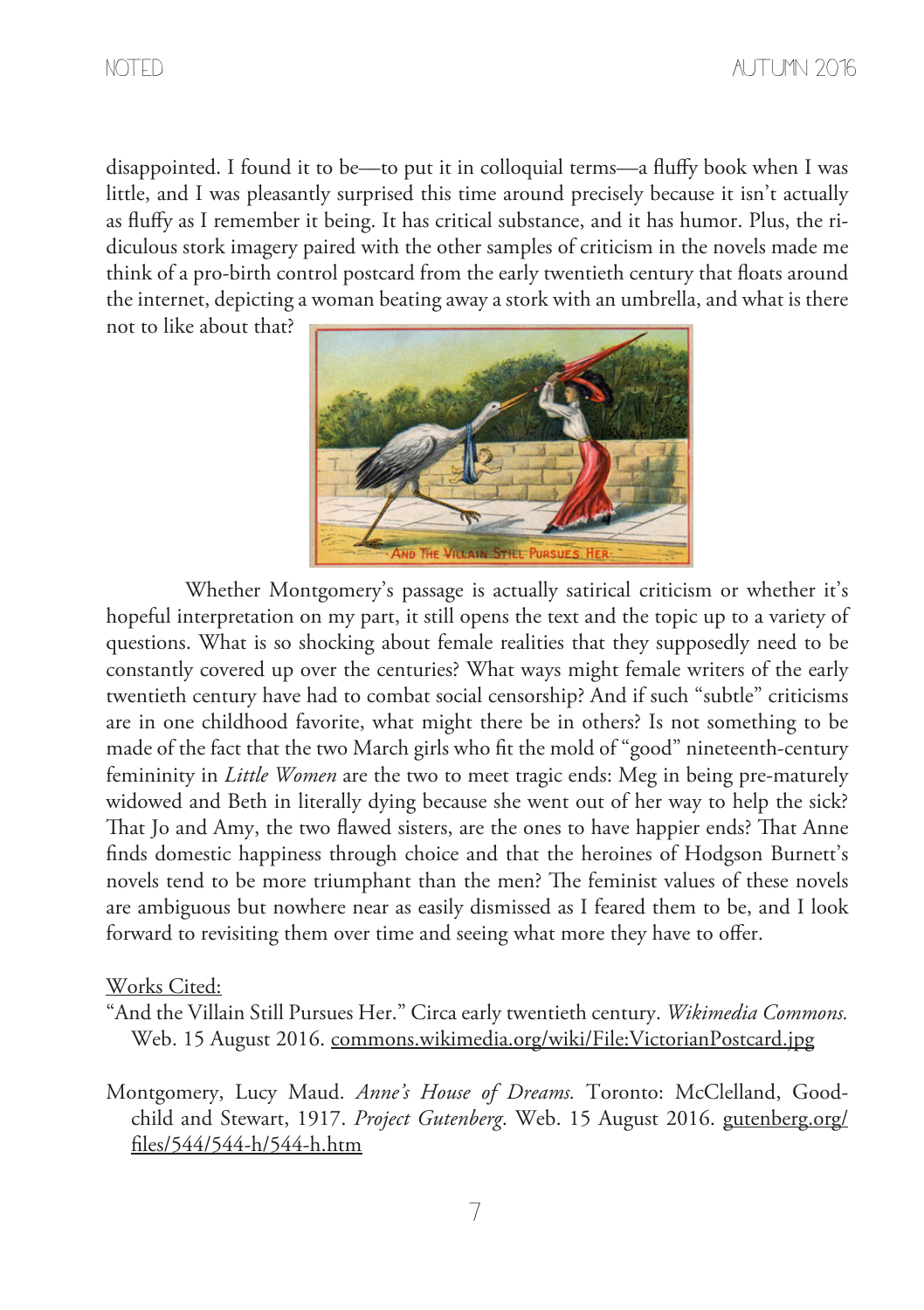# "I See You": The Hybrid Constructed as "Other" By the Gaze in *Avatar* and *District 9* AYMERIC NICOLET-DIT-FÉLIX

*Editor's note*: Aymeric Nicolet-Dit-Félix's essay, "'I See You': The Hybrid Constructed as 'Other'…" was originally submitted as his BA7 graded paper for Ms. Kimberly Frohreich's BA6 seminar, "Allegories of the Alien" (autumn semester, 2015). Due to its outstanding analyses of the films and its rich consideration of the topics addressed in the seminar, both Ms. Frohreich and Professor Madsen recommended the essay for publication in *Noted*; after a final review, Mr Nicolet-Dit-Félix very kindly contributed it to this edition of our journal.

\*\*\*

In some modern science-fiction narratives, the "transformation of the human species into a subject position that moves from an oppositional politics of segregating the human 'self' from the 'other' to one acknowledging the 'other' as part of the human 'self'" results in a physical "acknowledging of the 'other' as part of the human 'self,'" where human subjects undergo a physical transformation that combines the "self" and the "other" (Nanda, 115). The hybrid, defined in the *OED* as "anything derived from heterogeneous sources, or composed of different or incongruous elements," becomes a being where the "self" and the "other" coexist; subsequently the hybrid is confronted with the ideology of the purity of species. Two movies, *District 9* (Neill Blomkamp, 2009) and *Avatar* (James Cameron, 2009), depict the transformation of a human protagonist into an alien; the core of both movies is the transformation process when the human protagonist––Wikus and Jake, respectively––is on the verge of becoming alien. This transformation leads to the hybridization of the protagonists between the human "self" and the alien "other." The hybrid then becomes a threat to the purity of the species and is distanced from society, which constructs him as a monstrous "other." This construction is echoed with Lilith, the protagonist in Octavia E. Butler's novel, *Dawn* (1987), who also undergoes physical transformations, making her a human/alien hybrid. Her transformation leads her to be characterized by the other humans as a monstrous "other" through speech, sight and a blurring of her gender performance, which makes her a figure foreshadowing Wikus and Jake.

In both movies, the hybrid is the subject of a dehumanizing gaze—from the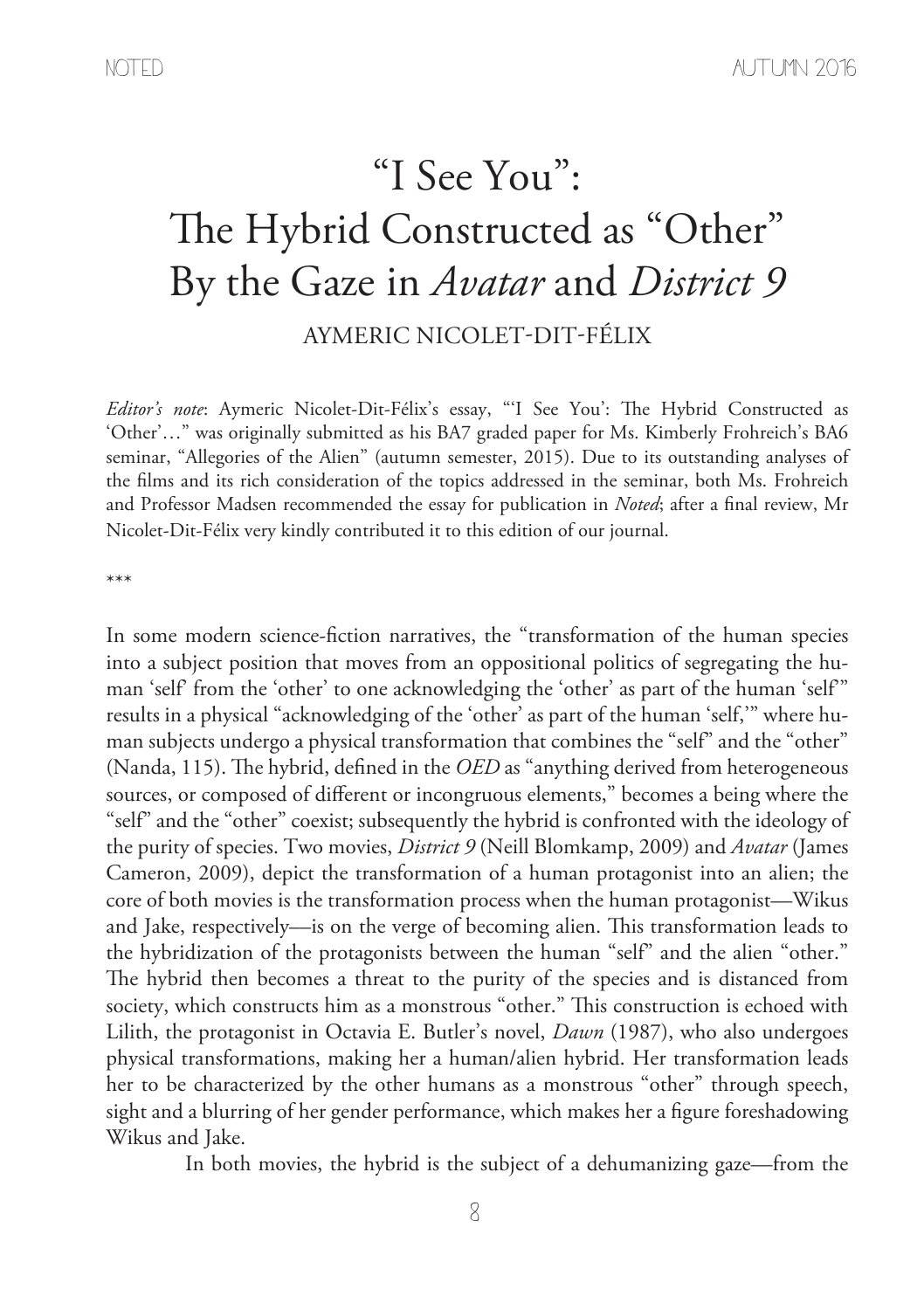### **NOTED**

humans in *District 9* and from both humans and the Na'vi in *Avatar*––constructed through a *mise en abyme* of the filmic experience. Indeed, in both movies the monitoring of the protagonist displays a construction where the hybrid becomes a performer for the gazing entity who becomes spectator. In *District 9*, through the reflexive documentary, the spectator is mainly human. However, in *Avatar*, the spectator is both human and Na'vi, or rather *either* human or Na'vi, depending on which side Jake stands. Even Jake's experience of controlling the avatar body is reflexive of the video game experience as well as of the modern filmmaking process where the actor is thrown into a CG world. In both movies, the hybrid is spatially distanced from the human spectator in order to depict him as "other" and is pushed away into the space of the "other"––the ninth district in *District 9* and the forest of Pandora in *Avatar*––a space constructed by the *mise en abyme* as the space of the performers in opposition to the space of the spectators.

In her 1975 article "Visual Pleasure and Narrative Cinema," Laura Mulvey argues that movies construct female characters as the object of the masculine gaze through a *mise en abyme* of spectatorship where the female is the subject of a masculine spectatorship. In her later works such as "Cinematic Gestures: The Ghost in the Machine" and her lecture "Becoming History: Spectatorship, Technology and Feminist Film Theory," she argues that the passive female, who is similar to an automaton, forces the masculine gaze on her, the classic Hollywood movies displaying several moments where they take a pose in order to attract the male's gaze. Therefore, female characters are both objects and subjects of the masculine gaze, attracting it through their actions while being reduced to passive objects because of it. The hybrid characters in *District 9* and especially in *Avatar* are also displayed in a similar way, the hybrid being feminized through the masculine gaze of the pure species. Therefore, the *mise en abyme* described above leads to a feminization of the protagonists and thus leads to the blurring of their gender performances. In this paper, I will argue that the hybrid is depicted as a monstrous "other" through a dehumanizing gaze constructed by a *mise en abyme* of filmic experience and reflexivity, as well as through the spatial boundaries between the space of the spectator and the space of the performing hybrid; both processes therefore lead to the blurring of the hybrid's gender performance.

Before moving to the filmic medium, I would like to start with Octavia E. Butler's *Dawn* where Lilith, the human protagonist, just like Wikus van de Merwe and Jake Sully, undergoes a physical transformation that makes her less human and is then constructed as a monstrous "other" by the other humans. Although, unlike Wikus and Jake, she does not become alien nor is she a hybrid like her children, the humans nonetheless consider her as "not human." As a consequence of her actions in *Dawn*, Lilith is dehumanized through language in *Adulthood Rites* (1988), just as she explains to Tino when she reveals her identity to him: "they decided I had betrayed them to the Oankali,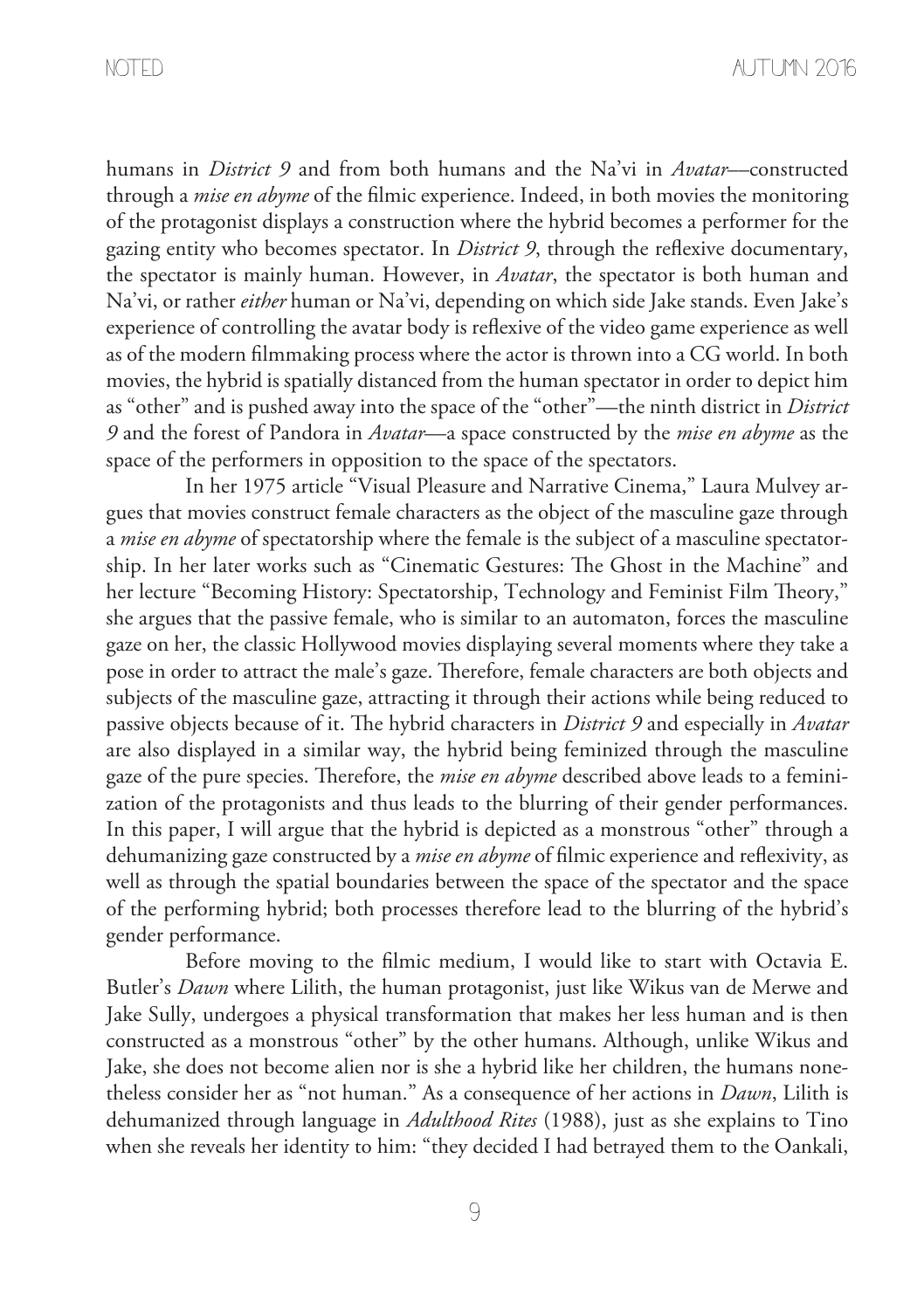and the nicest thing some of them called me was Judas" (297). She puts a clear distinction between herself and the Resisters, calling them "they," and shows her lack of power in her construction as "other," since the Resisters have "decided" that she was a traitor to her species. She is even constructed as a monstrous figure "as though [she] w[as] a second Satan or Satan's wife or some such idiocy" (297). In her book *Representations of the Post/ Human: Monsters, Aliens and Others in Popular Culture*, Elaine L. Graham writes about the monster:

for their audiences––and monsters were, even before the notorious freak shows of the nineteenth century and early twentieth centuries, intended to be public spectacles––monsters signalled a terrible breach in formerly inviolate categories. For such a dislocation to occur signified a heinous offence against nature, and the horror of monsters rests in this capacity to destabilize axiomatic certitudes. (39)

The monster is therefore intended as a spectacle, or, in the case of Lilith, the subject of stories (which is a verbal form of spectacle) and inspires horror from their "capacity to destabilize axiomatic certitudes." Lilith is therefore constructed as a monstrous "other" through discourse because of her deviant nature as an enhanced human being.

How the other humans see her is a constant concern for Lilith in *Dawn* because their gaze constructs her as monstrous. When she must reveal her capacity to heal faster to Joseph, she "fear[s] that he would begin to *see* her as alien or too close to aliens––too much changed by them" (emphasis added; 155). Her modified body makes her vulnerable to the gaze of the human, a gaze that she "fears" and that constructs her as "different." Joseph "stare[s] long at Lilith" and she "sp[eaks] when she th[inks] she ha[s] endured his stare long enough" (156). Joseph's gaze not only makes her vulnerable but also pains her, as she must "endure" it. It is painful because it is a dehumanizing gaze, which constructs her as a monstrous "other"––a spectacle for the human spectator. All her enhanced capacities "would make her *seem* less human," meaning that her humanness is based on how the others see her and how they construct her as human based on what they see (emphasis added; 120). It also means that on the surface, in the eye of the others, she "seem[s]" less human, but inside she is still human. Therefore, despite what she is on the inside, what makes her human in the eye of the others is how they perceive her; thus, her body becomes key in her construction as "other."

Due to her transformation, Lilith's gender performance is blurred and is thus constructed as sexually deviant by the other humans, which reinforces her construction as a monstrous "other." Indeed, when she meets Tino, he tells her that he "even heard that perhaps [she] didn't like men at all" and Nikanj informs her that Joseph is being called a "faggot" for being with her since she is such a masculine woman (she is a very active and dominant woman, and is also tall and stronger than other men because of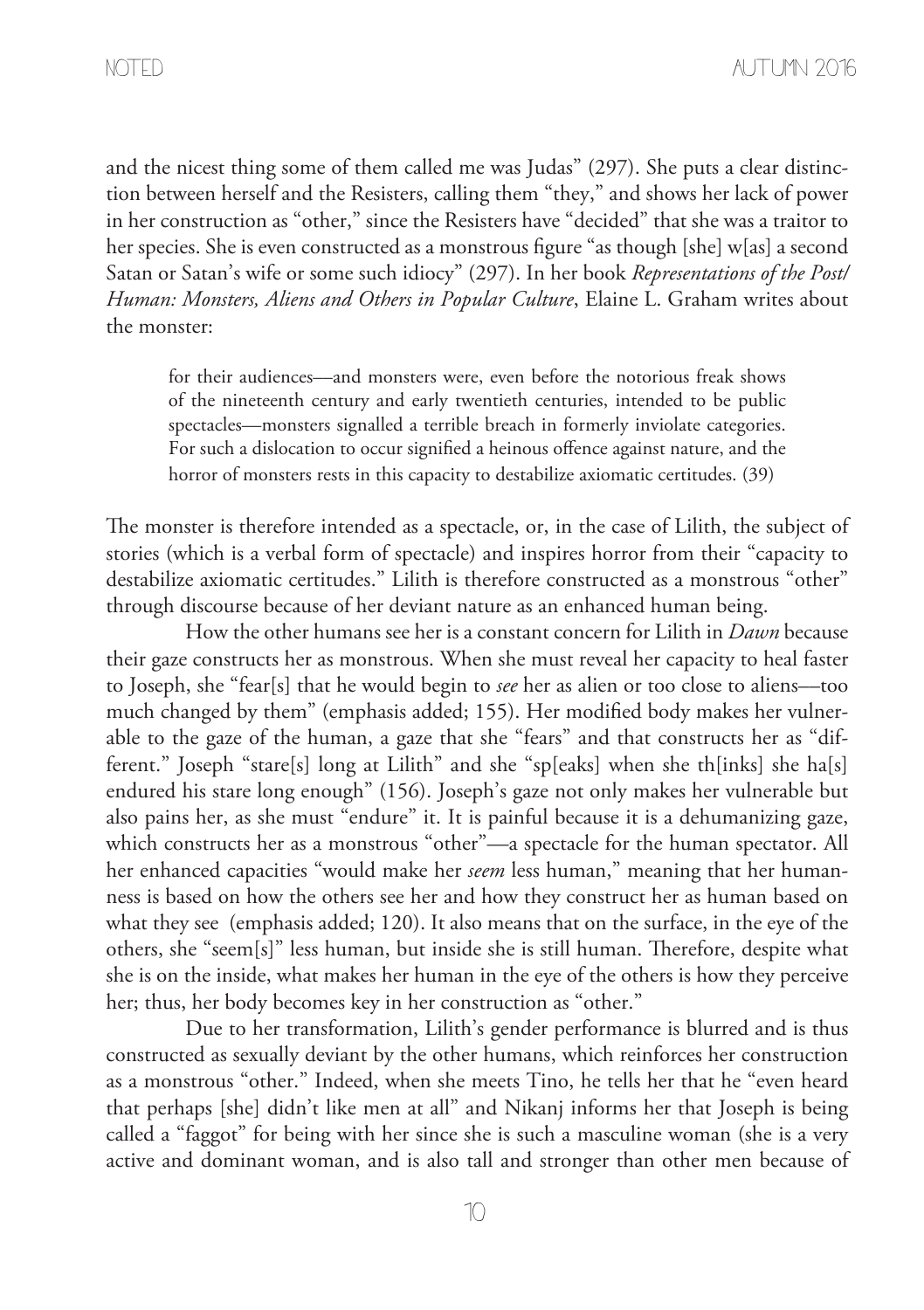### **NOTED**

the Oankali modifications) (299, 159). Her construction as sexually deviant reinforces her alienation from the humans since she would be the only human with homosexual tendencies in the novel, thus isolating her even more. Her construction as "other" leads to a questioning of her sexual orientation by the humans since Lilith is a more masculine woman; by questioning her sexual orientation, they reinforce the alienating discourse that surrounds her. This double movement relates to what Elaine Graham writes about the monster, a human construction of a being that "signalled a terrible breach in formerly inviolate categories," but it is also constructed as such because it is perceived as such by the "audience" (39). Perceiving the "other" as monstrous leads to constructing it as monstrous, and the construction of the "other" as monstrous reinforces the perception of it as monstrous. There is a constant exchange between the discourse and the perception concerning the "other" in order to construct them as monstrous.

In *District 9*, the fake documentary is part of the filmic discourse that constructs Wikus van de Merwe as "other," assembling different interviews and testimonies concerning him, and it is addressed to an implied viewer who is already aware of who, and what, Wikus is. In the interviews that open the movie, one of the speakers says, "I think I was––'disgusted' would be the word. There was always a hint of something not quite kosher with van de Merwe" (*District 9,* 8:29-8:36). Another speaker says, "Nobody saw it coming at all," while a third adds, "It was like a betrayal" (8:37, 9:27). All these speakers refer to an event that has not been shown to the real spectator, but it already constructs Wikus as a monstrous "other." The real spectator views this scene through external focalization, which François Jost and André Gaudreault define as "*une restriction de notre savoir par rapport à celui du personnage telle qu'elle produit des effets narratifs*"  $(141).$ <sup>1</sup> The narrative effect that it creates is that the real viewer is distanced from the implied viewer because they do not share the same knowledge concerning Wikus. The implied viewers are constructed as being part of the alienating discourse concerning Wikus, since they are the spectators to whom the discourse is addressed.

As said above, the documentary constructs Wikus as the "other," but through its reflexivity, the film shows itself as a construction. Indeed, from the very beginning of the movie, the documentary is shown as a construction, with Wikus referring to the "nice background with the people there" and being directed by the cameraman to look into the camera, thus underlining the staging of his interview. The characters of the documentary also use deictic markers to refer to it, like Fundiswa, Wikus' assistant, when he says: "I just want everyone watching *this* right *now* to learn from what has happened" (emphasis added; *District 9,* 8:09-8:13). The deictic markers construct the documentary into a diegetic object and are therefore another reflexive tool. Furthermore, the scene where Wikus discovers the alien fluid is also reflexive, as it reveals Wikus' attempt to con-

<sup>&</sup>lt;sup>1</sup>"A restriction of our knowledge compared to that of the character in order to produce narrative effects" (my translation).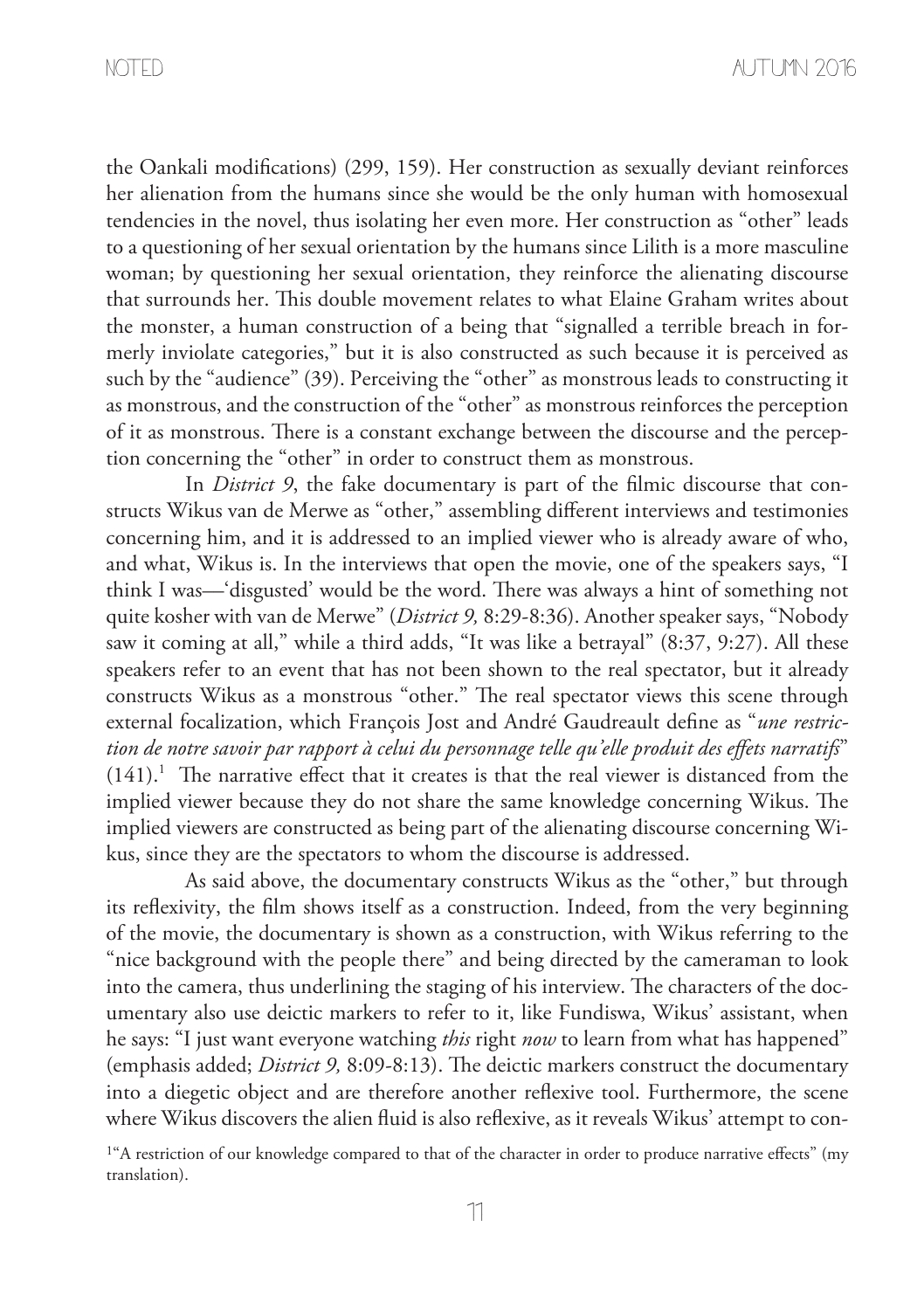struct his image as he yells at the cameraman to "turn it off," before cutting to the staged discovery of the alien fluid (22:21). However, the documentary shows these supposedly censored images, which reveals that Wikus, by becoming the "other," has been stripped of the power to manipulate images in order to construct a discourse. His transformation into the "other" parallels his passage from producer of the discourse to object of the discourse.

Wikus becomes an object of the human gaze during the most dehumanizing passage of the movie––his captivity in the MNU labs––through a *mise en abyme* of spectatorship. The tests on Wikus are all being filmed, resulting in his body becoming the subject of the mechanical gaze of the camera. One shot shows a screen split in four, all with images of Wikus, thus fragmenting his body (37:11). The use of video images dehumanizes Wikus, who is a victim of the ubiquitous power of the camera. The dehumanization by the video images distances Wikus from the humans, who are watching him through the monitors like spectators (38:26). The *mise en abyme* constructs a dehumanizing gaze, the screen separating the humans and Wikus, thereby allowing them to distance him and to exclude him from their space.

By becoming a hybrid, Wikus is no longer allowed in the space of the human spectators and is subsequently forced into a new space. The MNU lab subjects him to the gaze of the cameras and he becomes a space of the "performer," in opposition to the space of the spectators, which is the space where all the humans are. Even when the humans are in the same room with him, discussing the dissection of his body, they are never filmed by the diegetic cameras. The scientific footage leaves them off-screen (40:07-41:17). In order to escape the gaze, Wikus "hid[es] in the one place he knew no one would ever come looking for him": District 9 (47:05-47:09). District 9 is the place of the "performers," the space where all the subjects of the humans' gaze are assembled. The aliens, the Nigerians, and Wikus are all the subjects of the documentary; they are those upon whom the spectators can gaze. Opposed to the space of those being gazed at, the space of the city is rarely shown because it is the space of the humans––the space of the implied viewer of the documentary.

Wikus' wife, Tania, is also forced into a new space, the space of the spectators, which leads her to construct Wikus as "other." Indeed, in the scene where Wikus is being transported to the MNU labs, his wife is prevented from looking at him (35:34-  $36:12$ ). The scene is internally focalized<sup>2</sup> through Tania and so the sequence is restricted to what Tania can know and it ends when Wikus completely disappears from her sight. From this moment, the two are kept in separate spaces, never meeting again, and Tania is forced into the space of the spectator, thus being kept off-screen for the rest of the "classic," or non-documentary styled, remainder of the movie. However, she transgresses

<sup>2</sup> Internal focalization is defined by Gaudreault and Jost as "*quand le récit est restreint à ce que peut savoir le personage*" or "When the narration is restricted to what the character can know" (138; my translation).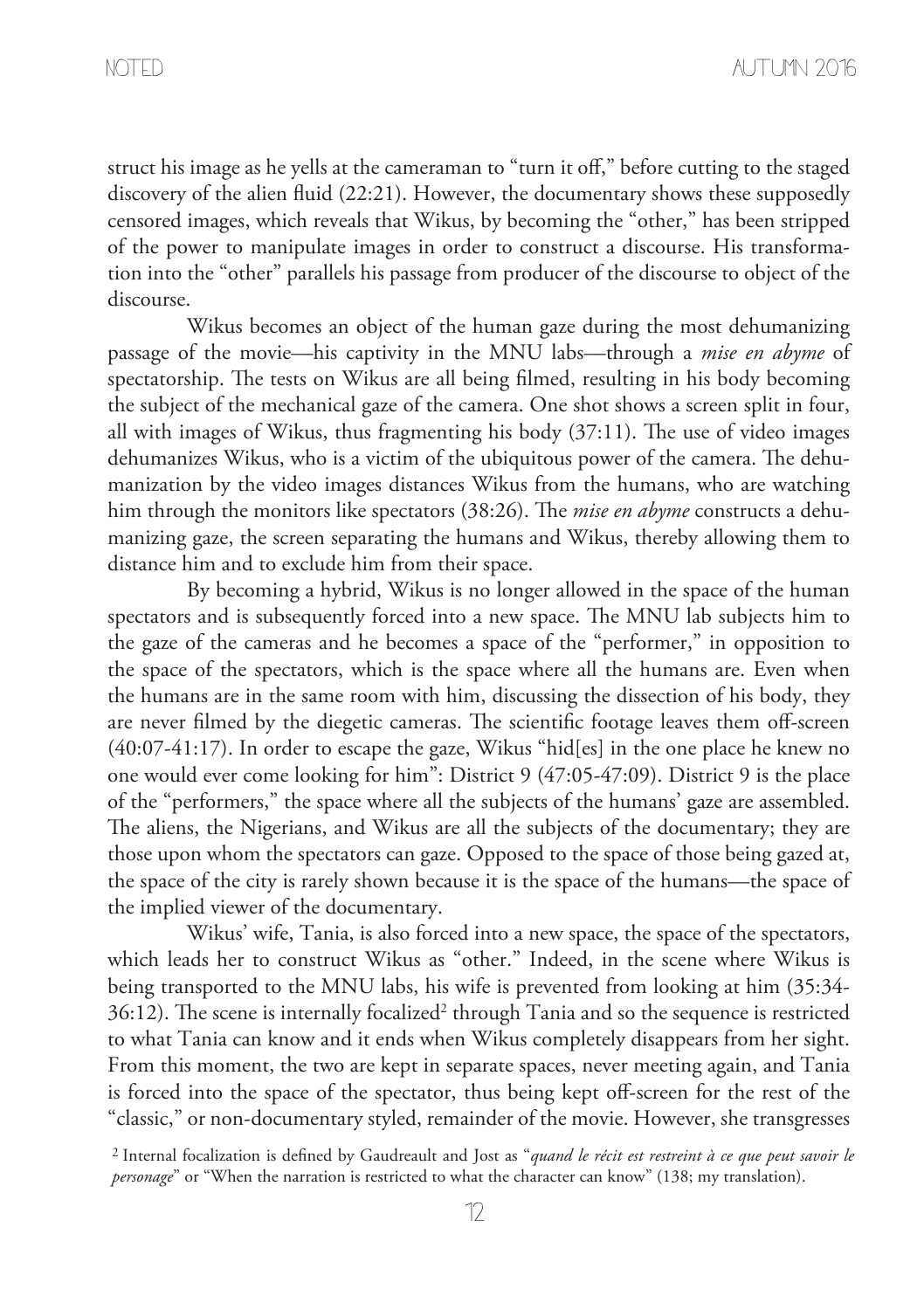### **NOTED**

her position as spectator by using the telephone, which leads her to doubt the image of Wikus that the media constructs, and to tell Wikus that she does not "know what to believe anymore" (58:56). Transgressing the boundary between spectator and performer destabilizes the construction of Wikus as a monstrous "other" and reveals to Tania that she is not a spectator in zero focalization (which is when the viewer knows as much as the characters on the screen) but in external focalization. She knows less than the characters. Furthermore, Gaudreault and Jost specify that in external focalization the knowledge is restricted in order to produce narrative effects which, in this case, relates to Tania's realization of the *construction* of Wikus as "other." The violation of her role as a spectator by addressing the subject of the spectacle weakens the construction of Wikus as a monstrous "other," and the spatial boundary is violated through the use of the telephone. Therefore, the deconstruction of the space and the image of Wikus happens through sound, the only medium that is not contaminated by the image, and deconstructs the *mise en abyme* of spectatorship (58:30-59:51).

After escaping, "the entire world [is] watching [Wikus]" because of the images that circulate in the media, and like Lilith, Wikus' construction as a monstrous "other" happens through a deformation of his sexual orientation; although this time it is not homosexual desire but inter-species desire (46:51). Indeed, Graham writes, "The monster is personified as a threat to purity and homogeneity" and therefore the circulation of images of Wikus having sex with an alien personifies him as this "threat" (53). Like Lilith, Wikus is constructed as a monstrous "other" in order to be perceived as such by the humans, who then also construct him as "other" by staring at him and by chasing him off into District 9. The scene in the fast-food restaurant shows him being stared at after the news of his sexual deviance, thereby becoming an object of the human gaze, before being shot at while being called a "fucking freak" (45:03-45:51). In this scene, Wikus is trespassing on the space of the spectator by becoming the subject of the images on the television, and is thus chased out of this space in order to maintain the model of spectatorship. Therefore, the construction of Wikus as a monstrous "other" happens through a *mise en abyme* of spectatorship, which leads to the construction of a dehumanizing gaze on him that forces him to escape to the space of the "other": District 9.

In *Avatar*, the access to the "other" happens through a device reflexive of the modern filmmaking process theorized in Hye Jean Chung's article "The Reanimation of the Digital (Un)dead, Or How To Regenerate Bodies in Digital Filmmaking." The Na'vis in Avatar are what Chung calls Synthespians, which he defines as "virtual characters that merge live-action and CG bodies" (62). Therefore, in *Avatar*, "the story of the consciousness of a human individual plugging into a different ontological state thematically resonates with, and is reflexive of, the process of filmmaking in a digital age" (*ibid*). In other words, Jake's act of plugging into his avatar is reflexive of this new process of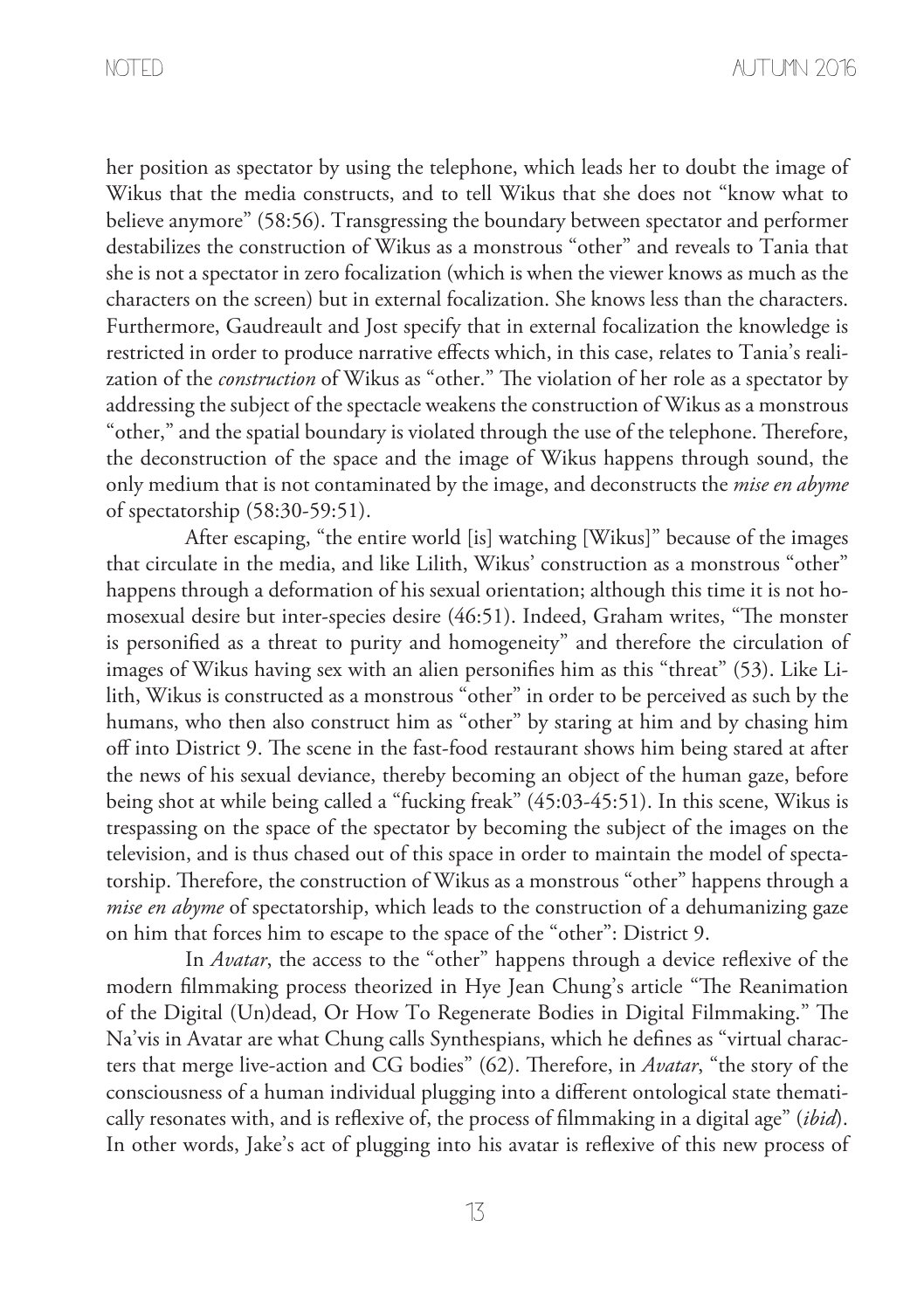filmmaking, where the characters are combinations of live-action performances merged with a CG body. It is only by becoming a Synthespian that the humans can access the space of the Na'vi the space of the "other." By this reflexive process, the space of the "other"––the forest of Pandora––reveals itself as being a digital construction and is thus distanced from the space of the human characters. Indeed, if plugging into the avatar is reflexive of modern filmmaking, then the space in which the Synthespian exists also becomes a construction of modern filmmaking, and the reflexivity shows it as such. Furthermore, Jake's final transformation, when the "other" becomes part of the "self," resonates with the suppression of the reflexive process; the space of the "other" thus ceases to be a construction by being accepted by Jake as the space of his new "self."

By trespassing on the space of the Na'vi, the hybrid Jake is constructed as the monstrous "other" by becoming the subject of their gaze through a change in narrative perspective: specifically, the Na'vi are introduced into the film through internal focalization as Jake is *seen* through Neytiri's gaze (*Avatar,* 36:07-37:00). As seen before, "monsters [are]…intended to be public spectacles" and by becoming subject to the gaze of the Na'vi, Jake is presented as a spectacle (Graham, 39). During their first excursion, Dr. Grace Augustin, the leading human expert on Pandoran flora and fauna, says that she is "sure they are watching right now" (29:22). The human hybrids then know that they are being watched and thus become performers for the Na'vis' ubiquitous gaze. When Tsu'tey, the leader to be of the Omaticaya people appears for the first time, he tells Neytiri that "[t]hese demons [Jake] are forbidden here," thus referring to Jake as a monstrous "other," a "demon" (46:53). He also reveals that Jake has trespassed on the space of the Na'vi. The Na'vi are kept off-screen until Jake transgresses the spatial boundary between performer and spectator by entering their space, leading to a change of perspective. Indeed, the first appearance of the Na'vi occurs through a change of narrative perspective, showing Neytiri watching Jake even though he does not see her. The change in narrative perspective constructs Jake as the "other" as the "self" becomes Na'vi through Neytiri's internal focalization / gaze.

The humans construct the Na'vi as "other" through a *mise en abyme* of the filmic spectatorship, and when Jake shifts to the side of the Na'vi, he is also constructed as "other" through the dehumanizing gaze of the human spectator. Throughout the movie, the humans observe the space of the "other" through monitors and 3D holograms. Both construct a *mise en abyme* of the filmic spectatorship, the 3D holograms of Pandora even mirroring the new 3D spectatorship that *Avatar* introduced. Furthermore, during his fight against the humans, Jake repeatedly blinds them by destroying their cameras or leading them into the Flux Vortex, a magnetic field where all cameras and targeting devices become useless. Like *District 9*, the use of *mise en abyme* creates a distance between the space of the humans and the space of the "other," the humans being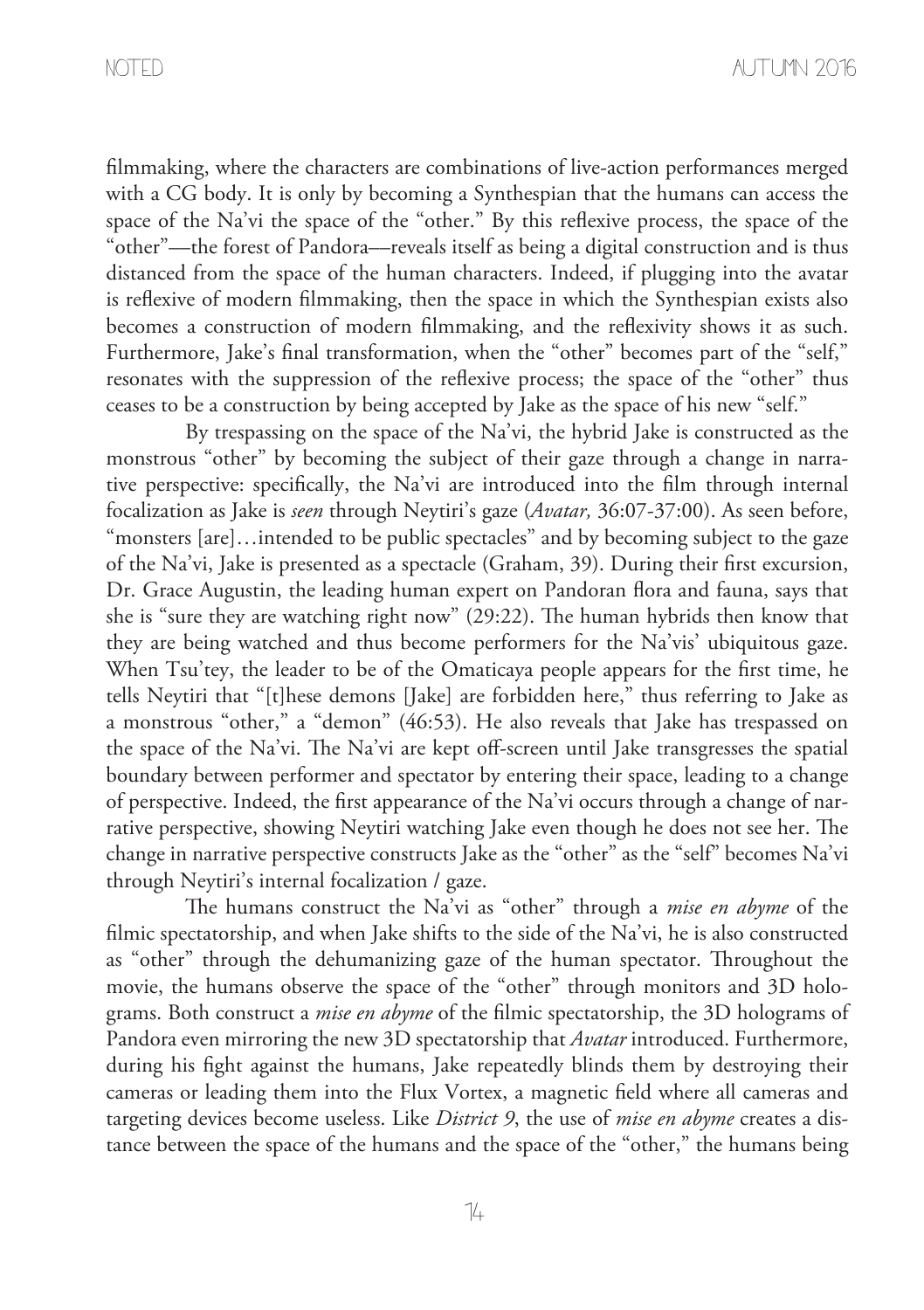### **NOTED**

able to access it without having to physically enter it. Like Wikus, the human Jake is also a producer of images, his videolog being reflexive of the filmmaking process. During his first entry, Jake manipulates the camera as he watches the image on another screen. He has the power to manipulate images and to be a spectator of those images (13:32). Both features relate to his human status, since all the humans are producers and spectators of video images. However, when Jake becomes one of the Omaticaya people, his videolog becomes an object of the human spectatorship and is used as a tool to construct him as "other" (1:42:03). The realization of Jake's "betrayal" corresponds with the screening of the first diegetic filmed image of his avatar (1:36:50). Like Wikus, the construction of Jake as "other" happens through the *mise en abyme* of the filmic spectatorship.

The *mise en abyme* not only constructs Jake as "other" but also feminizes him; in other words, the dehumanizing gaze also acts as the masculine gaze, as Laura Mulvey writes: "In a world ordered by sexual imbalance, pleasure in looking has been split between active/male and passive/female" (4). The world of *Avatar* presents not only a "sexual imbalance" but also an imbalance of species where the pleasure in looking has been split between active/pure breed and passive/hybrid. Indeed, every time Jake's humanity resurfaces while in his avatar body, the gaze of the Na'vi feminizes him. When he is "human," Jake is not used to his new body, revealing his hybridity, and he therefore attracts the Na'vis' gaze by his clumsiness. When his humanity resurfaces, he is always shot in a high-angle shot while the Na'vi characters gazing on him are shot in low-angle shots. This power construction feminizes Jake, showing him as being vulnerable to the gaze of the Na'vi. His arrival at Hometree displays him as an object of the Na'vis' gaze, and his immobility during this scene reflects his passivity, whereas the Na'vi looking at him are active watchers, walking around him while gazing on his body (*Avatar,* 47:48- 50:56). The Na'vi are shown as the active watchers while Jake is feminized through his passivity, becoming what Mulvey calls an automaton, a passive being that attracts the visual fixation on him by taking a pose. The gaze in *Avatar* is thus both dehumanizing and feminizing.

Jake's training in becoming a Na'vi parallels a re-emergence of his masculinity by evolving from being the object of the gaze to being the active gazer. Indeed, during his training with Neytiri, he starts gazing at her, thus feminizing her and asserting his masculinity, before being ordered to look away (1:07:58-1:08:04). During his rite of passage into the Omaticaya clan, where Jake chooses his *Ikran* (the flying animal that each Na'vi must bond with before becoming "one of the people"), Jake is subject to the gaze of the Na'vi, and is constructed as a spectacle through the *mise en abyme* of theatrical spectatorship. However, the now active and masculine Jake bonds with the banshee in order to escape the "stage" on which he was "performing," thus breaking the theatrical devices that constructed him as "other." The move from a passive/feminine Jake to an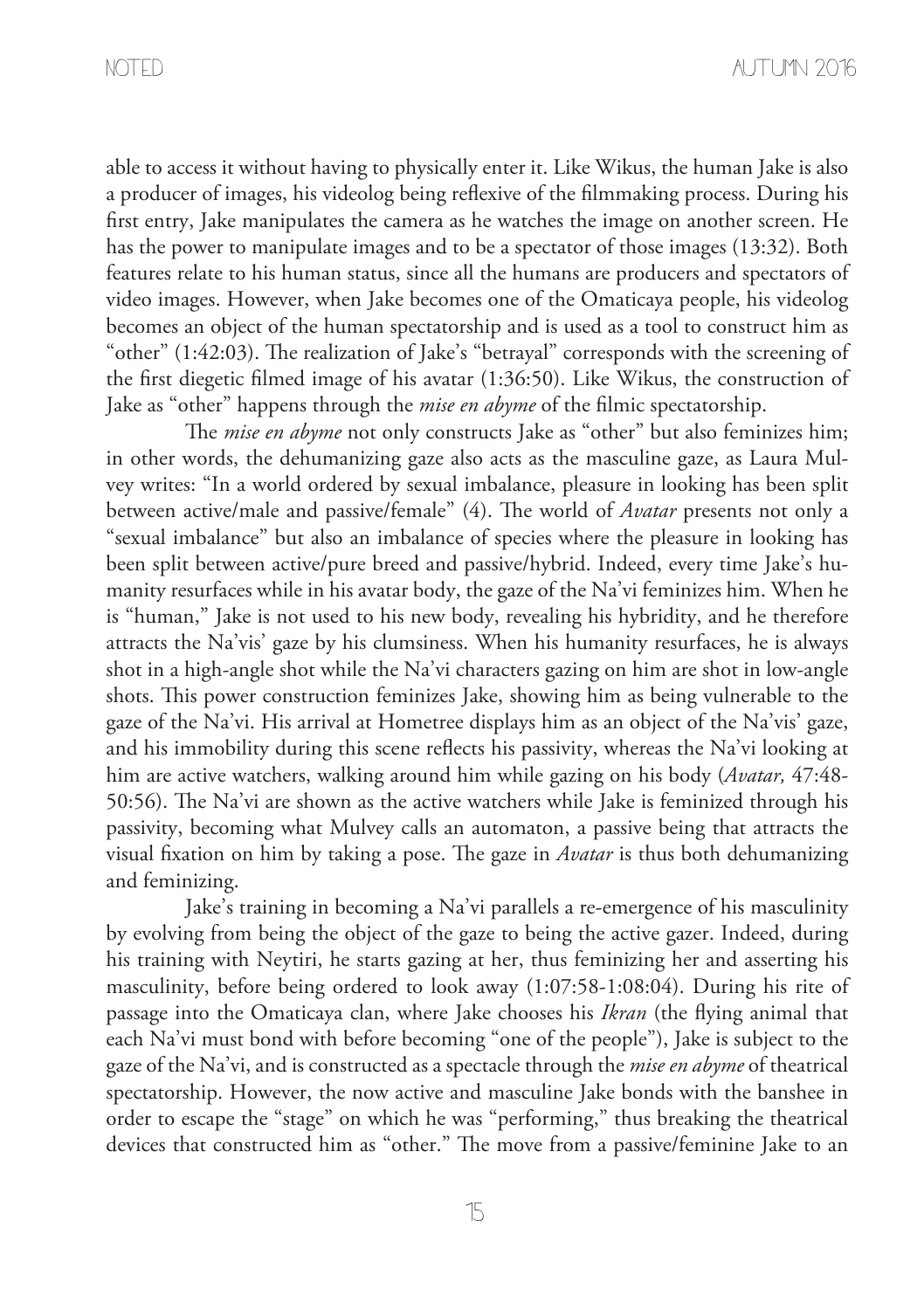active/masculine Jake resonates with his passage from human to Omaticaya. Finally, towards the end of the movie, he is standing above the Na'vi army, gazing upon the assembling fighters as he becomes their leader (2:13:33-2:13:12). He has regained his masculinity by becoming Na'vi and has retrieved his ability to gaze upon others, which is emphasized in this sequence by the combination of a low-angle close-up and a dolly shot moving in towards his eyes. In the final shot of the movie, Jake's gaze even transgresses the ontological boundary by looking straight into the camera, thus breaking the fourth wall. The movie therefore ends on Jake's final gaze, one powerful enough to gaze at the final entity that was gazing at him, the implied human spectator.

In conclusion, the *mise en abyme* and reflexivity of filmic spectatorship constructs the hybrid as a monstrous "other" by displaying the hybrid as a spectacle in front of a dehumanizing gaze. In both movies, the dehumanizing gaze towards the "other" is constructed through reflexive devices and is literally a dehumanized gaze, since it is a mechanical one, thus reinforcing the boundary between the gazing humans and the objectified "others." Dehumanization is reinforced by the *mise en abyme*, which constructs spatial boundaries that distance the spectators from the performers––those gazing from those being gazed at. Furthermore, based on Elaine Graham's text, the monster is intended as a spectacle for an audience, and the *mise en abyme* of the filmic spectatorship in the two movies constructs the human-alien hybrid as such, and thus as a monstrous "other." Furthermore, the construction of Wikus and Jake as "other" also leads to the blurring of their gender performance. They become feminized men by being the ones who are gazed at, and their acknowledgement of the "other" as part of the "self" resonates with their retrieving of their masculinity. By doing so, they move from the ones being gazed at to the ones gazing. Both characters cease to be the objects of the dehumanizing and feminizing gaze by embracing the "other" as a new "self," both movies ending on one last diegetic image of them––the helicopter shot in *District 9* designated as "the last known footage of Wikus van de Merwe" (*District 9 ,* 1:38:09) and a last videolog for Jake (*Avatar,* 2:43:00-2:43:15). By escaping the eyes of the cameras, they both put an end to their construction as "other" through *mise en abyme* and leave their human body for the body of the "other," accepting it as being part of the "self."

#### Works Cited:

- *Avatar: Extended Collector's Edition*. dir. James Cameron. PAL format. Twentieth Century Fox. 2009. Film.
- Butler, Octavia Estelle. *Lilith's Brood*. 1989. Second edition. New York: Grand Central Publishing, 2007. Print.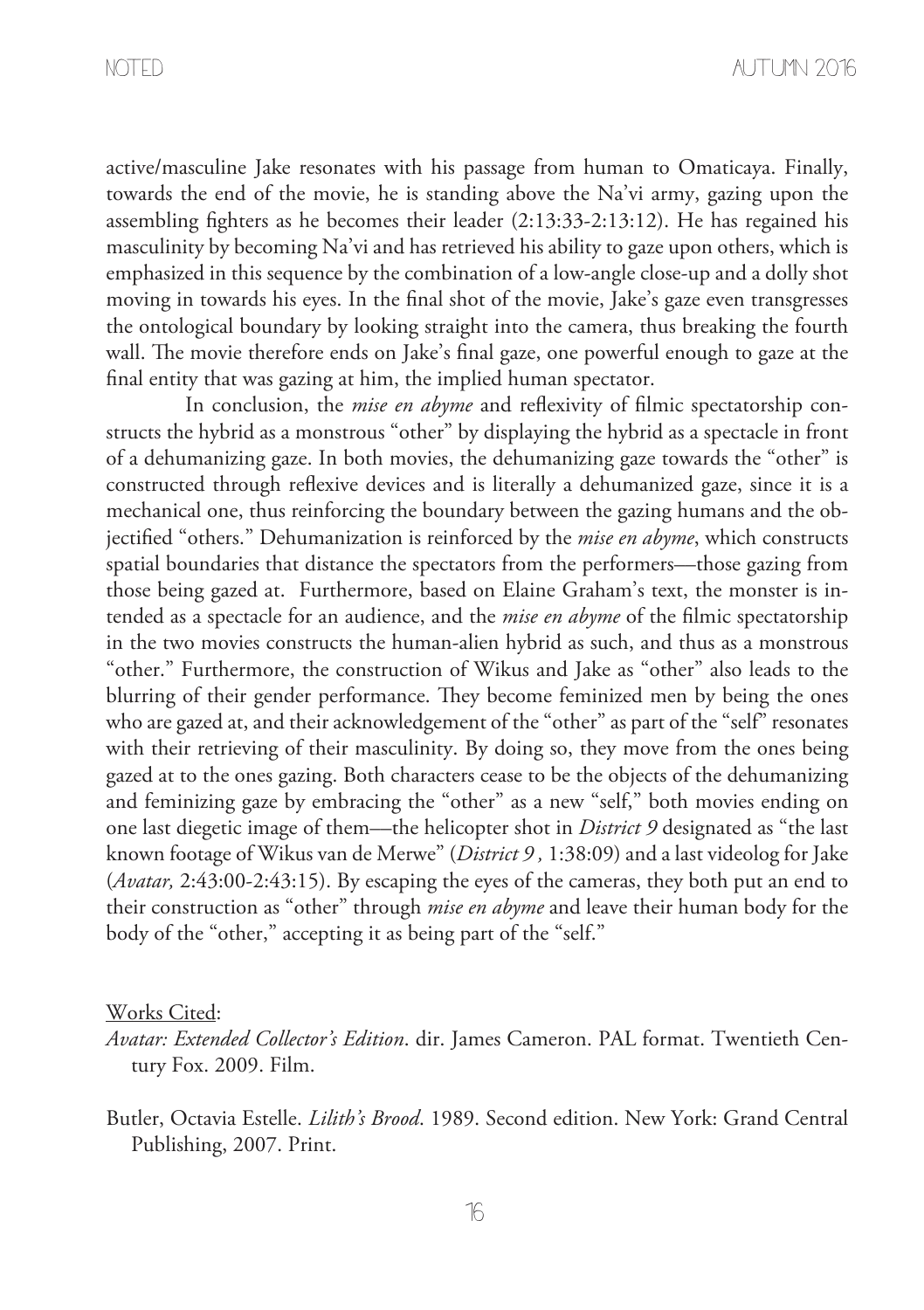- Chung, Hye Jean. "The Reanimation of the Digital (Un)dead, Or How To Regenerate Bodies in Digital Filmmaking." *Visual Studies*. 30:1. 54-67. December 2015. Web. tandfonline.com/doi/abs/10.1080/1472586X.2015.996397
- *District 9*. dir. Neill Blomkamp. PAL format. Metropolitan Film & Video. 2009. Film.
- Gaudreault, André and Jost, François. *Le Récit cinématographique*. Paris: Nathan. 1990. Print.
- Graham, Elaine L. *Representations of the Post/Human: Monsters, Aliens and Others in Popular Culture*. New Brunswick, NJ: Rutgers University Press. 2002. Print.
- Mulvey, Laura. "Visual Pleasure and Narrative Cinema." 1975. December 2015. Web. imlportfolio.usc.edu/ctcs505/mulveyVisualPleasureNarrativeCinema.pdf
- Nanda, Aparajita. "Re-writing the Bhabian 'Mimic-Man': Akin, the Posthuman Other in Octavia Butler's *Adulthood Rites*." *Ariel: A Review of International English Literature*. 41: 3-4. 2011. 115-135. Print.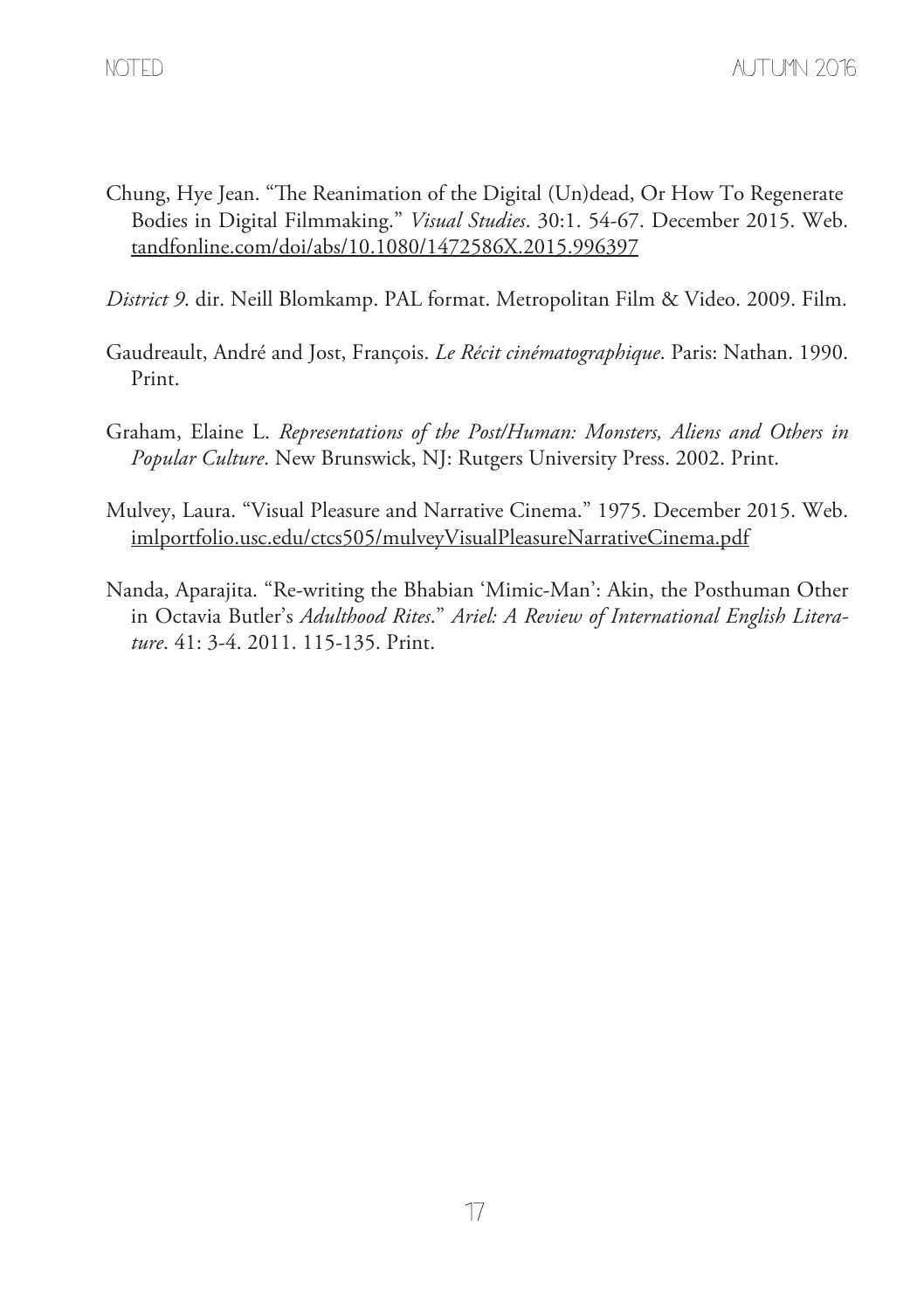# In Defense of the Humanities

MISHA MEIHSL

I have often been asked why I study English and French, and more than once the question was teasingly presented as a joke. How could reading and analyzing texts all day be considered as anything but a hobby, almost a waste of time?––that is what the question more or less implied. I was sometimes tempted to reply that if my interlocutor had to ask, they could hardly understand the answer. Well, even though one might disagree that there is no such thing as a stupid question, it would sure as hell have been a pretty dumb answer from my part. It is a complicated subject and not one to be lightly dismissed as irrelevant or self-explanatory. Even more so since there are various ways to look at the matter and some of them are quite subjective. But it is precisely the inherent importance and complexity of written information that make reading a skill that is never wholly mastered––and therefore has to be taught and learned.

I do not pretend to cover even remotely the span of the possible answers but, having myself been unable to respond properly, and having met others in the same delicate position, I hope to offer some thoughts so that we, as students and teachers, can defend the study of any language, whether from a literary, linguistic, fictional or nonfictional, or any other approach.

Let us start with words. This page is covered in them. They form combinations of letters, with a tendency to reflect groups of sounds with arbitrarily determined meanings, which we use to communicate. This is a simplistic way of looking at it, but it draws the attention on one major characteristic of the evolution of language: in some societies, *oral* words were turned into *written* words. It should be pointed out right away that no hierarchy can or should be established between oral and written language. The focus here will be on writing since most of us devote large quantities of energy and time to this specific part of language in our studies, but one must keep in mind that the analysis of oral literature is also conducted in this department and in some societies is much more  $crucial<sup>1</sup>$ 

Alright, we now resume the core debate.

In the first place, words are information. The main difference is that writing

1Moreover, the analysis of written language may prove useful in oral contexts, too. After all, we do have dialogues in books. And it is hard to believe that "oral" information surrounding us (radio and TV ads, political speeches, scientific conferences, and so on) was not, in the first place, written down to be thought out and controlled, before any oral utterance. As for everyday conversation, misunderstandings are not infrequent and we all spend a lot of time trying to sort out what our loved (and less loved) ones meant or implied the other day.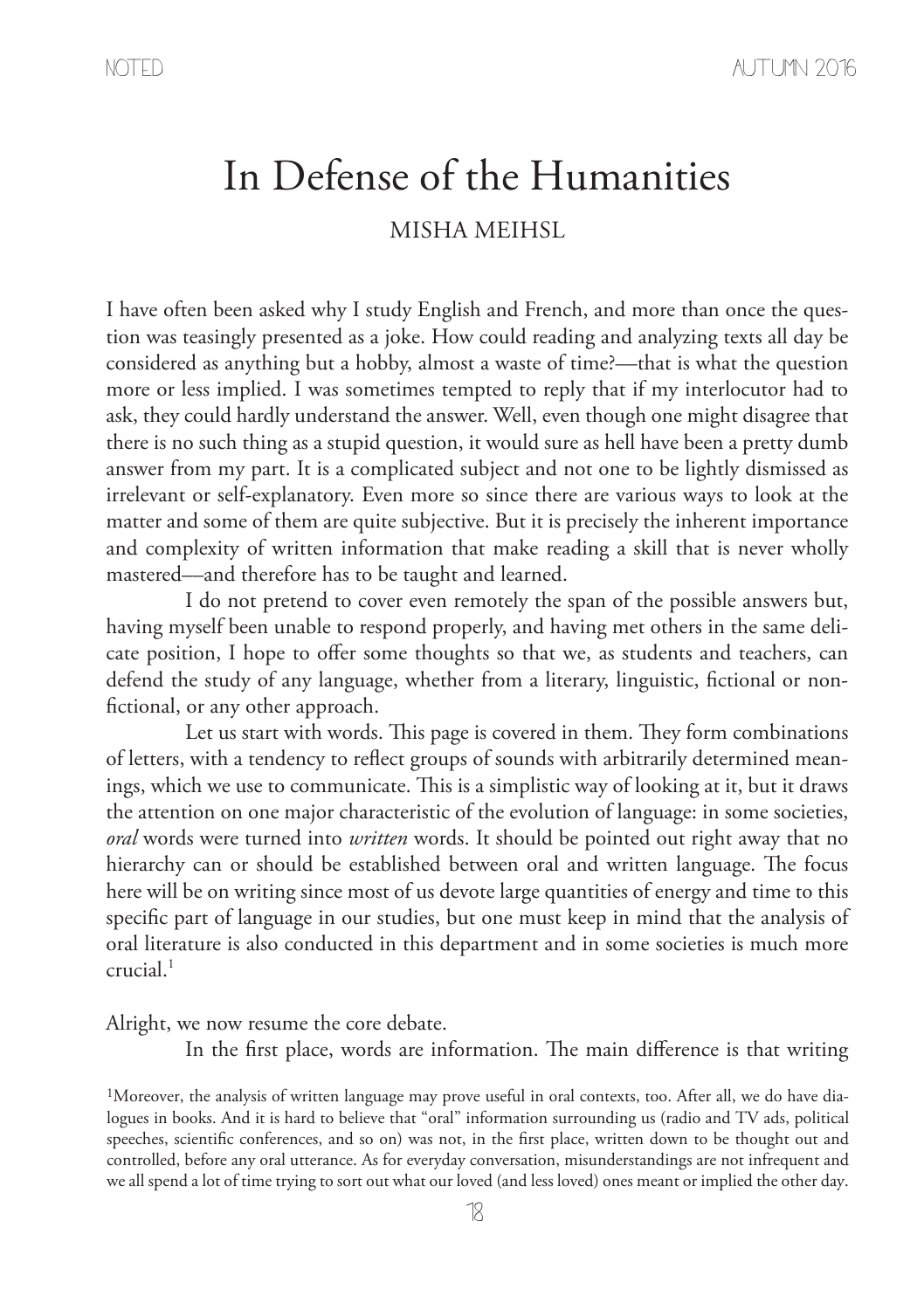### **NOTED**

is a physical support that transcends the moment. It survives longer in time and allows humans to surpass the limitations of individual memories, enhancing notably the capacities for scientific research and the storing and preservation of knowledge, as well as multiplying the possible listeners to one speaker, thus accelerating the spread of organized thought. As you are reading my words now, they become information in your head, yet I wrote them weeks, months or years ago. I conceived of some words in my head and in a kind of telepathic transmission, you hear them in your own head later. Maybe I am dead right now but you are still "hearing" me. Words are the voices of the far away, in time or space––or both. It is also the inner voice of thought: the one that we dare not speak out, or the one that is too complex to be formulated without organization on the page (for example: I could never have improvised this essay in a conversation). In other words (if I may use the expression), words that are written have transformed our society, whether for good or bad. They may last longer (if they survive their inherent instability––more on this soon) and serve to express different things differently. Written words condense and preserve information which can thus be passed on from one generation to the other in the hope of not––as humans often still do––repeating the same mistakes. And there are other less serious but rather enjoyable uses of written language: I can still laugh at medieval jokes in the twenty first century.

A word is a tricky way of preserving information, though (a phoneme transcribed by a letter is too, since pronunciation and sounds evolve and vary from one person to another). In time, words change meaning. Written words often lack the guidance of oral intonation and visible gestures to help circumscribe their intended meaning. Authors can deliberately hide their meaning, and create new words or new meanings. And of course, reading is an interpretation. An actor's work is, among other specifics, to give the same words different meanings depending on the interpretation of the director. We are all actors as we read texts in our minds, except that most of us are not aware of it nor have the competence to do it in more than one way. And still, we are sometimes wrong, skipping information or missing the knowledge to understand a reference, a technical word or any other subtlety inserted by the author. Sometimes, authors themselves make mistakes. They might lie, or get their facts wrong, or involuntarily use a word in an unconventional or wrong sense.

With sentences (or phrases, or anything you want to call combinations of words working as a whole to convey specific information), the situation becomes more intricate, for sentences provide infinite ways in which to put words together. They therefore offer an infinity of meanings and the individual interpretation of words is only a prerequisite for the finer sifting of the possible meanings of the sentence. And books… well, they possess the potential for infinite combinations of sentences. The possibilities are dizzying. In time, rules and patterns have naturally developed to get a grasp of this in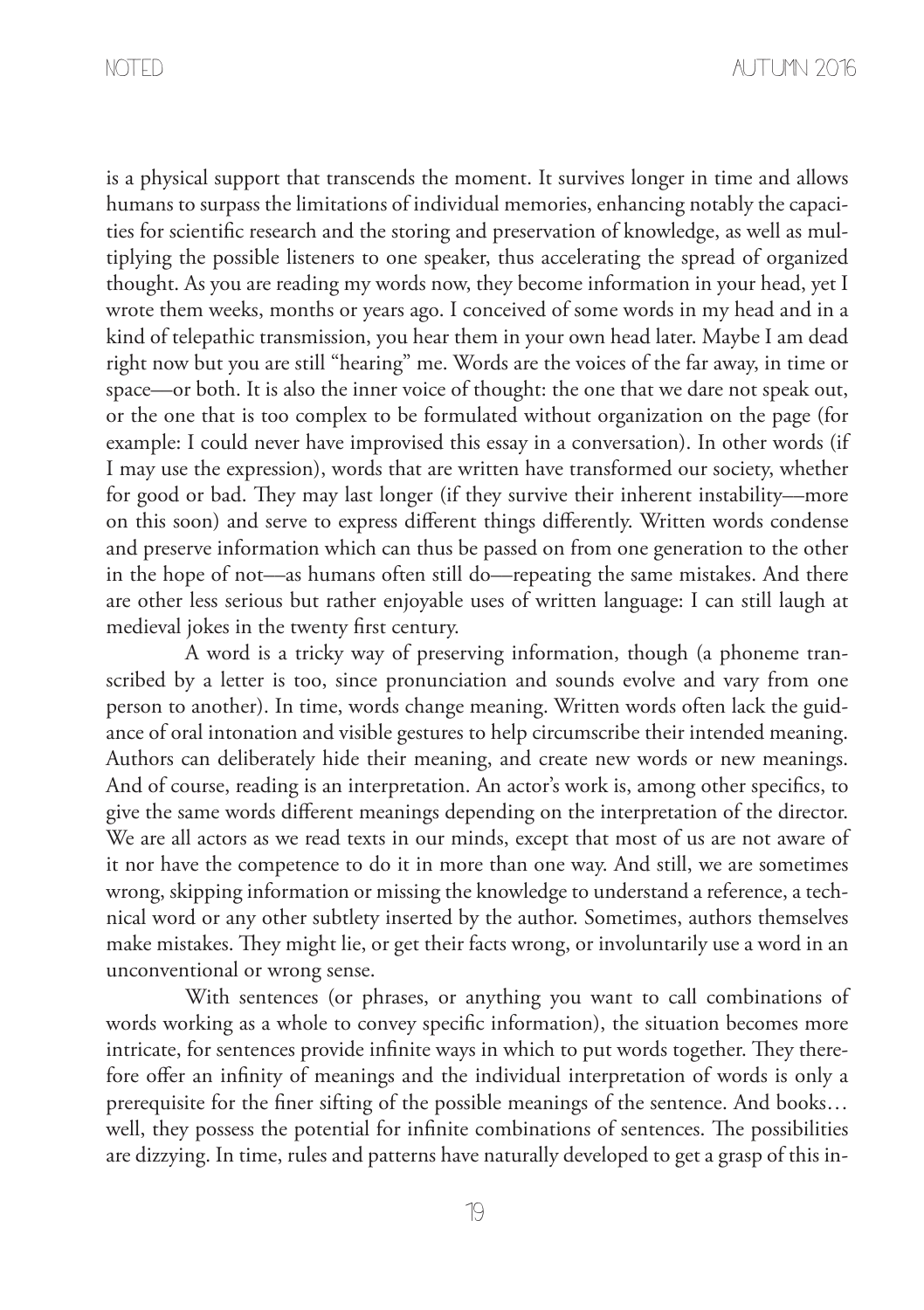finity and the knowledge of these rules and patterns are essential to see how it works, but the beauty and danger of it is the unavoidable subjectivity affecting the process. Finding islands of meaning in a sea of interpretation is possible but the reader is always presented with an archipelago. To determine what is being said, what is possibly being said, what is or might be implied, and hopefully to differentiate it from what the text does *not* say constitutes an exercise in approximation, the search for an equilibrium threatened by an abyss of interpretative fallacy. The humanities aim at providing the much needed knowhow and experience of analysis to cross the tight rope––and even then, no one is free from free-falling.

Nonetheless, books are read and interpreted every day and, as it has been argued, they are made of words which are the voices of other places, other people, other times. They present a mirror of the frames of mind at the time of their writing and at the time of their multiple reinterpretations. They also present mirrors of individual personalities, who gain centuries to teach and delight (or destroy and despair!) through their works. Literature is, in a sense, sociology. No one makes fun of sociology, why should we mock the humanities? There are few disciplines where, at the heart, what is "human" crystallizes so sharply. History, culture, philosophy, religion, entertainment, relationships whether superficial or intimate, and knowledge in general all depend more or less heavily on language––and in some cases more specifically on texts––to be built, to be developed and to be remembered longer than a human life. One might argue that we tend to study fiction. Yes, that is true. But non-fiction books are still written with words, are they not? The analysis of language, though circumscribed to a part of the entire linguistic production, remains useful, were it only for the universal tools it offers the student, and the sharpening of the attention that comes with regular practice of close "reading" oral or written language.

Again, this is a caricature, an oversimplification of the situation to maybe get a larger picture. The key is to remember that language is a fundamental pillar of our modern society and that at its core is the word, the ultimate building-block, which tends to be an unstable one.

All this amounts to the fact that humanities and literary studies are not about just books or "stories."<sup>2</sup> They are about omnipresent mediums of communication and their infinite interpretations, which are vital to understand and "read" human behavior and human society. It seems improbable that the study of literature––like most studies, if not all––is finite or childish. Books are powerful beings and their word-bricks are not always trustworthy or stable. Written and oral forms of language, which are very closely connected, can be dangerous tools––one merely needs to consider our modern situation in order to appreciate how communication or the absence of it is treacherous and 2 And no story is just a story: mythologies, religions and huge communities as well as philosophies and dynasties of artists have been established on "stories".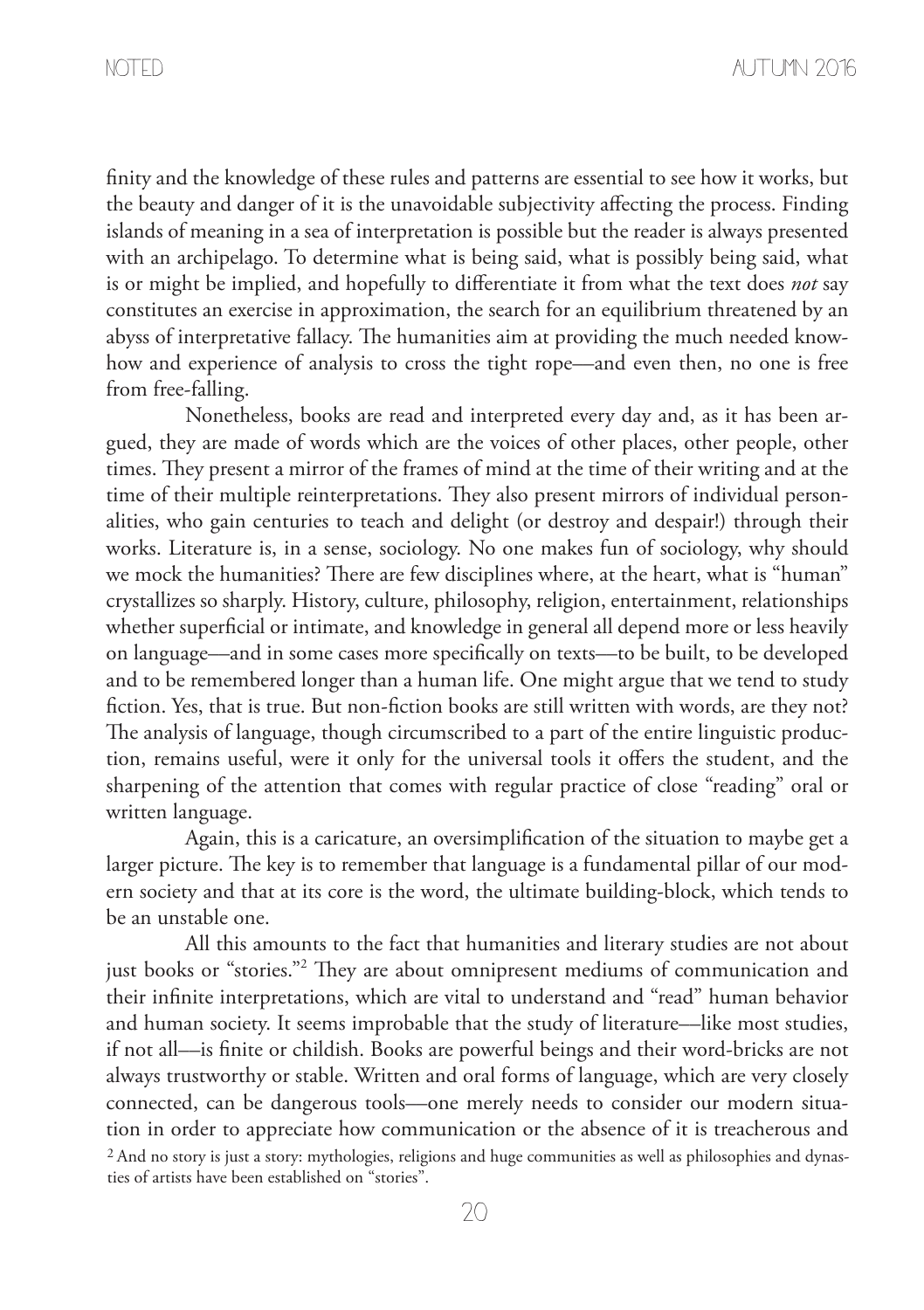manipulative, just as it has been for millennia. Like any tool, language is not good or bad, but it is used for both, and most people use words unconsciously on a daily basis and without realizing that others do it consciously––for good or bad reasons. Interpretation will never be outdated as long as we care for justice, communication and beauty. It is subjectivity that helps us understand each other, and to cultivate interpretation is the best way toward accepting and understanding each other (as long as we do not think our interpretation is better, for any reason, no matter how well-founded). It is crucial that some people at least remain capable of seeing through the wall of words; the ability itself to analyze and produce text and language should be perpetuated, refined and spread so that society can work better, on a political as well as an artistic and individual level.

And this is what our studies are––or should be––all about.

As a final thought, here is a beautiful quotation from Northrop Frye's *The Educated Imagination*:

No matter how much experience we may gather in life, we can never in life get the dimension of experience that the imagination gives us. Only the arts and sciences can do that, and of these, only literature gives us the whole sweep and range of human imagination as it sees itself. (61)

He died in 1991. But can you not still hear him?

Works cited:

Frye, Northrop. *The Educated Imagination*. 1963. Toronto: House of Anansi Press, 1993. Print.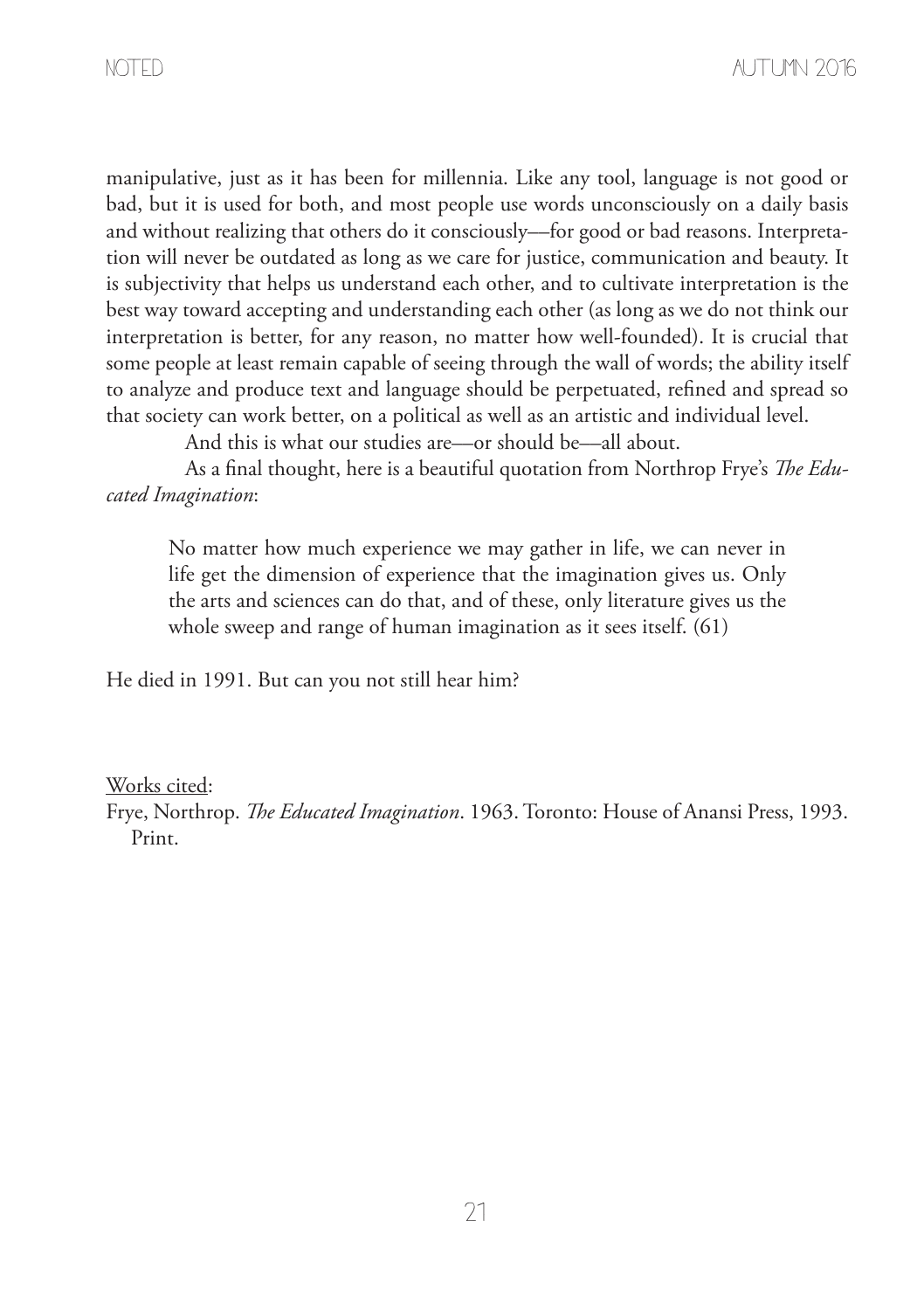# My Last Days of Pompeii

ROBERTA MARANGI

I am a cryer. I cry when I watch a sad film, or when I read a sad book. It is my cross to bear. While everyone was enjoying the final installation of *The Hobbit* trilogy, I sat in a corner of the movie, crying because the nascent love between a dwarf and an elf turned out to be doomed. My best friend was aghast. What can I say, my heart is not made of mithril. $^1$  My latest crying moments, on the other hand, are related to the ancient city of Pompeii.

Once the exams session was over, I picked up a book my parents have had in the house for a very long time, for as long as I can remember. *The Last Days of Pompeii* (1834), by Baron Bulwer-Lytton, cannot be considered an inviting book: its prose is a bit heavy; the exclamations are too frequent; and learning the name of all the characters takes a bit longer than you'd expect. To be honest, getting past the first hundred pages was quite the challenge. However, once the first of four books ends, it is impossible to put down. All the episodes of love, grief, pain, and malice might seem a bit cliché, but the narrative is held together by the knowledge that the eruption is gradually drawing near: who will perish? Who will be saved? Will anyone be saved, or will it all be gone in a matter of few pages? When the ill-fated day arrives, I almost did not mind the heavy prose anymore; it seemed fitting.

*The Last Days of Pompeii* is the kind of book that does not leave you once it is over. It makes you think and wonder. In the end, I cried for the tragedy but also for the joy that such a magnificently preserved site must give to its visitors. So, back home in Italy for the holidays, I decided I wanted to see it for myself; I wanted to see the place that had inspired Baron Bulwer-Lytton and many others.

Starting at the entry queue, you can already hear ten different languages. In the front, there's the American enthusiast who has come all the way from Utah and has learnt Italian just for this trip; then, there are the lovely Taiwanese parents, telling stories of Romans and volcanoes to their three small children––but not one-year-old Kevin, who apparently likes his sleep better than anything else; some Italian teenagers are complaining loudly but I could bet they are, in fact, thrilled to be here; the large group of Japanese tourists arrives well-rested and exuberant, despite the fact that they have been travelling and walking around Italy for more than a week; a small Neapolitan boy entertains an elderly lady with a kind smile, whom he has just discovered comes from London, with a recitation of the English "Alphabet Poem" he has learned in school. I 1 *Mithril*: a rare, indestructible metal extracted and forged by the dwarves; it is mentioned both in *The Lord of the Rings* and in the *Silmarillon* by J.R.R. Tolkien.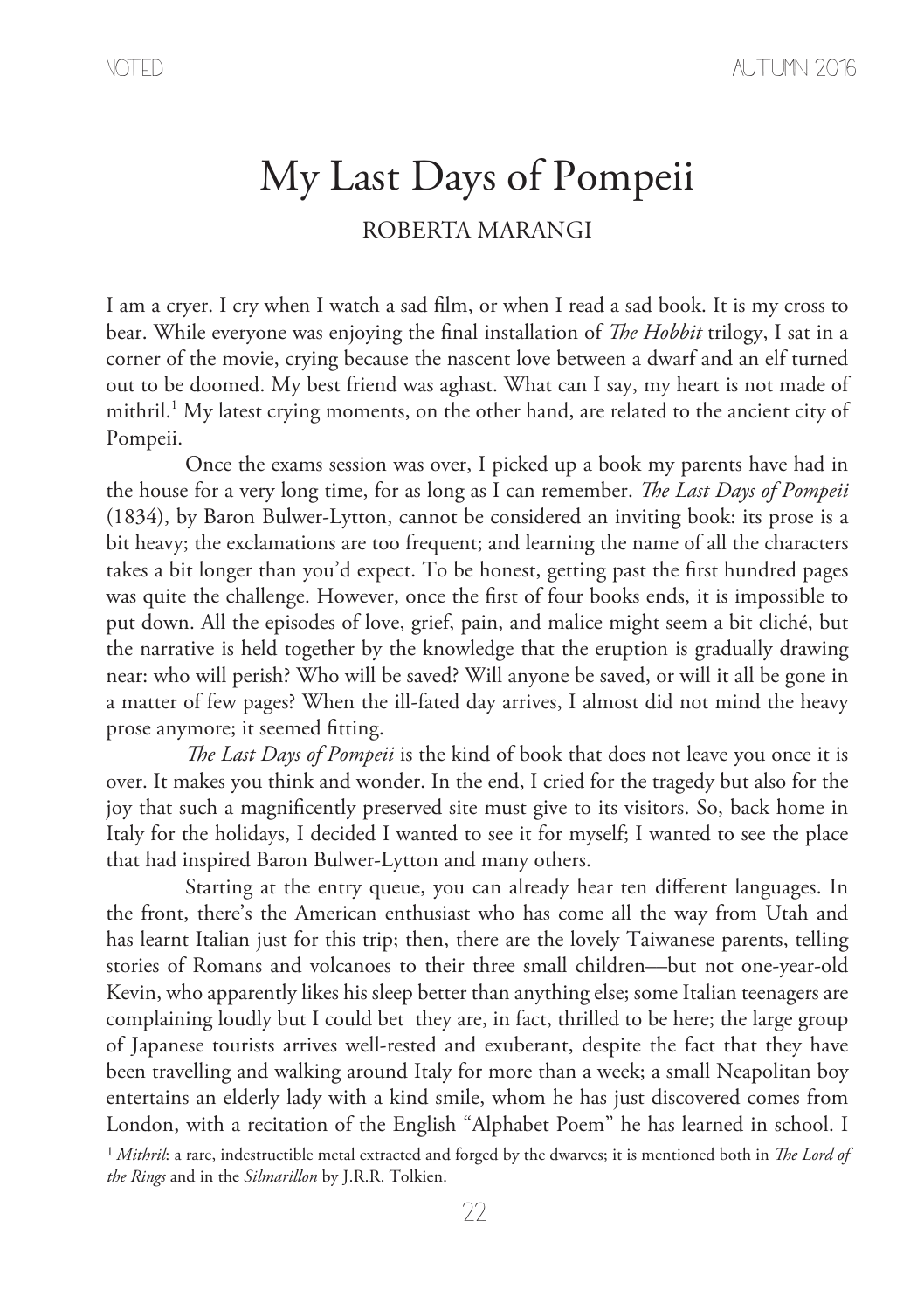stand in the middle of this diverse multitude and cannot help but think that a glorious sight already stands in front of me.

When you finally make it through the entrance, the first buildings to welcome you are the theatres, both small and grand. Laughter, clapping, and cheering still resound today, as they probably did two thousand years ago. I cannot help but think that this scene exemplifies the irresistible charm of Pompeii: with its thousands of visitors every day, the city is as much alive today as it must have been before the eruption. The

different lives and cultures of these people––who come from all over the world and who, for one day, cohabit in Pompeii––are reflected in the stories the city itself narrates. The Temple of Isis still stands, with the bust of the Egyptian goddess herself miraculously intact, next to the Ionian columns of the Temples of Jove and of Apollo; nearby are the remains of a small––and probably secretive––Christian Church. These structures, representing the different religions that were practiced in Pompeii, perfectly mirror the same diversity that still surrounds you today. Pompeii brings people together peacefully.



You soon discover that the most visited site is the *Lupanare*, the brothel. Or, rather, it is one of the many

brothels that we know existed in Pompeii. However, only one still stands. Walking down the main road, you spot an unusual stone. You would probably stand there, just like I did, with your head inclined to the side, looking at it intensely, wondering if it really is a carved phallus you are seeing or if you have been binge-watching too many episodes of *Game of Thrones*. Thankfully, a guide points it out to the members of her group and you discover that that stone is indeed shaped like a phallus and that it indicates the quickest way to the closest *lupanare*. When you reach it, you soon realise the queue in front of it is as long as the one at the entrance. You have plenty of time to think why such an edifice holds such a strong attraction on so many people while you stand immobile for the longest half hour of your life, desperately trying not to think of the sunburn you are going to sport tomorrow. If you do decide to go to Pompeii, bring sunscreen with you (don't be like me; be smart).

Once inside the *Lupanare*, you are surrounded by some of the tiniest rooms you have ever seen, and the beds within are made of stone. Comfort must not have been a priority for the customers. On top of every door are the famous erotic frescoes, whose purpose was not simply decorative. Pompeii was a rich mercantile city, with a lively harbour. Men from every province of the Roman Empire would arrive and seek solace; many would not even speak Latin, and the illustrations that are still visible today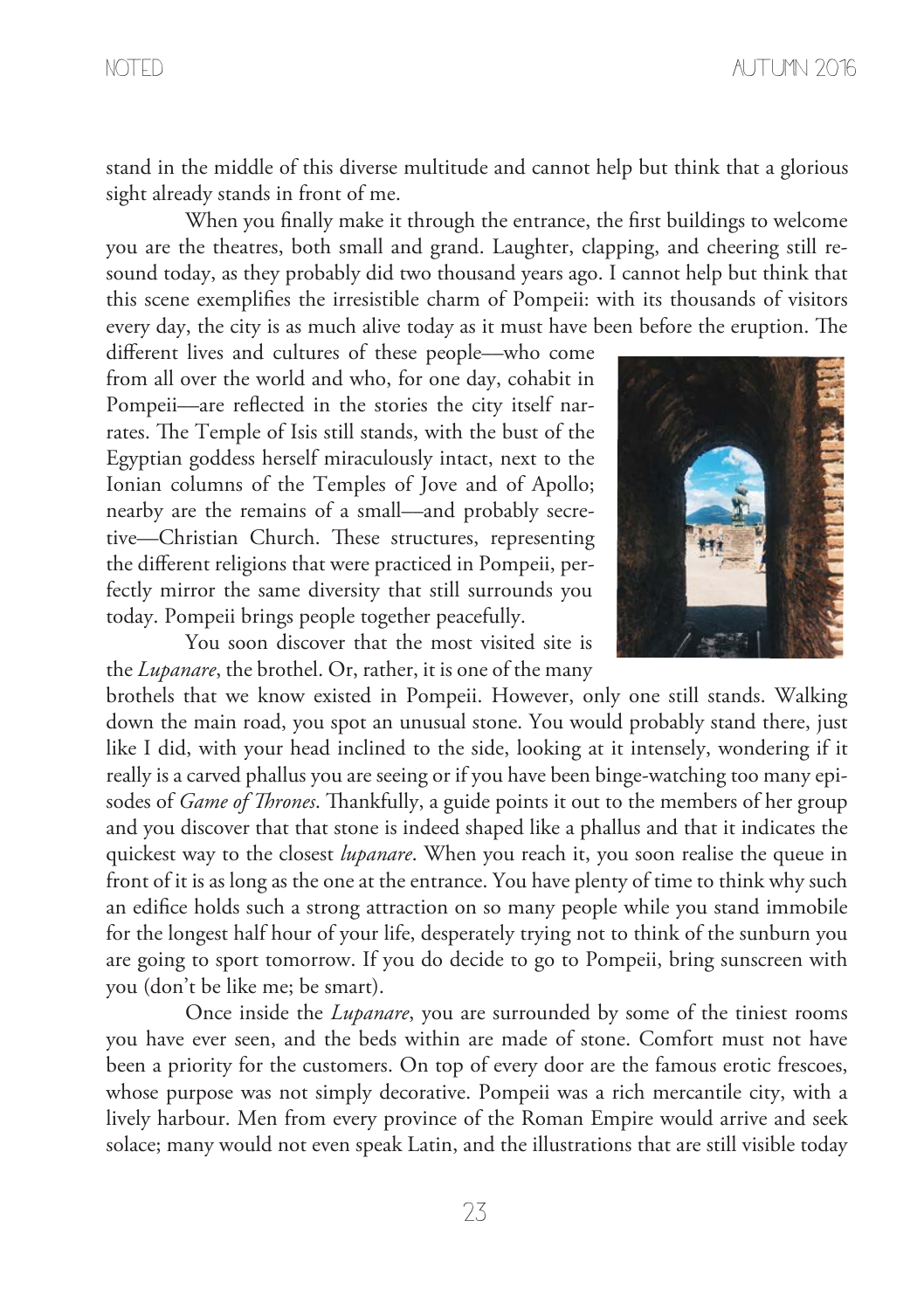indicated the kind of service one was expected to find in each room. A man did not even need to speak, but could just point out the room he wished to enter. Prostitution was not only legal in Pompeii, it flourished; male prostitutes were as requested, by both women and men, as the female prostitutes.

The famous graffiti are not easily spotted: because the restorations funded by the European Union are still in progress, many areas are closed to the public. However, if you do spot a couple of graffiti, like I did, be ready for a challenge. Mostly, they appear so high on the walls that you have to crane your neck. One of them was even mirrorwritten––you know, like Leonardo da Vinci was known to do. They are protected by transparent barriers that reflect the sun and makes reading even more difficult. So, that was not fun. After studying Latin for years, one wishes to use such knowledge in such an appropriate setting. I was not able to spot my favourite one but I would still like to share it. Among the overtly lewd inscriptions, a poetic verse stands out that represents the Pompeiians' view on love and loving:

> *Quisquis amat valeat pereat qui nescit amare bis tanto pereat quisquis amare vetat* <sup>2</sup>

The sentiment behind these words is clearly that of a population unashamed about its flamboyant sexual life. Even more than that, it reveals a liberality and, at the same time, an uncompromising demand for acceptance. It is fascinating; I do not find it at all odd that the *lupanare* is the most sought-after site. We all want to peek behind the curtains. We watch period dramas because we are obsessed with knowing what the 'real life' of the past was like. We've read about battles and epic deeds from the biased and partial accounts that form our history. In the end, we desperately search our past for proof that a common human nature exists, that we are not so different despite our differences in costumes.

And, in Pompeii more than in any other place, it is possible to feel this sense of humanity that transcends time.

The last stop is the *Forum*. Here, the view is unobstructed and you can see how near Vesuvius truly is. Everyone who passes through the square stops and stares at it, even if only for a moment. This is where the tragedy is most keenly felt. The higher buildings are no more, but many columns still stand and seem to pierce the sky. A cloudy afternoon takes the place of a sunny morning: a real-life case of objective correlative, if ever I saw one. I imagine Pliny, the author renowned for walking towards the volcano in

<sup>&</sup>lt;sup>2</sup> "Those who love, may they prosper; / those who do not know how to love, / may they perish; / and may they perish twice as much, those who forbid love." (Author's translation)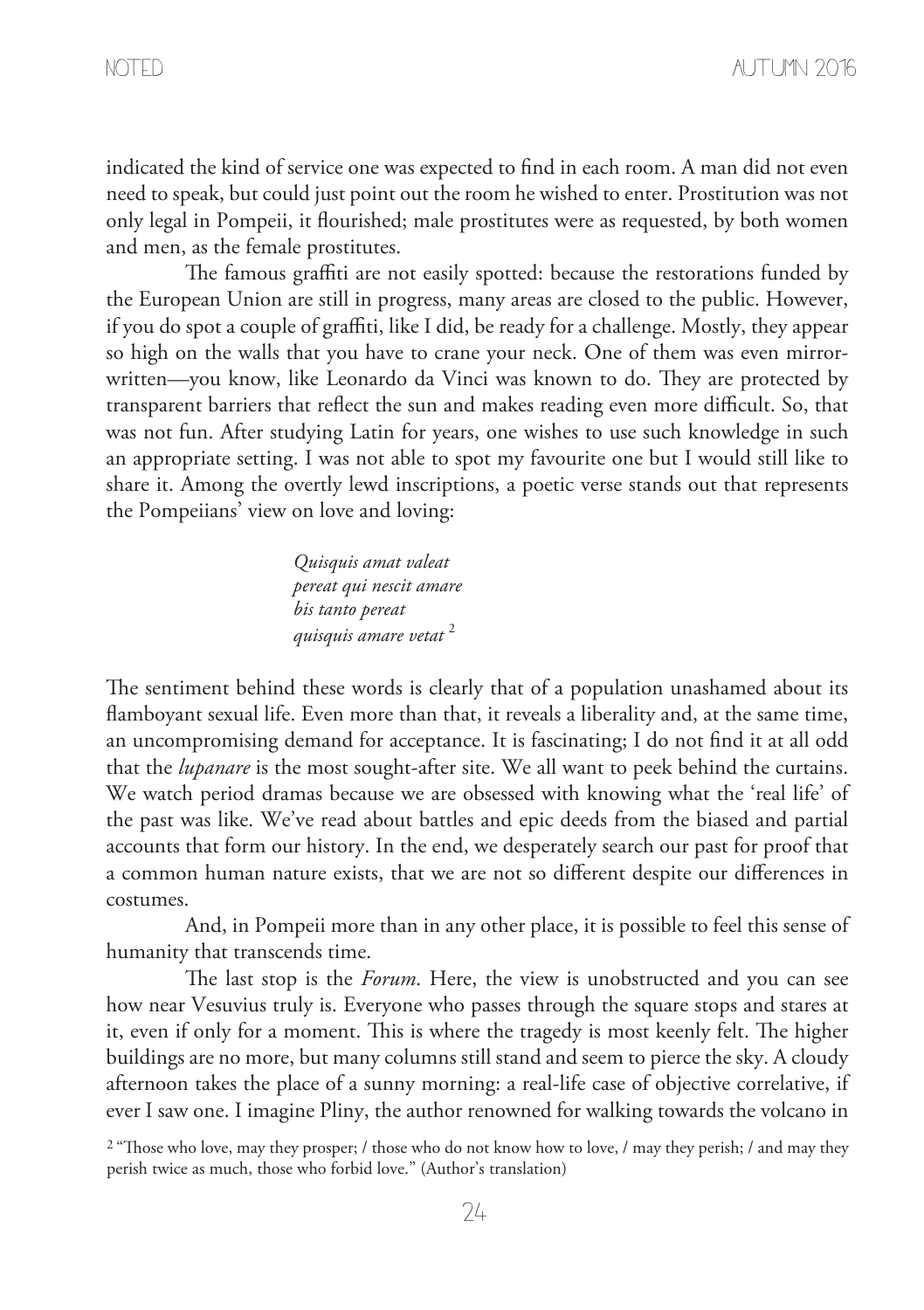## **NOTED**

## Autumn 2016

the middle of its explosion, climbing through the cloud of *lapilli*, desperate for knowledge. On the right, where the granary used to stand, there are the casts of those people petrified in the moment of death behind a glass. One of them has his mouth wide open in a never-ending silent scream of agony.

But life is stronger in Pompeii. People eat, drink, and take photos; some even paint. None of it is disrespectful or tasteless. After all, everyone is here to give homage to one of the most astonishing places on earth. There is awe and reverence, everywhere you turn. The preserved city is a photograph of the past, a moment's monument. Hope is stronger in Pompeii. Buried and forgotten for centuries, it is once again alive: the miraculous survivor that stands against all odds.





Photos courtesy of the author.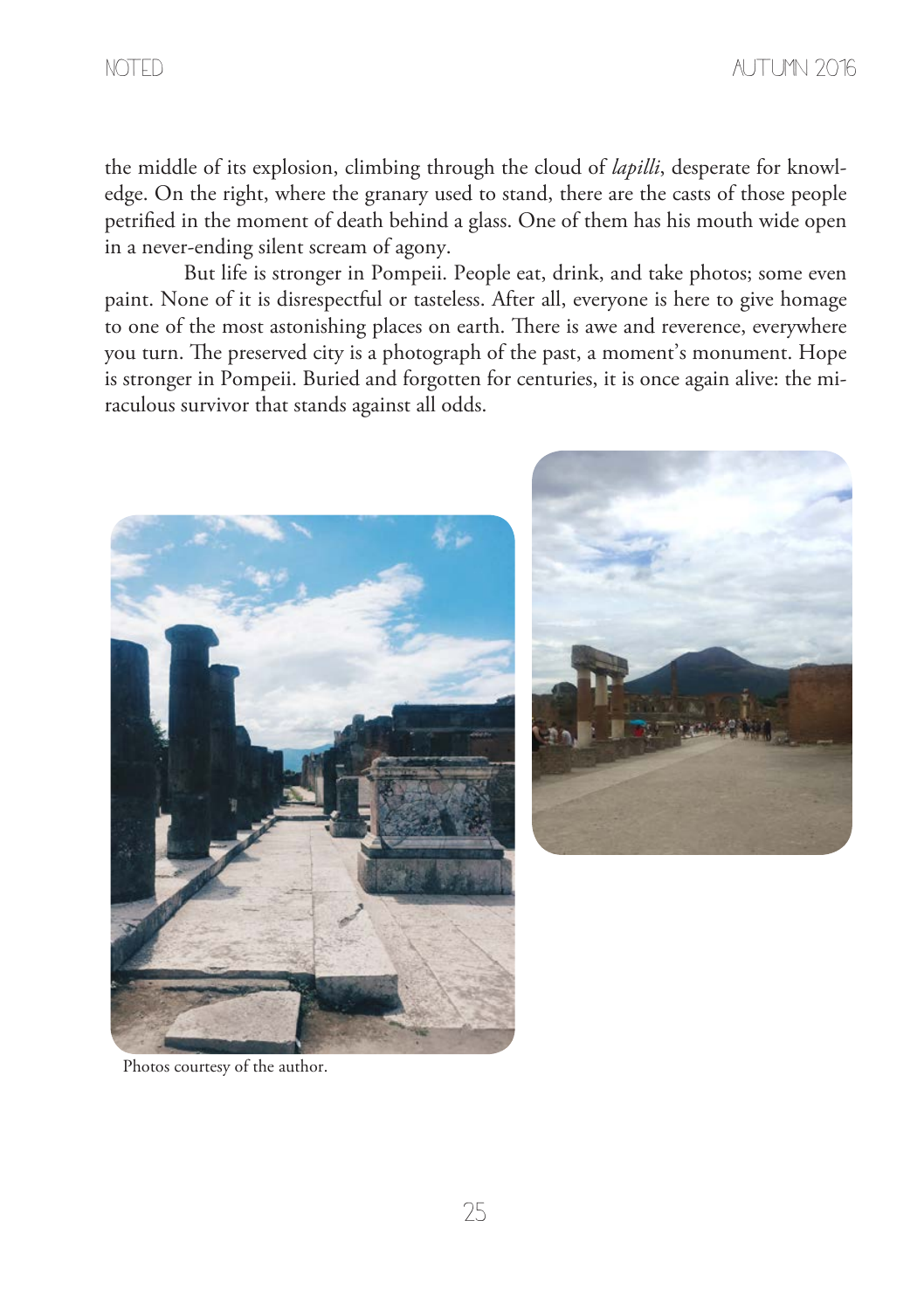# The Mystery Plays: Between Past and Present OLIVIA LINDEM & ANTOINE WILLEMIN

As most of you should remember or will learn from your undergrad years, mystery plays are cycles of short plays depicting the biblical narrative––with a heavy emphasis on the New Testament––that were often performed two months after Easter, during the feast of Corpus Christi, in different towns and cities around England in the Middle Ages. Few of these play cycles remain in manuscript form, and amongst those that do, the York plays are perhaps the most celebrated. Originally performed on wagons moving around a circuit in the city for all to see, they––like most mystery plays––stopped being performed in England after the Reformation, before being revived in York in the midtwentieth century. Today, they're performed every two years, sometimes on wagons as in the original productions, sometimes on a more traditional stage, often in the Yorkshire Museum Gardens, where the original revival took place in 1951. This year, they put on a special production inside York Minster itself – the largest cathedral in Northern Europe!––from the feast of Corpus Christi, which fell this year on the 26th of May, until the end of June, and I was lucky enough to attend one of the almost daily performances.

You see, at some point in the last two years, I accumulated a bunch of medievalists. I took a few classes on the intersection of medieval and contemporary media, my best friend discovered that she was a medievalist, I somehow started hanging out on medieval twitter, and I started dating a medievalist. What this means is that I'm now prone to get things quoted to me in Middle English at any time of the night or day, and apparently, to book holidays revolving around Middle Ages-related events.

Despite, or maybe thanks to, having studied several of the York Mystery Plays in different classes, I wasn't quite sure what to expect of the plays in a fixed environment. I had a very clear picture of what I thought the plays might look like on the different wagons, five centuries ago, but I just could not make any predictions about the Minster performance. York Minster is a truly humongous cathedral, and though it's relatively easy to apprehend as a place of performance – being after all famous for its choral services – it remains difficult to reconcile its rather austere setting with some of the more outlandish aspects of the mystery plays. As a result, I went into the venue with great curiosity but admittedly low expectations, hoping only not to be disappointed.

Disappointed, I was not. The Minster was transformed for the occasion, with stands––enough to seat a thousand––raising in its cavernous nave, opposite a modern,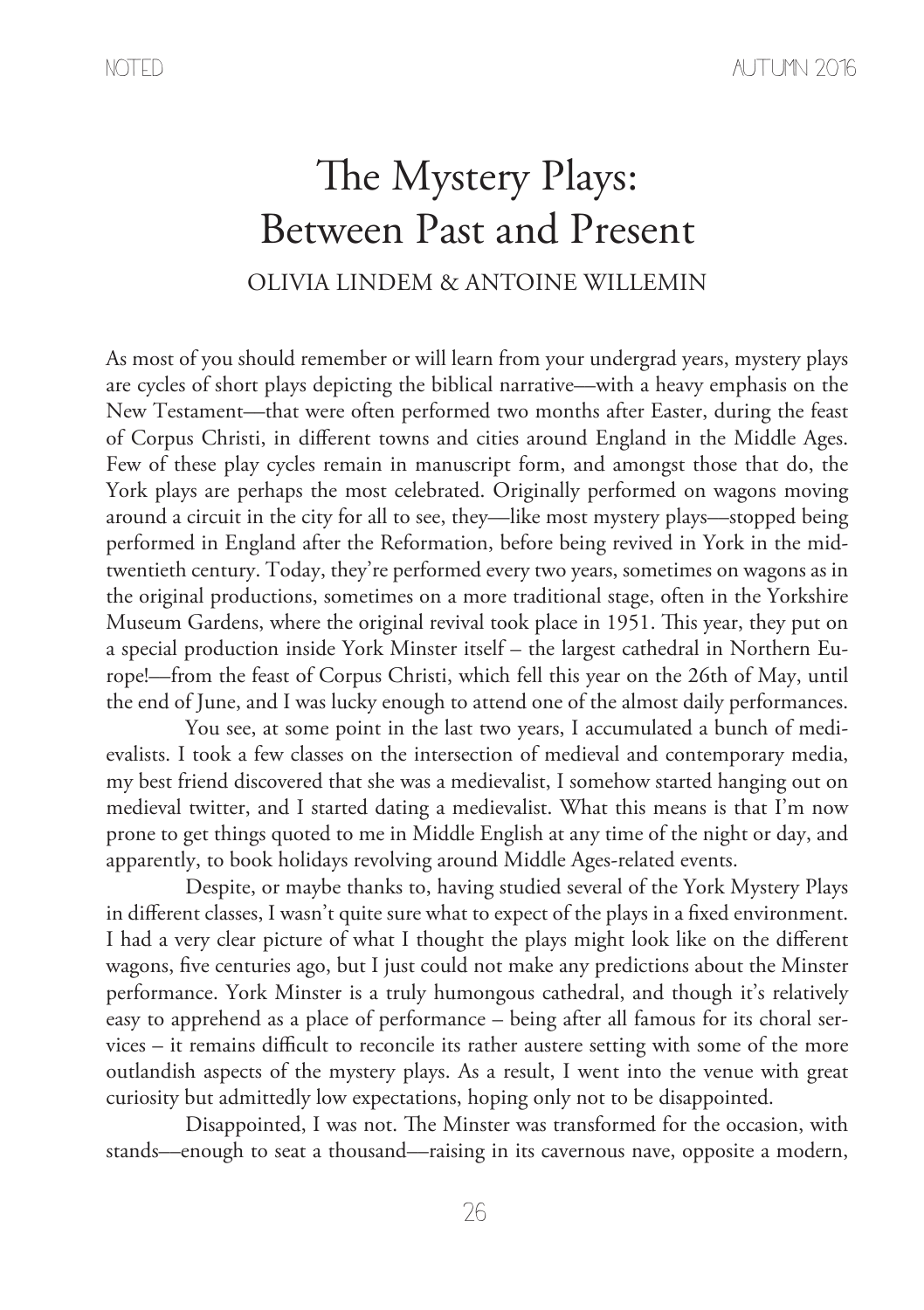### **NOTED**

charcoal grey stage, consisting of a giant staircase and multiple levels of platforms. This configuration perfectly displayed a sleek, modern front while still evoking traditional aspects like the different levels present in the wagon performances. The balance between old and new continued throughout the performance with awe-inspiring props creating striking visuals with the likes of giant floating planets representing Creation, a gorgeous Tree of Knowledge brought atop a... wagon (get it?), or hopping bunnies with suitcases rushing onto Noah's Arc, which was impressively built directly on stage. The harmonious juxtaposition of old and new came across perhaps most clearly in the aesthetic of the plays' Jesus, making him a cross between the traditional figure of Christ and a jeanswearing Mumford and Sons-esque hipster.

Overall, the serious and the visual won over the comic aspects of the plays, and my early worries proved to be groundless. The plays were absolutely engaging, making the almost four hours of performance go by quickly. You might find it surprising given the age of the script, but many of the York Plays are masterpieces of playwriting, especially the group of plays relating the Passion written by an author known only as the York Realist, which wonderfully convey the humanity and complexity of this episode, transcending what could have been a boring adaptation of a too familiar story into a masterpiece of character-building and engaging drama. It's not for nothing that the Welsh playwright Peter Gill famously stated that "if it hadn't been for the York Realist, Shakespeare would have been a second-rate writer": the Bard of Stratford-upon-Avon did see mystery plays performed in his childhood, and, as some of its essential precursors, they remained part of the DNA of English Drama.

This 2016 edition featured a modernized text, of course, but while the pronunciation was modern, its adaptor, playwright Mike Poulton––who recently adapted Hillary Mantel's *Wolf Hall* for the stage---deliberately retained a great deal of medieval vocabulary and grammar. What could have sounded staid and dated turned out to be wonderfully evocative of another era's creative sensibilities. In fact, the whole artistic team, balancing old and new, was instrumental in this: they translated familiar stories into enchanting visual performances and an immersive auditive experience, thanks to an appropriately angelic choir and a live orchestra, led by the fitting majesty of the Minster's great organ.

After the performance, we ended up at a pub with eight other medievalists among whom the plays' organist, himself a PhD student at the University of York. Indeed, though the creative team––and the actor playing Jesus––were all professionals, the cast was made up of 145 amateur actors, and no less than 250 volunteers took part in the production, making the 2016 York Plays just as much a product of the City and its community as its medieval counterparts, which were, after all, put on by the trade guilds of York. Few theatrical events allow you to experience such a colossally collective work,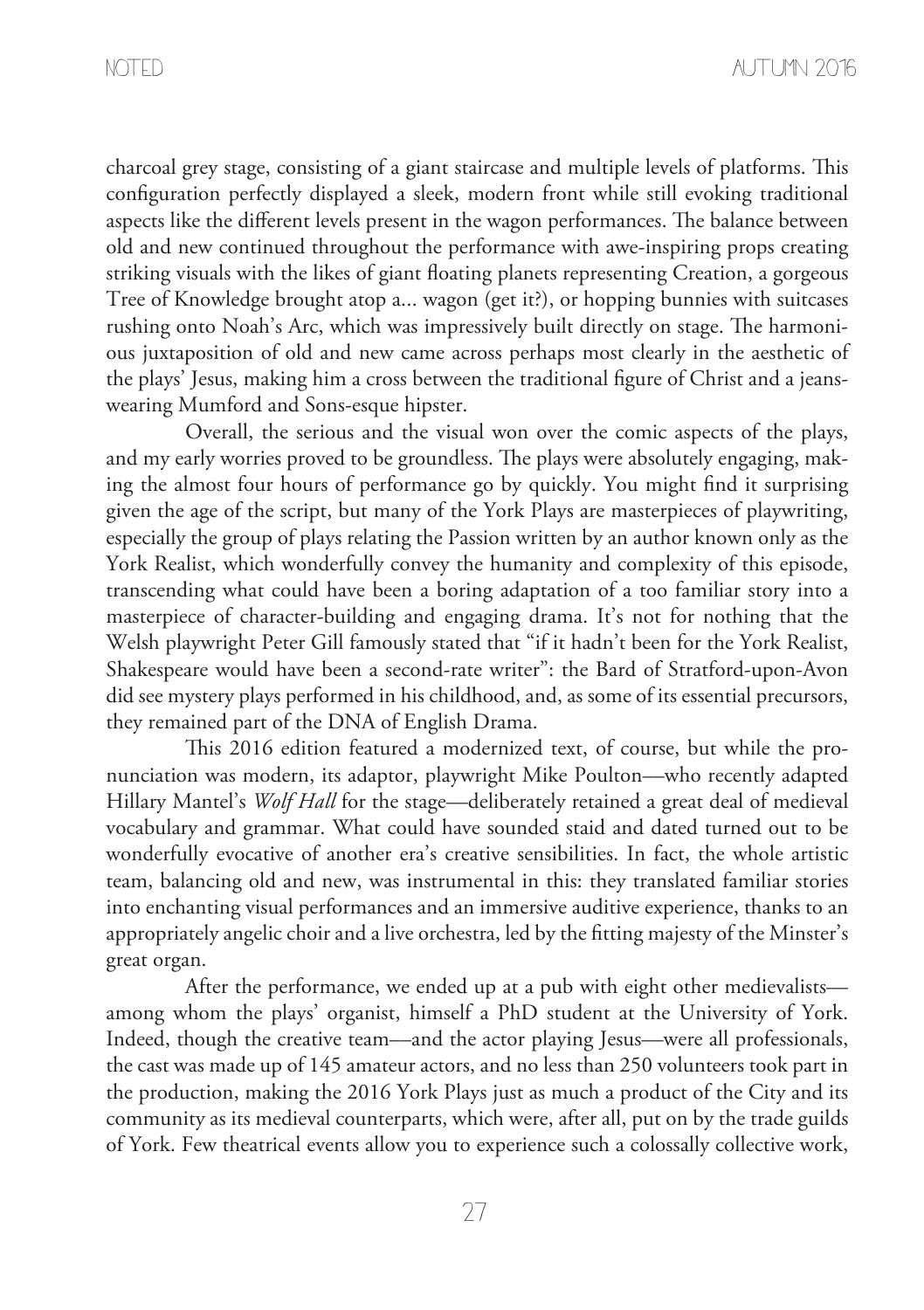let alone over a month and over 40 performances! As someone who likes good theatre, I was already very happy with the Plays, but as someone who likes studying the interplay between modern and medieval works, I was especially enchanted to attend a production that took place at the perfect intersection between past and present, through its material as well as, perhaps more significantly, through the spirit of the creation itself.



Photos courtesy of the authors.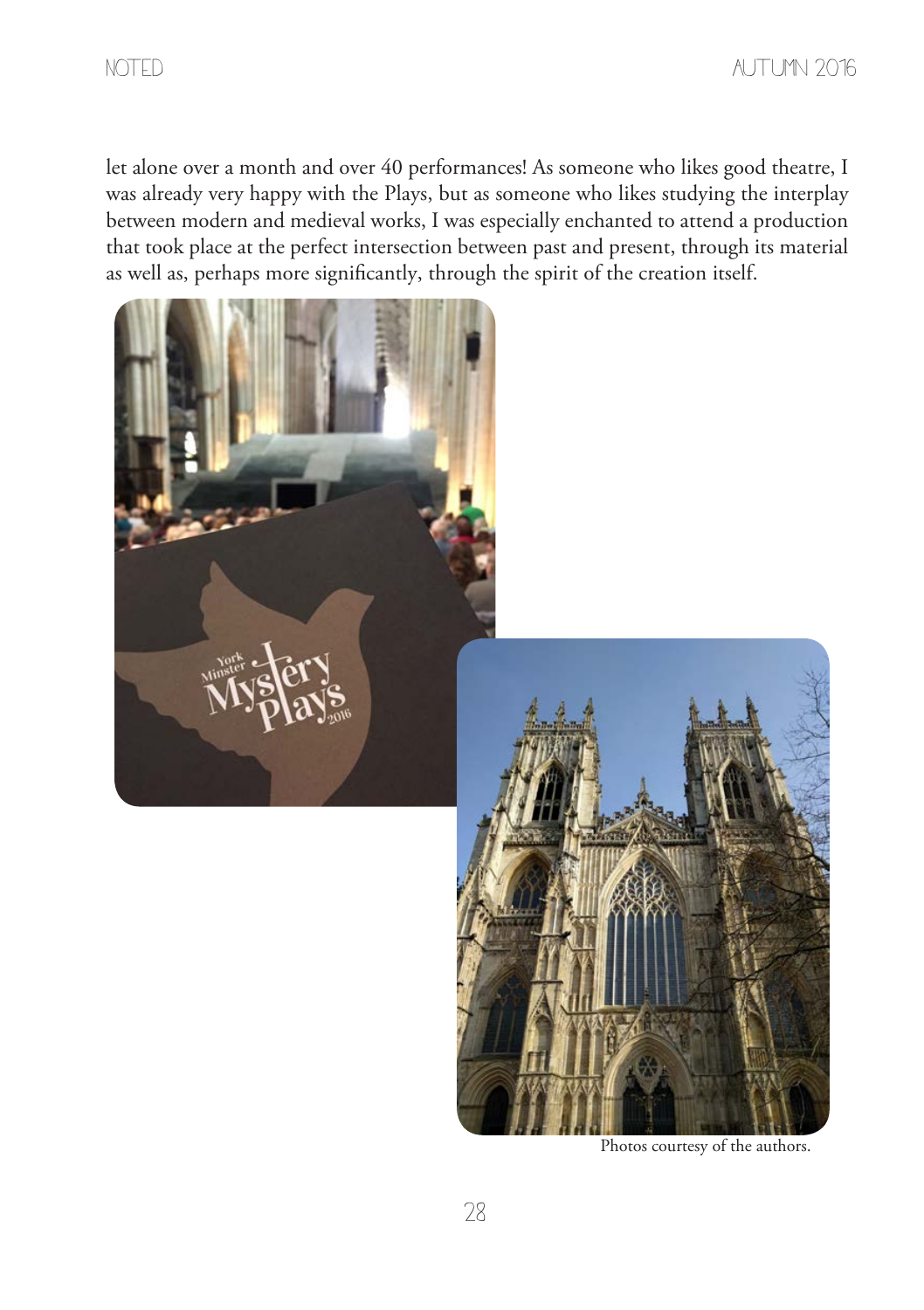

# FILM CLUB SCHEDULE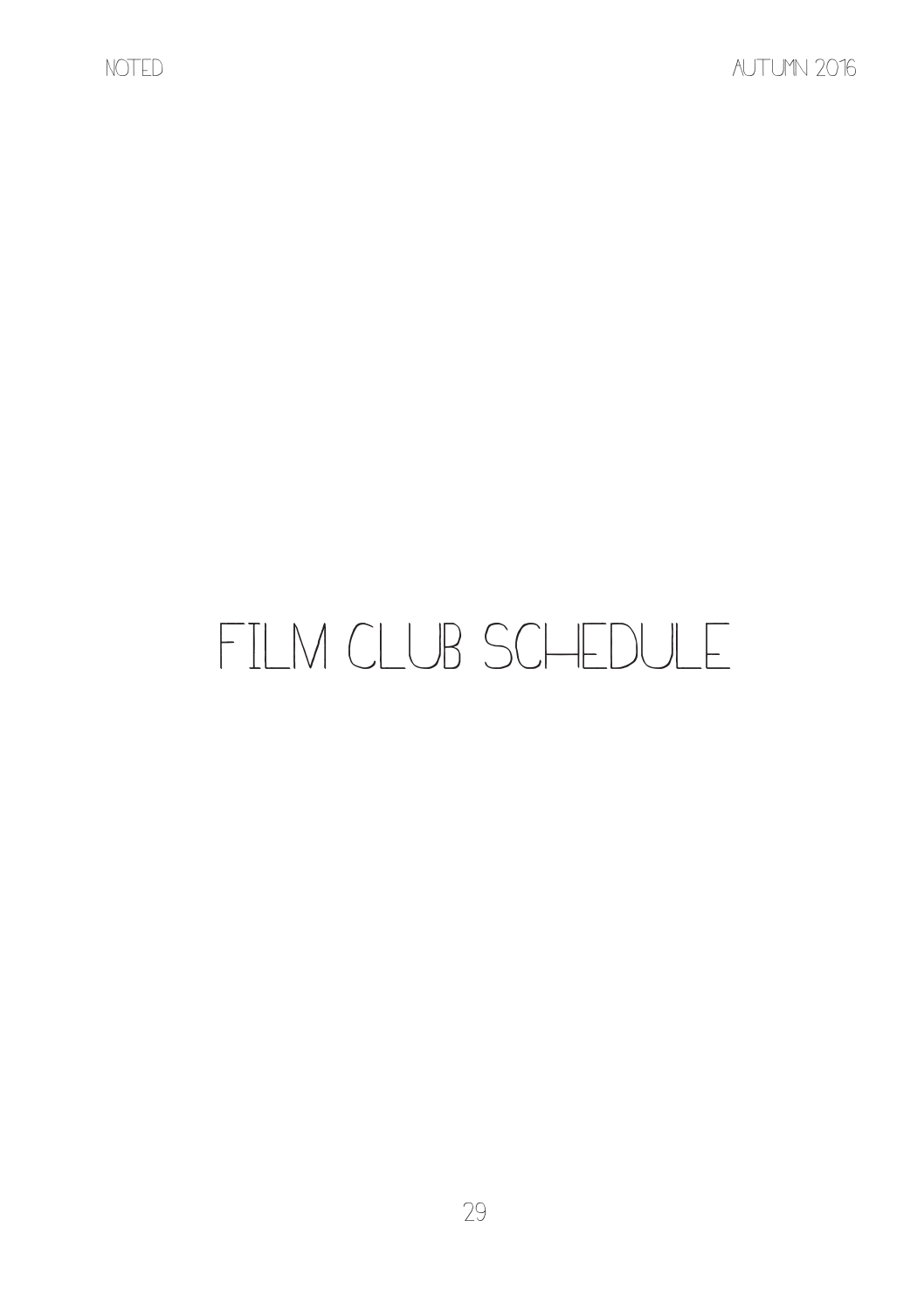## Schedule and announcements:

## **facebook.com/groups/filmclubanglais/**

27 October *HALLOWEEN SPECIAL Under the Skin*

29 September The Revenant

> 1 December Wuthering Heights

3 November Edward Burtinski's Manufactured Landscapes

> 13 October Priscilla, Queen of the Desert

**+ Students' Choice screenings**

17 November & 15 December

English Department Film Club Landscape

Fortnightly on Thursdays 7pm Bastions 112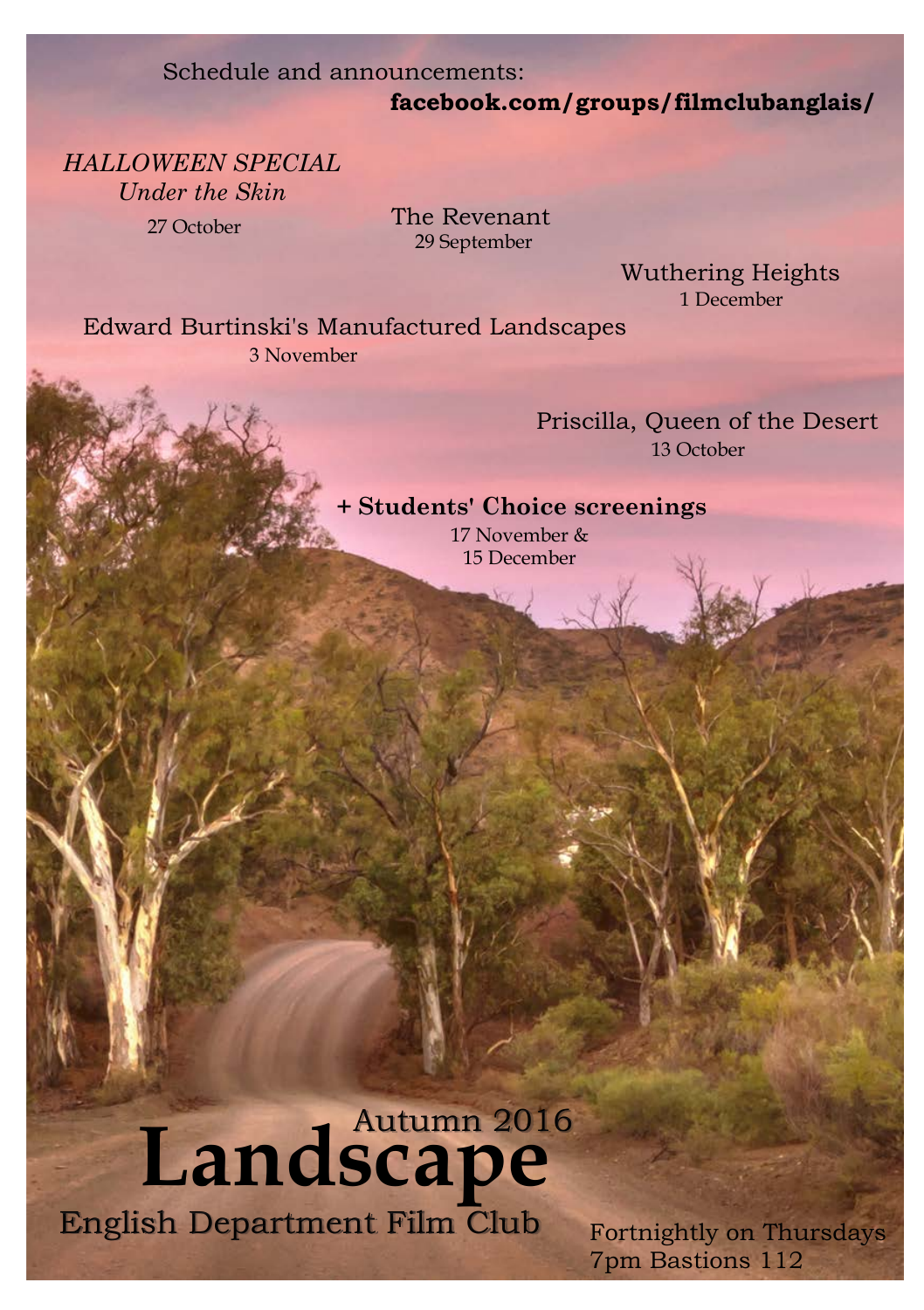

# CREATIVE WRITING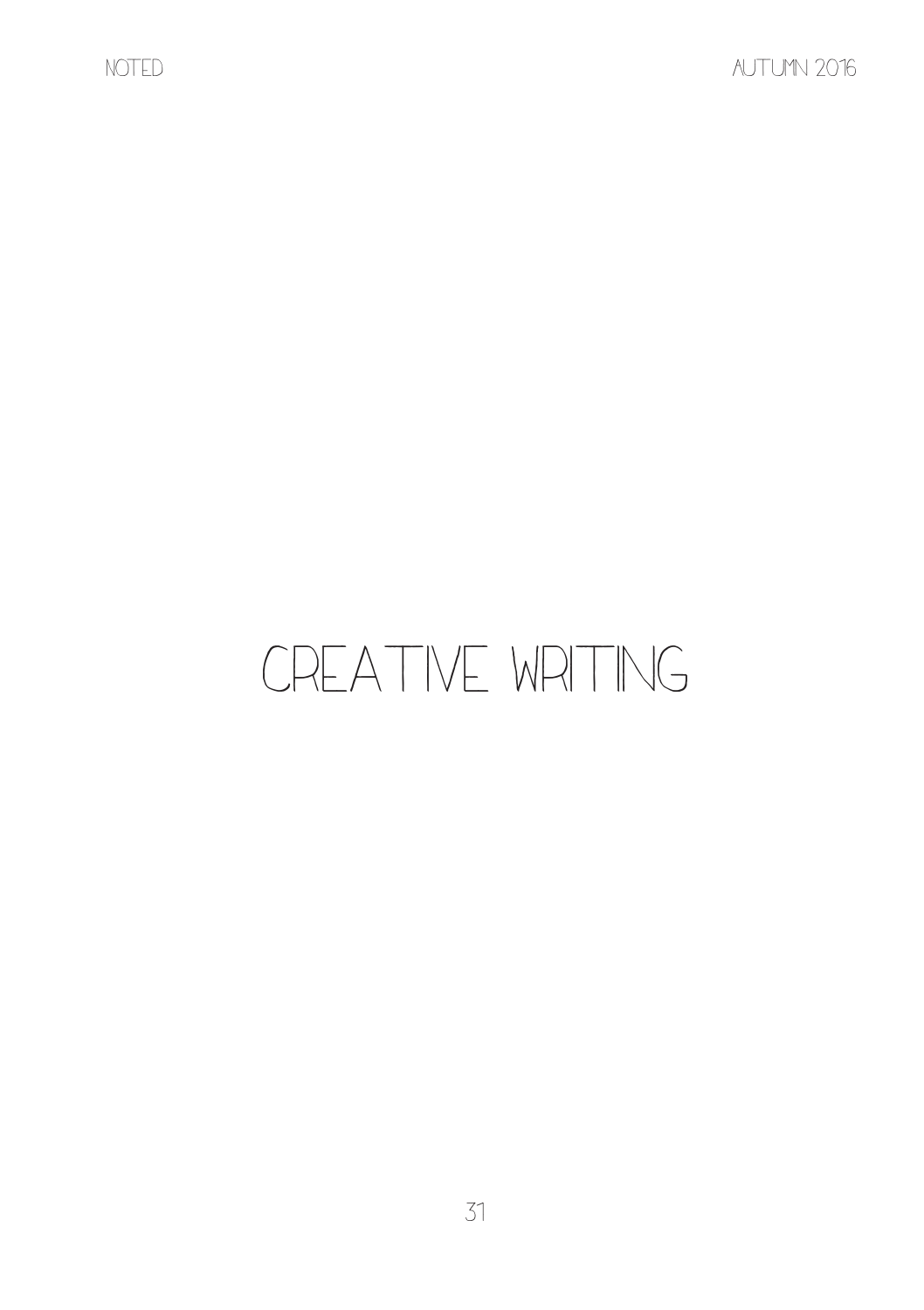# Gather Your Thoughts and Your Courage LORRAINE DEVILLARD

Dear undergraduate,

Although my face is unknown to your affection, and my pen unworthy of your attention, let your spirits be guided by my good advice, and your merits be lifted by your own sacrifice; for the path is made of more prowess than bleakness, and yet of more bleakness than business.

But now to thy studies. Do not despair before the mounds of work, or the workings of the mind. Be as the knight fighting against the shallow heart; the philosopher thinking in the nicest art; the navigator following his precise chart. Nurture thy curious nature, as you would water a growing flower, or cater for a needing brother. Be creative, but not too wandering; be scholarly, but with humility; be persistent, but without obstinacy.

And to thy own remembrance: By how much the higher the amount of knowledge to acquire, by so much the greater the feeling of satisfaction to come; for as the seed grows from smallness to greatness, as the river springs thin and ends thick, as the dog was born wild and tamed to become mild, so grows effort into comfort. Let not Hamlet's procrastination overflow your good will, or homely meditation overcome your good wit; rather give your judgment good trust and your essay will be a must.

With these gracious yet frivolous words I end my recommendation, hoping that it will neither fall into oblivion nor out of criterion.

*Author's note*: This text is the result of an assignment for Dr. Oliver Morgan's spring 2016 seminar, "Rhetoric in Early Modern English Literature," in which students were asked to write a 'Euphuistic advice' of one or two sentences to an undergraduate starting at the English department. *Euphues* is a text that was meant to be a meteor, abandoned as quickly and suddenly as adopted, and it worked. It is loaded with the rhetorical tools that were fashionable at the time; each thought is reformulated several times and stretched over many lines. The style has also often been parodied. You might have come across such a parody when reading the words of a paternal figure in a play dear to firstyear students… Whether the present text weighs enough rhetorically, I let you be the judges; although I have my own opinion on the matter…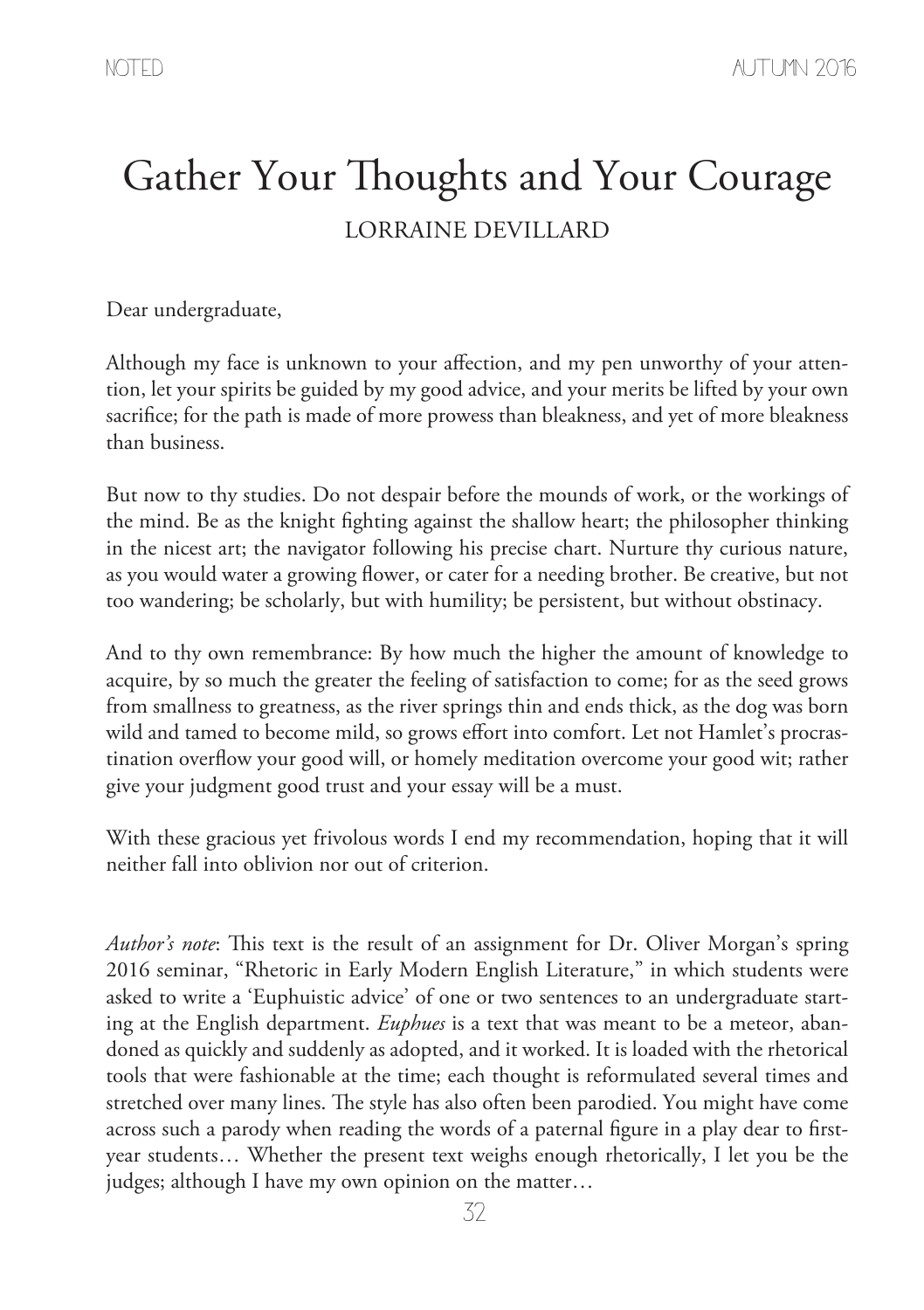# Can You Perceive My True Color? DIANA MOYO

I am a shattered Kaleidoscope displaying my passion Colorless Shades

My profound energy encapsulates you with ease I am dazzling and dim I am ordinary and eminent Yet

I am a radiating attraction blurring my special character I revolt myself from the unknown I lay out my daunting shades with no shame Portraying the essence of an eternal flame Do not be Afraid

I am not here I am the matter that cannot be seen

But Felt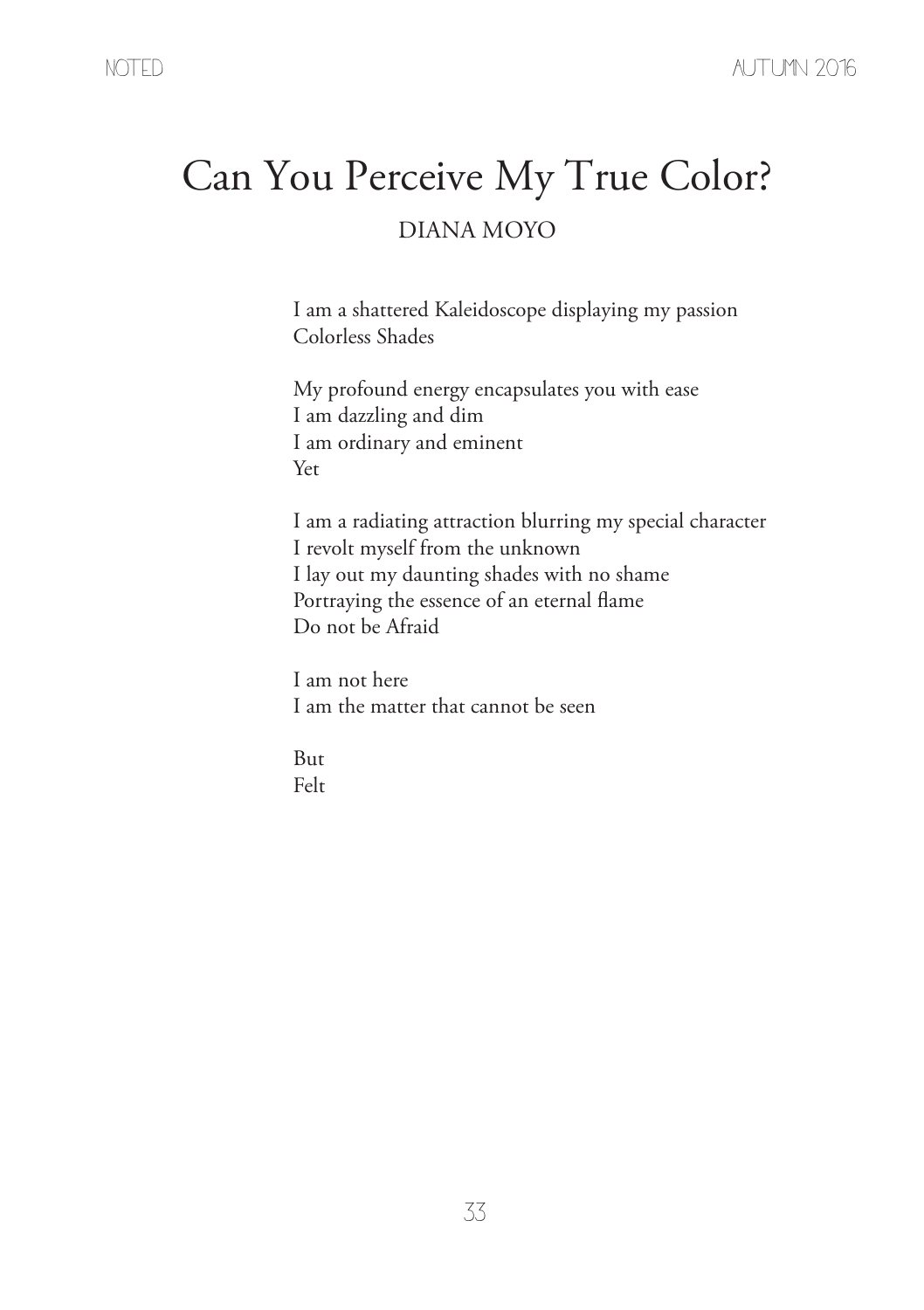# To Heaven Love Transports Us with Passion TÉO VERHOEVEN

To Heaven Love transports us with passion; Tremendous feelings make our spirits soar, While our bodies taste with intense caution The pleasure which we are so guilty of. You contemplate the wonders of desire, Though blinded by the artefacts of lust, Your bliss, by which you were overwhelmed first, Now oscillates 'tween water and fire. O! Such is Love, transgressing everything, Making me feel alive or simply dead, Unleashing storms, tempests in my troubled head, While giving seas of glee to my being. Even cruel, Love does mirror your beauty. Yield to it or not is my liberty.

*Author's note*: "To Heaven Love Transports Us with Passion" was written as an assignment for Prof. Lukas Erne's seminar, "Shakespeare's Sonnets" (autumn semester, 2016).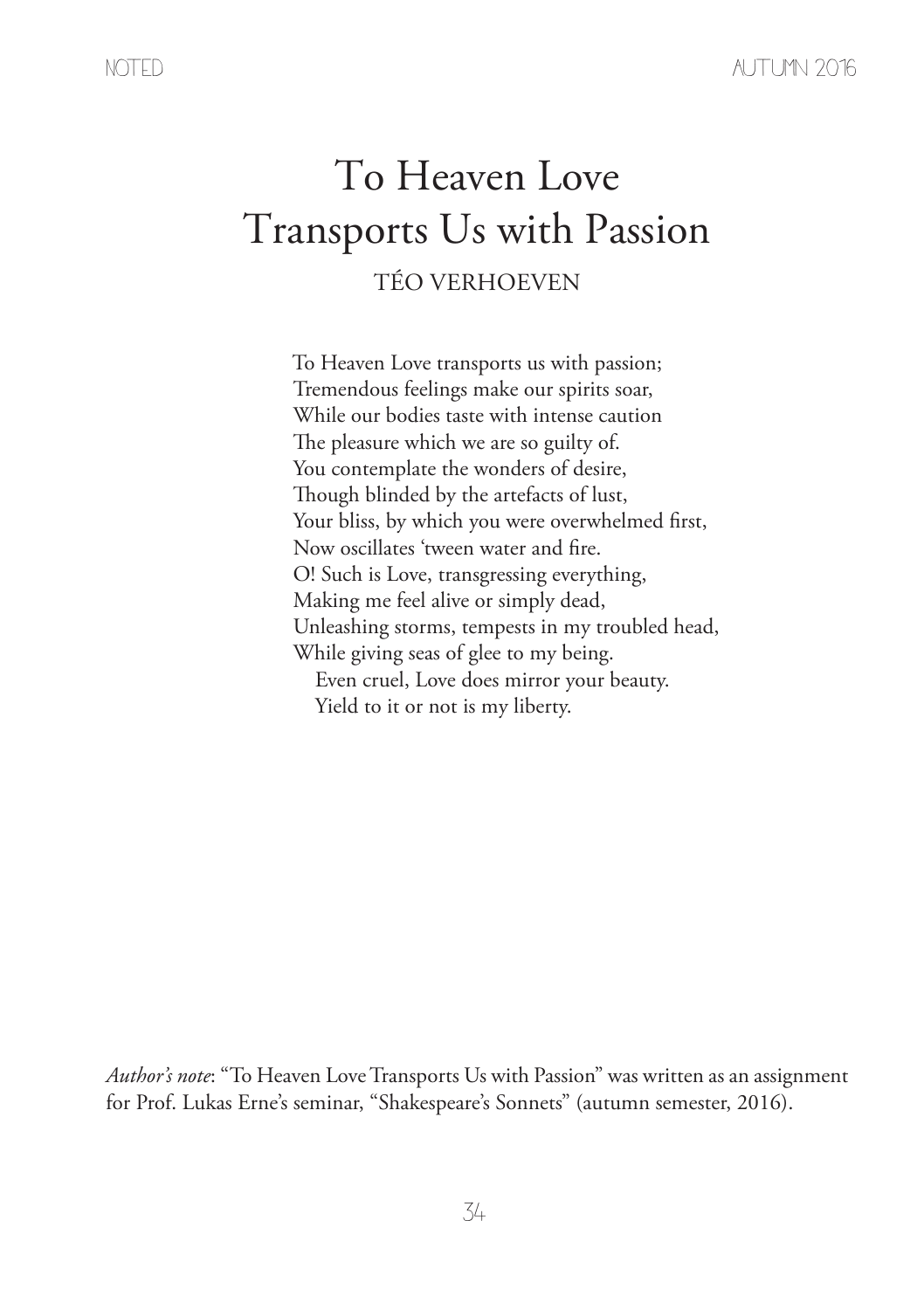–––––

## Blood on the Tracks / No Mas TED VAN ALST

*Editor's note*: Ted Van Alst is an associate professor and the co-chair of the Native American Studies Department at the University of Montana, as well as an accomplished writer of fiction. As an invited speaker to the English Department's PhD workshop for Modern and Contemporary literature during the spring semester, Prof. Van Alst very kindly accepted an invitation to publish a short story in *Noted*; the story below is part of a collection of twelve which will published in spring 2018. It is an honor for *Noted* to publish his work and I warmly thank Prof. Van Alst for this contribution.

*Author's note*: The narrator of the story is a young adult––the Urban Indian story for me starts when we were kids. That background is essential to understanding that particular identity. How was our childhood? Was it different? What does it look like when so many of your cultural experiences happen in the city? I don't think that gets told much at any stage of the game, at any age.

Summer meant a lot of different things, but mostly it meant we listened to George Benson so we could imagine ourselves on Broadway and smoked the Sweetleaf listening to Black Sabbath and figured out what the Sugarhill Gang was trying to tell us while we hung out in the park, our park, Pottawattomie Park, the one next to the tracks, those tracks, the Chicago and Northwestern tracks not the L tracks. It was cool that we could pick our own tunes, and cool too, when we could fight about it. Nothing like a ass-whuppin because fuck Led Zeppelin to break up a hot sleepy afternoon. The arrival of the boombox was a welcome jump in the quality of summertime soundtracks, and it brought a semblance of control to a lot of otherwise unruly lives (when you weren't worried about wasting batteries on rewinds) and was a touch or two better than the Super CFL of those childhood nights where I thought about what went on behind closed doors and what was wrong with Angie Baby and was Billy a Hero in Viet Nam or in the Westerns I always watched my old man watch, and why should Sundown Beware and all that other creepy shit that came on the air through my tiny tinny single-earplugged crystal radio that only played in mono anyways so who cared until the O'Jays or the Spinners finally came on. We hung together strong all day long and drank and smoked and listened to tunes and talked shit and beat each other's ass. But there were times when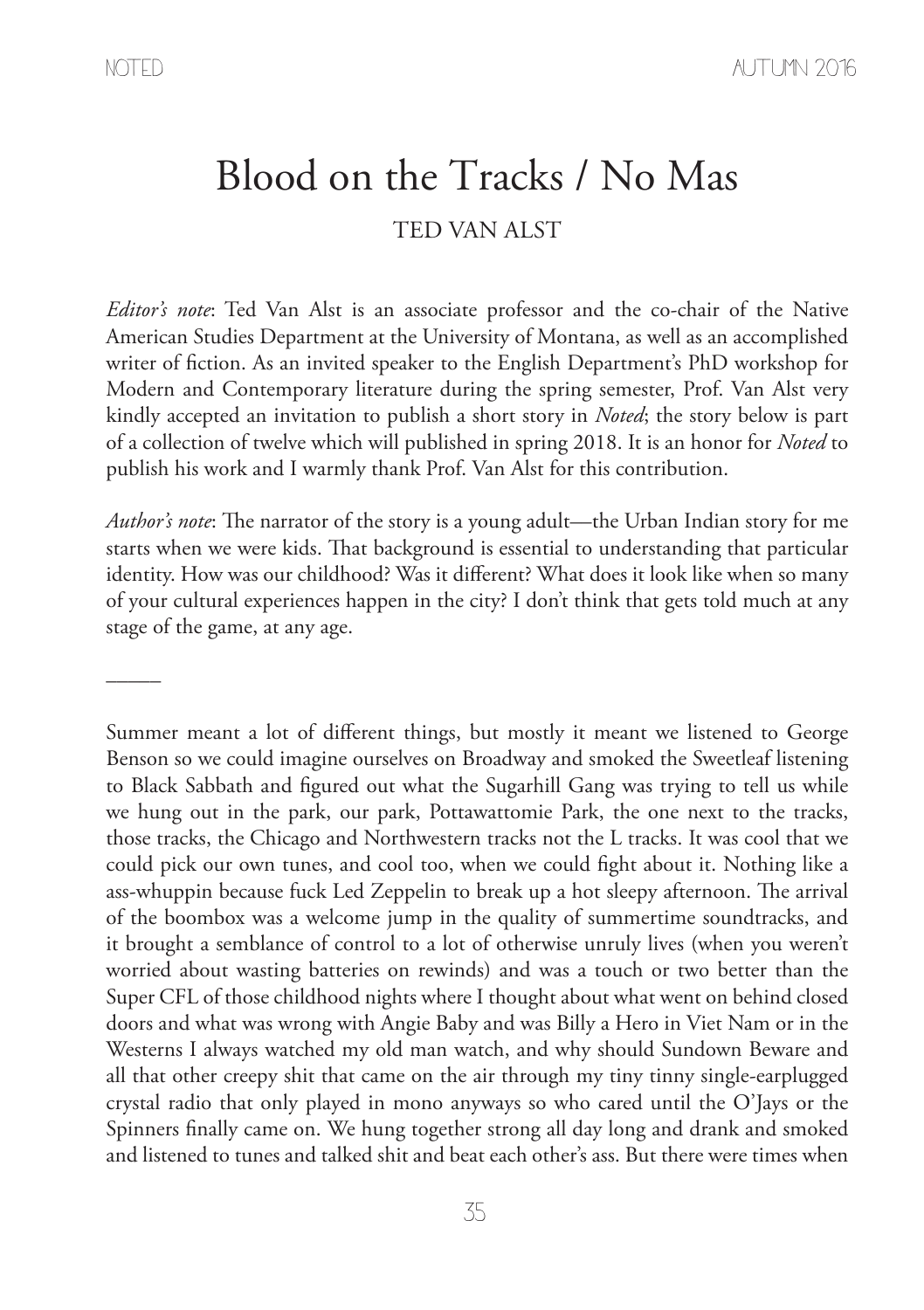all that was a lot and I'd sit on the guard rail next to the street across from this weird hippy community-type garden they kept planting and we kept stealing from (some days there would be carrots, but some days we'd have to go try and get apples and wild grapes from the grounds of this Catholic girls' school; behabited lunatics from the in-house nunnery would chase us away with what everyone said was a German Shepherd whose teeth the good sisters had had removed but none of us wanted to find out) and I would try to imagine my life burning across the sky. But when I put my dreams on that horizon they pulsed like a daytime comet, as if I held hands with Kohoutek that one summer, embraced that fizzled and fuzzy barely visible streak, our ill-formed tail flashing for one sad moment, passing not like Bruce Lee would in July, but more like James Garner and that camel in *One Little Indian*.

One day the stepmother offered to give me a ride up north (the old man got remarried and I want to say, well that's a whole nother story for another time, but it's not. It's just a second marriage. Yawn and shit.) and I was like daaaaang. She never does that. I'ma take that ride and

so I did. We headed up north. I can't remember why she was going there. Maybe to look for a new apartment or something. We were all living in this kinda too small place on Aldine that was surprisingly drafty in the winter ;) and well, yeah. It was time to move anyway. Prolly was going to kill the old man to go more than a couple of blocks, though. I always thought to myself hey weren't we nomads, some of the most mobile people of the Plains but my dad was like a fucking Creek cornplanter or something. He never went anywhere if he could help it. Or maybe it was a routine thing. Because if the bar was 10 miles away, he'd figure out how to get there, no lie.

Anyways, I hop in the car with the stepmom. She asks some perfunctory stepmomish questions of her teenage stepson, and then we smokesmokesmoke all the way up Lake Shore Drive and I just loooook out the window. Man. I love Lake Shore Dr. when there's no traffic, and that was a stunningly beautiful, sunny, traffic-free, light off the lake, beautiful blue aquaclear day, one of the two or three you get every year in Chicago whether you want them or not, and you can't help but be thankful you're alive to see them.

I flash forward a couple of years. I'm in Beirut. In the Navy. There's this Hook on the boat, too. He's a CVL. His name is Aldo––this West Side motherfucker, a Vice Lord from way the fuck out there, like a Central Ave. Vic or some shit. He got in my face one day when we were in the chow line, like wass up Folks? (Tattoos back then were a far rarer thing, much more noticeable, especially on the hands, and when you're a fan of the explicit, well, there's no hiding who you are.) And I'm like man fuck you we're in Beirut we ain't got time for this shit and he kept on talking so I hit him in the face with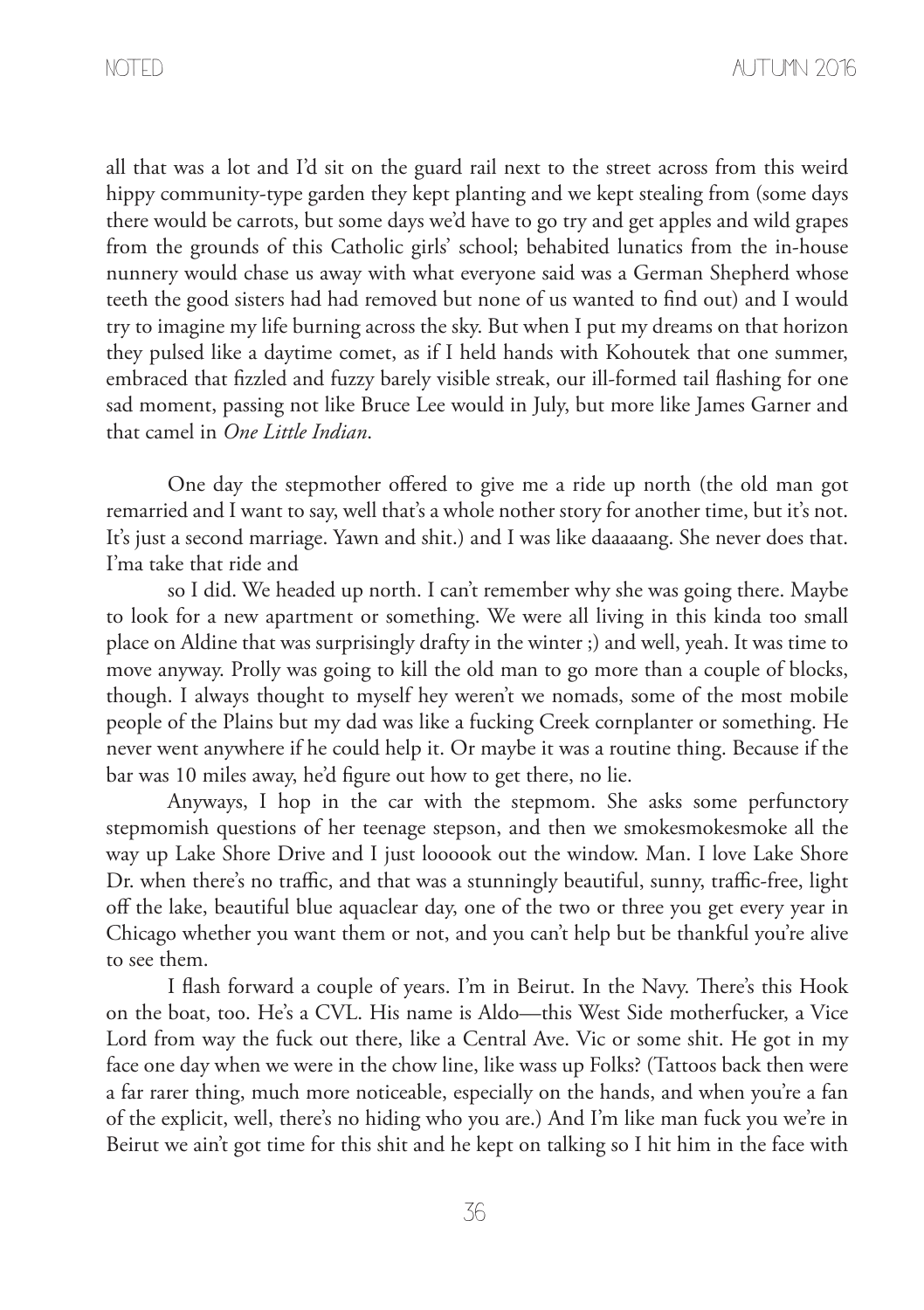my tray and then held the metal edge of that tray up to his neck and these country boys from Arkansas or some shit were like whoa what the fuck y'all doin we got to get along here and I laughed even though we ain't heard of Rodney King yet and I said yeah truce I guess and he said yeah but I'm payin you back when this shit is over and I said deal and then we talked all where y'all from what's your set and all that and I was like hey I went to school with Lord Black and we made fun of Borroso that M/H bitch and he was like alright and we was all good for a long time. One day Aldo says to me

hey Folks check it out. Look like the South Side out there on the beach and I said yeah it does.

And it did. Me and him are standing there on the catwalk, boat in Beirut harbor, sun setting, magic light coming down like when you're in bed and it's summer and you have just a sheet and you fluff it out with your feet and it comes down light and cool and it's like that and I'm saying

hey this is alright

even if I am standing here watching with this fucking Vice Lord and then wink

wink

tiny red stars flash from one of the buildings, about eight floors up

and then the crash rolls out over the water at us,

the sound of two explosions just hitting our ears as two spots on the facing building

light up and I watch the bricks fall and the flame lick out up the wall and I think back to the Taylor Homes that are now gone but not forgotten and I'm glad I can't hear anyone scream. At either place.

The stepmom drops me off near the park and I head over to Jimmy's. It was early in the afternoon. Or late in the morning. But it was summer, and it was one of those days. I figured I'd stop by, see what was up. Go steal a bottle of wine or something. OP had these new weird bottles of flavored wine. But not like MD 20/20 grape or whatever, these were Piña Colada / Strawberry Daiquiri / Tequila Sunrise––shit like that. I thought maybe steal a bottle or two of that, and a bunch of disposable lighters that we could throw in a paper bag and light on fire (apparently I was still reeling from cosmic disappointment stemming from that fraud of a comet and felt the need to light up the sky on my own), and kick it at the park for a while. But no one was home. I laid on the bell for a minute straight, long enough to hear the dog bark (he had the only dog out of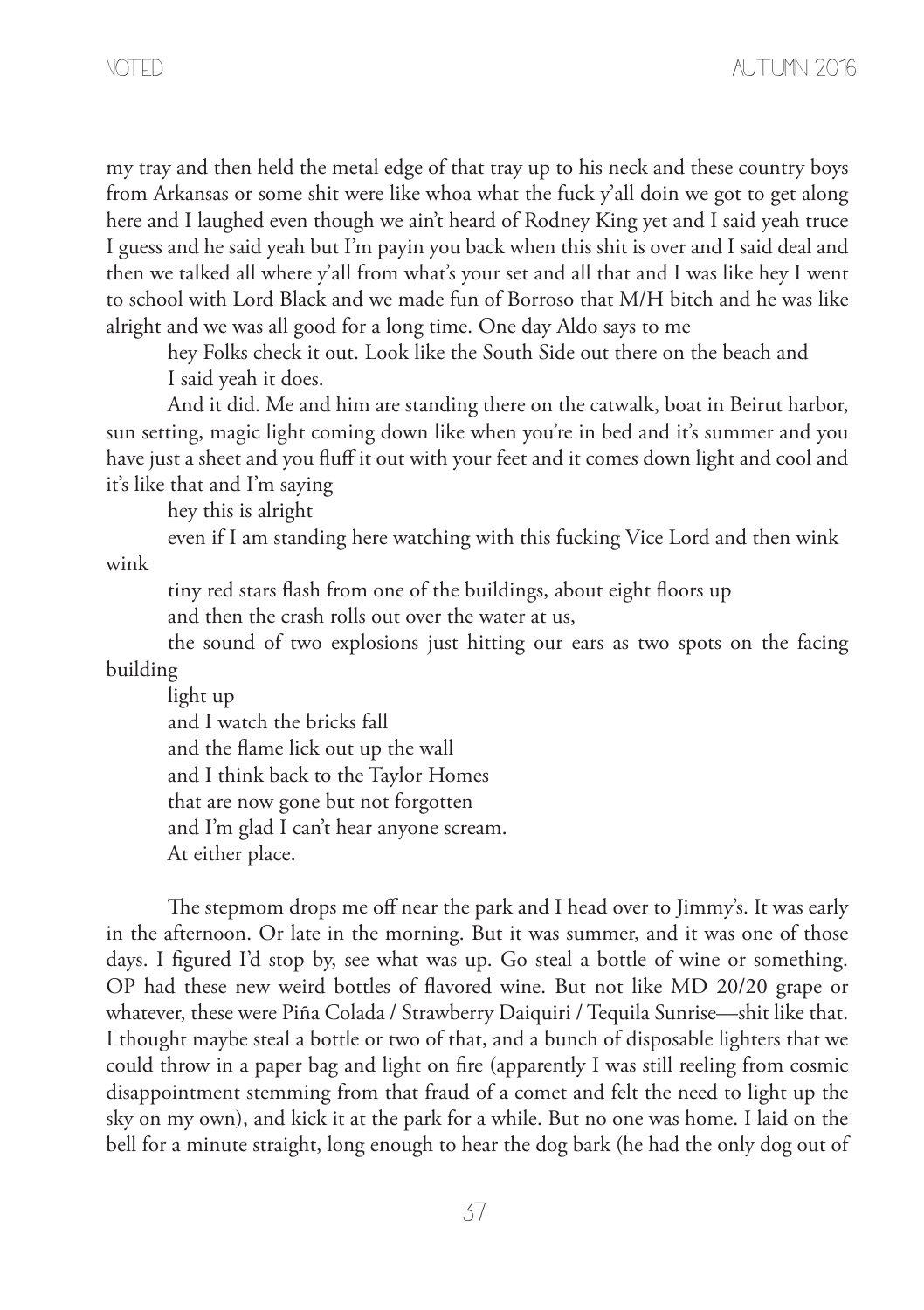## **NOTED**

anyone we knew and it was a real asshole mean German Shepard. You couldn't turn your back on the dog or it would bite you. Hard.). Still, nothing. I sat on the stoop to wait. Pulled my last menthol out of my sock and lit it up.

Pretty soon Jimmy's little sister comes walking up, swearing and tearing.

What's up? I say.

Shit, she says. It fuckin took forever to get home.

Where were you?

Downtown. I wanted to do some shopping early (that meant shoplifting, but I don't quibble).

So. What happened?

Man, she says. I got stuck on the train for like an hour right before we got to Jarvis. Some dumbass got electrocuted on the third rail.

Dang, I say. That sucks.

Yeah, she says. They had to pry him off there, so that took awhile. Then they had to clean it up.

I shudder a little.

Anyway, she says, pulling out her keys, come on up.

OK, I say.

We head upstairs. Their hallway always smelled weird. Not like the apartment hallways smelled though over on Devon past Western. Those hallways. Man. I hated that fucking smell. I never knew what it was until years later. It was curry. Jeezuschrist. I mean yeah I like to eat it every now and again, but the smell. Man.

But it's OK, because that smell I never really learned to put up with was the prelude to this job I would get. The reason I was in those hallways was because I had a gig handing out flyers for Danny's Pizza, on Clark St. Danny's, which was by Luigi's, which was by Alberto's…that little stretch of Clark St. was awesome. There was a pizza place and two bars on just about every corner, and we had the Affy Tapple place. Broken stick caramel apples for a nickel. That's my old man moment.

Anyway, I was putting these flyers in apartment lobbies and hallways all over the neighborhood. The flyer was a menu that doubled as a coupon. I think one side said "Free quart of RC with your order!" or something like that. Actually, I'm pretty sure it did, because every single pizza place in the neighborhood gave you a free quart of RC with your delivery…

OK. I'm putting these flyers in people's hallways and doors and mailboxes and everywhere they could go. I'm working, "because that's what you do"––Ted Sr. This job is way better than the last one I had—these guys had this business out in the suburbs and they would come pick us up in the city to hang coupon bags on suburban house doors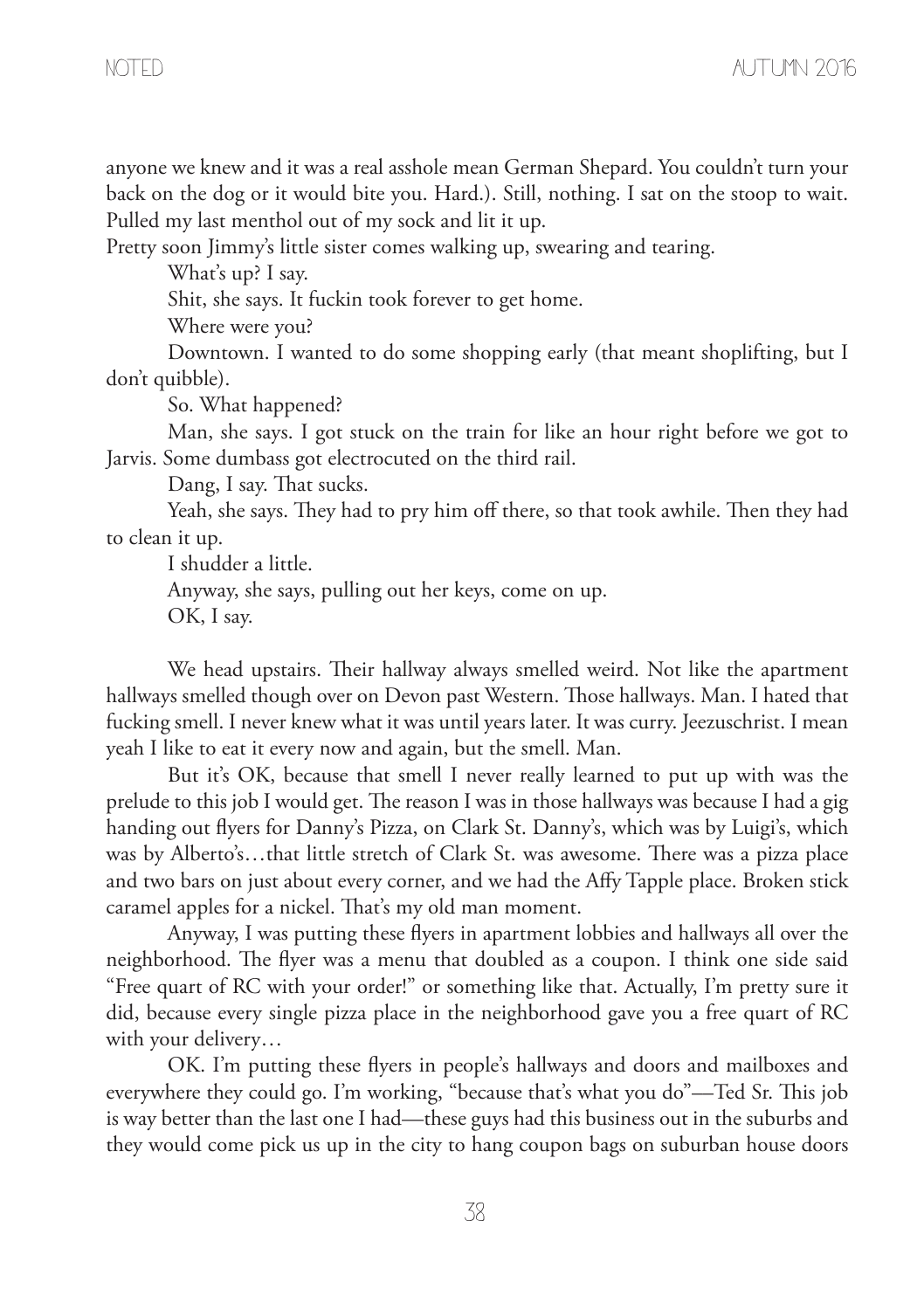and avoid their denizen's dogs and glares on superearly Saturday mornings. This was cool, and I'm not gonna lie, I was digging the food we'd get every now and again and it was in the afternoon and it was late fall and man, there's not much better for walking and thinking than a NorthSide Chicago neighborhood in October-November when the deep cold's not there yet and the light is always 4:45; always Magic Light, always Anything Is Possible Light, and you have your bullshit school day behind you and all that you can imagine in front of you and no one looks at you and no one cares what you do and it doesn't get freer than that and you get paid, besides? That's good shit right there.

The bonus comes after I've been working there for a while. I'm watching what's happening. I see cool things like this kid from grammar school's parents would come in every Wednesday because Wednesday was All You Can Eat Spaghetti Night. I had never seen this kid's parents before, I think the kid's name was Terry, but you know I'm probably saying that because he was a ginger, but not like Muck that redheaded fuck. Terry, we'll say, was this quiet kid from school, one of those nondescript kids you look at and you can't really remember what they look like but that's why you remember what they look like, and their faces are a little bit shiny and they seem to be not yet formed when you try to remember what they look like it's kind of from the side and there's an eye but no real defined form to their face and it's unsettling, but not horrible and yeah, he was one of those kids.

So he brings in his mom and dad and I see he's sort of leading them in and it's dark in Danny's all the time so sure whatever but then I'm like oh he's kind of walking them over which is kind of weird because now I notice that they're both blind and I think shit they're probably better off than he is since it's so dark in here and I'm like OK back to work making up these flyer packets so I can head out on the job but about twenty minutes later Don calls my name. Yeah. "Don." The owner was named Don. And he had these big '70s glasses that were a little bit tinted and these big-collared silk shirts and he drank coffee out of those tiny cups. Coffee. Not espresso. Shit. It was the '70s. I had never even heard of espresso, but between you and me now, yeah—he was drinking coffee out of those tiny cups, tryna front like. And he smoked cigarettes one right after the other. Not chain smoked like when you light one right off the butt of the other, but long enough to crack his knuckles and look around the restaurant from his table centered in the aisle between the booths right off the kitchen and admire all that he had built. He calls out my name and I hustle over from one of the booths. Teddy can you get me a coffee? he says.

Sure, Don, I say.

I bring him his coffee from one of the big percolators we got in the kitchen.

Have a seat, he says.

I sit.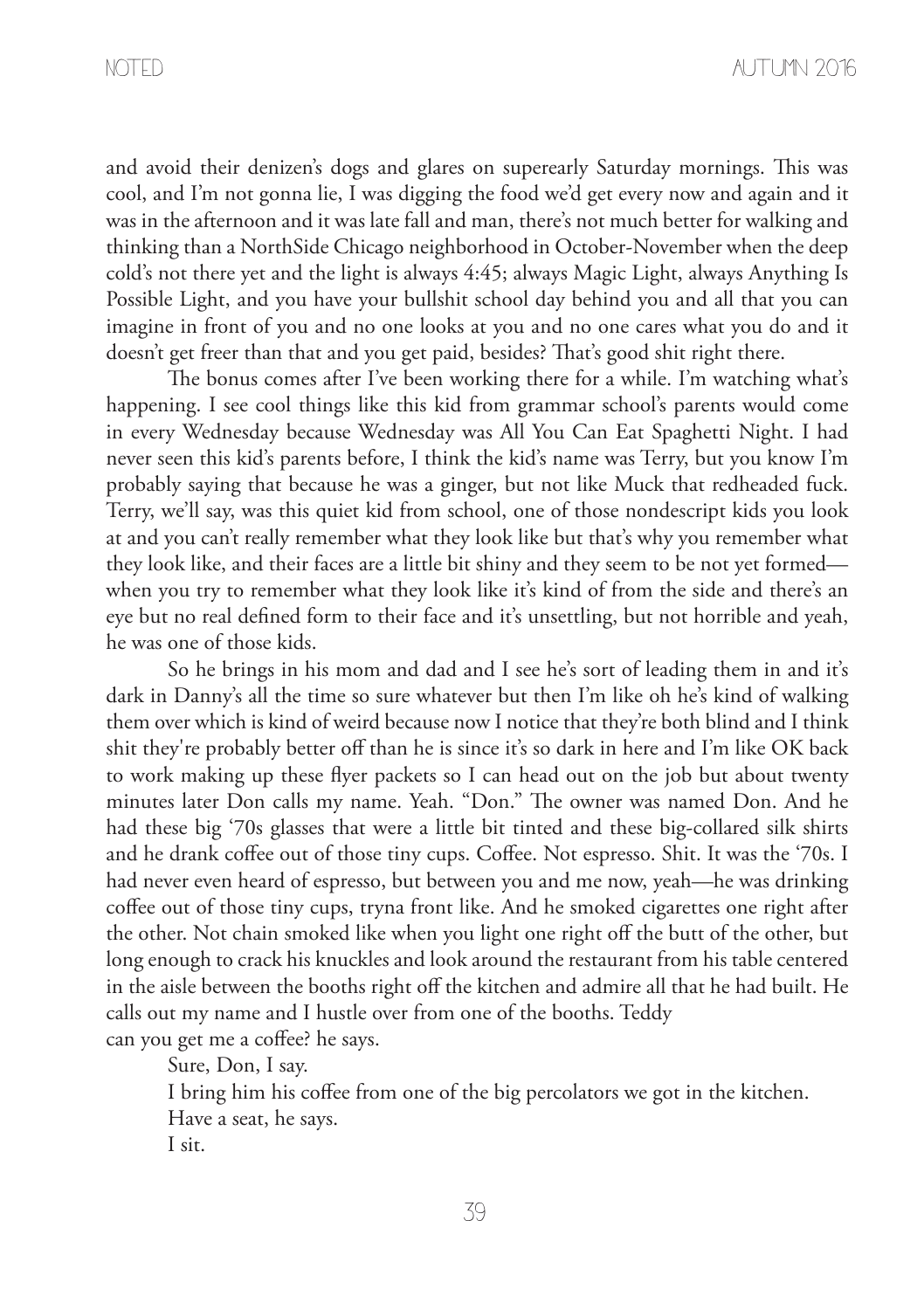Smoke? he says. Sure, I say. You been working here for a while, huh? he says. Yup, I say. You wanna learn how to cook? he says (the "k" at the end has like a glottal stop). Sure, I say. You start when you get back from doing those flyers, he says. Sure, I say.

Hold on, he says. I'll be right back.

He picks up this envelope he's been tapping on the side of that little coffee cup of his and walks over to one of the booths near the front. I turn around in my chair and my eyes are following his tall narrow ass walking across the restaurant, moving slow like in their sockets. They stop when they see Terry's parents enjoying All You Can Eat Spaghetti Night because, well, ok they're putting the Parmesan on their spaghettis and they're using their hands to sense the heat that rises from the plate so they know where and when to stop with the cheese and I think man that is the coolest shit right there and then Don pulls up at the booth crossways from theirs and sits down. Across from this old Irish fuck beat cop sergeant type with a ton of face who I thought never left the community policing office. Who is eating and sweating and still wearing that checkerboard banded hat, his mug red and constantly in motion.

I take a drag off my cigarette and watch through the slowly blowing smoke in front of my face. Don and the cop talk for a minute, exchanging what are surely bullshit pleasantries, and then Don slides that plain white letter-size envelope over toward that fat red hand. Loud laughter erupts out of the fatter redder face while gnarly hand and freshly-greased envelope disappear inside cop leather, the flag of Chicago briefly oblique as chubby arm and shoulder lift to accommodate the proceeds from his unearned payday. They chitchat a bit more, probably about how it must be getting pretty cold up there in the apartment above the restaurant for the 12 or so Mexicans that live there and keep an eye on the bread deliveries and make pizzas and do whatever else Don wants, but probably not, probably talking about where Sgt. Slaughter is going for vacation now, or something else entirely, you know, like disco, or civil rights. Hahaha.

Don comes back to the table. I put out my cigarette in the ashtray. A tiny bit of the cherry burns into the side of my finger, but I don't say nothin. I think Don sees it, or else he just smiles like that for no reason––either way, I don't know which is worse.

Pays 3.35 an hour. Work from 4 til close, he says.

We close at 2am, right? I say.

Yup, he says.

Well, shit. I don't think I can do it, I say.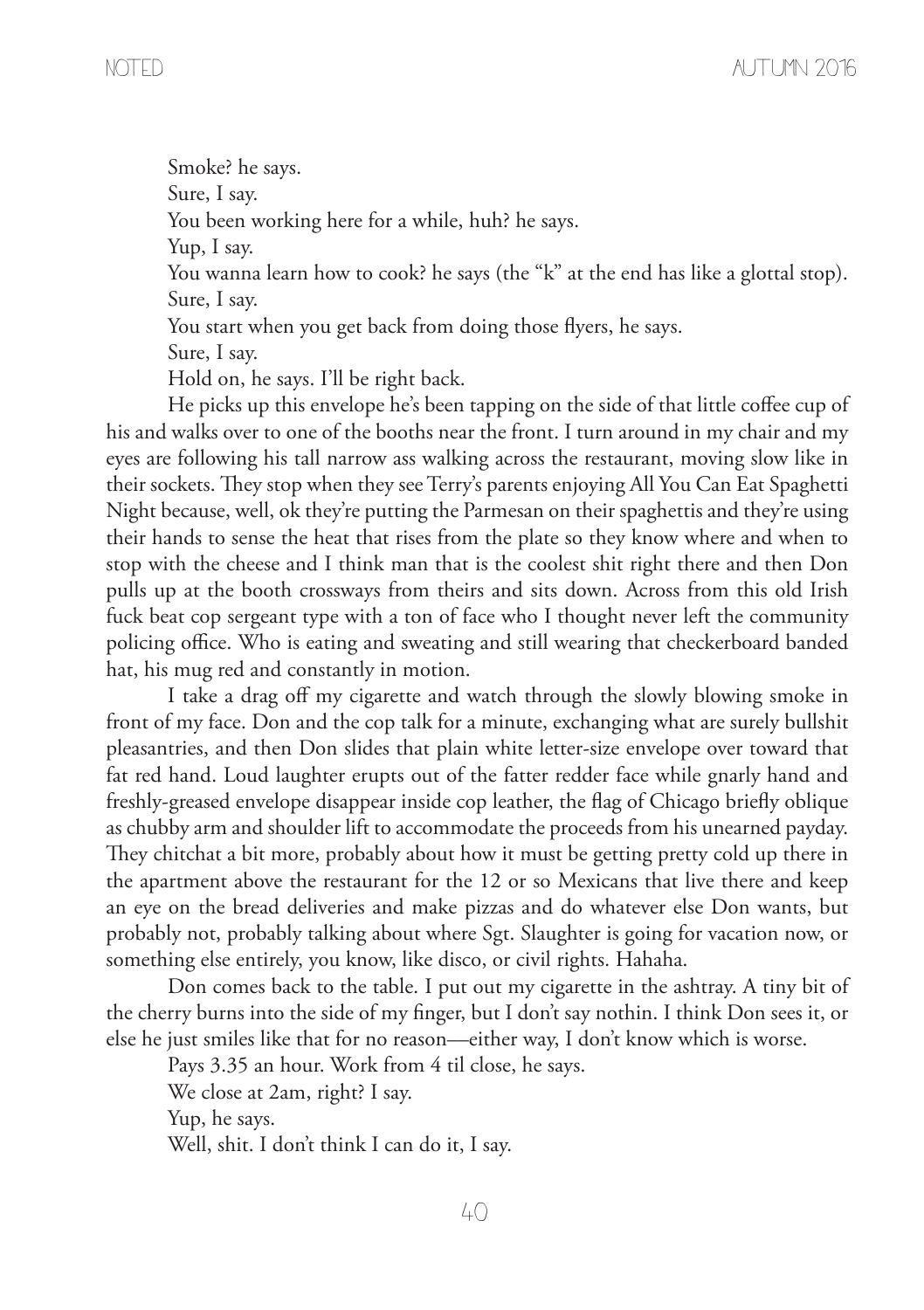Why not? he says. Curfew, I say. Curfew? What the fuck is that? he says. It's the law, I say. 10:30 on weeknights, 11:30 on the weekends. Everyone under 17 has to be off the streets. Hahahahaha. He laughs. Curfew, he says. There ain't no curfew, Don says. You work for us, he says.

I smile and say, yeah I do.

Bonus. I learn how to cook in this place. I make cole slaw by hand, pizzas, pasta, all kinds of shit in big ovens. Subs, slices, baked fuckin ziti. All that. And this is good, because I still do all the cooking in my house to this day. My old man? He cooked once a week when we were growing up. On Sunday. Chili. Beef stew. Spaghetti. Goulash (macaroni and tomatoes). That was it. In a big aluminium pot that will probably give all of us OldTimer's. And that was what we ate all week, until it ran out. You want something else?

Make it your fuckin self.

So I was learning how to make shit. Eggs. Garlic bread in the broiler. You know, wonder bread with margarine (the old man called it "oleo") and garlic salt. That was about it. There really wasn't anything else in the house. The old man was cheap that way. He left money on the counter one time for me to buy milk. Two dollar bills. Milk cost \$1.75. 'Bout six weeks later he goes

So you got that quarter?

Fuck.

He gave me a dollar a day when I was going to school. Cost .35 each way with a student bus pass. Rolls were six cents each and so was a carton of milk. If I wanted lunch I bought two rolls and a milk. I had twelve cents left over. By Friday I had sixty cents saved up. You know what that meant:

## Please sell my son a package of Old Gold Filters. Thanks, Pop

A pack of smokes was .55. So I had change. Did candy cost a nickel back then, too, Grandpa? You bet your ass it did. Well, ok, not *all* candy. Fuckin slo-pokes were a nickel. And necco wafers were a dime, if you could wait another Friday. If I couldn't wait, and I smoked too much, then I had to make up the money somewhere. The easiest way to do that was to walk all the way up to the Jarvis L station. If you stuck your back up against the telephone pole, next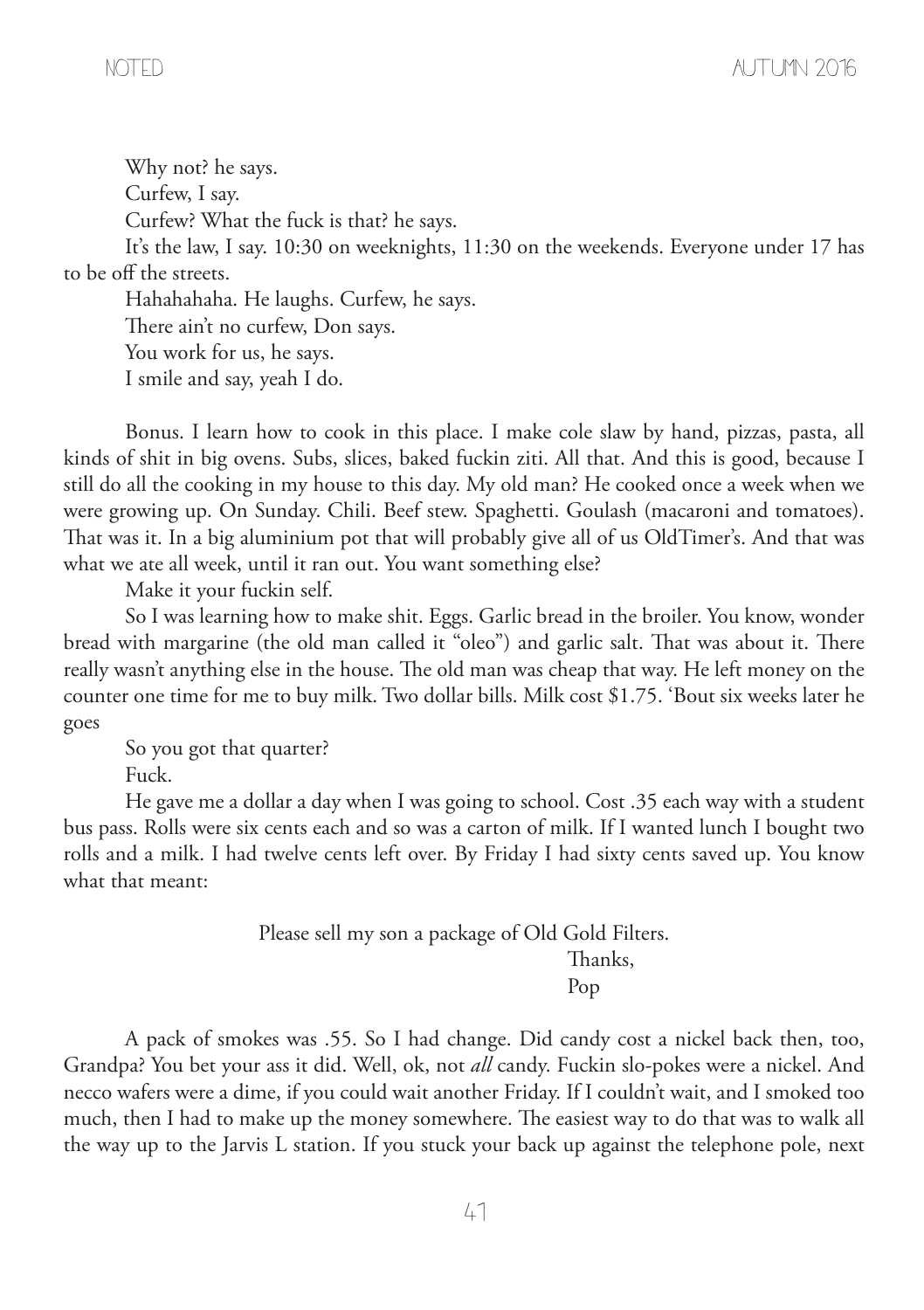to the tracks, you could sort of walk up the wall with yourself wedged in between there. Then when you got to the top of the wall, about 16 feet up at least, you had to make sure no trains were coming then hop hop hop onto the tracks and over the third rail and onto the platform and give everybody who saw you do it a dirty look and then just be all nonchalant.

Yeah. I had had about enough of that shit.

Do I want to learn how to cook in this mobbed up joint where I ain't gotta worry about the local cops and take home about a buck and a quarter a week and buy my own smokes and shit and some pants that fit and some new chucktaylors? You're fuckin right I do.

And I do. Like nobody's business. Years later in the boonies of Northern Maine I make a fuckin sandwich in my own place for Martha Stewart.

My. That's delicious, she says.

I just smile one of those smiles.

Don would've been proud all the way around.

We get to the apartment. Ria sets down her shit on the counter. I walk into the living room to look around and the dog bites me in the leg. Fuck.

I hate this fucking dog,

this dog that they cook chicken for. Man. I haven't had a piece of chicken in about eighteen months. Fuck you, dog. I flick on the stereo. Her old man isn't home. It's Saturday, so he's at the bar. Their ma is working. She waitresses down the street. I light up a cigarette and glare at the dog. She doesn't like smoke, so I smoke a lot when she's around––it helps to keep the biting down.

Tiny Scorpion Klaus Meine screams at me about his Lovedrive and some winged whore. I ask Ri what happened. From the kitchen she says

Some dumbass, I don't know. He just got zapped. And stuck, right by the station. It took forever to get him off the tracks, I guess. Such a pain in the ass. Damn. Oh well.

What's new with you?

Nothing much, I say.

The dog growls.

Go eat your fuckin chicken, I say.

What, Teddy? she says.

Nothing, I say.

Where's Jimmy?

I don't know, she says. He was still here when I left, but he said something about going to the movies.

Fuck, I say. Must've went downtown, init? No movies around here until night.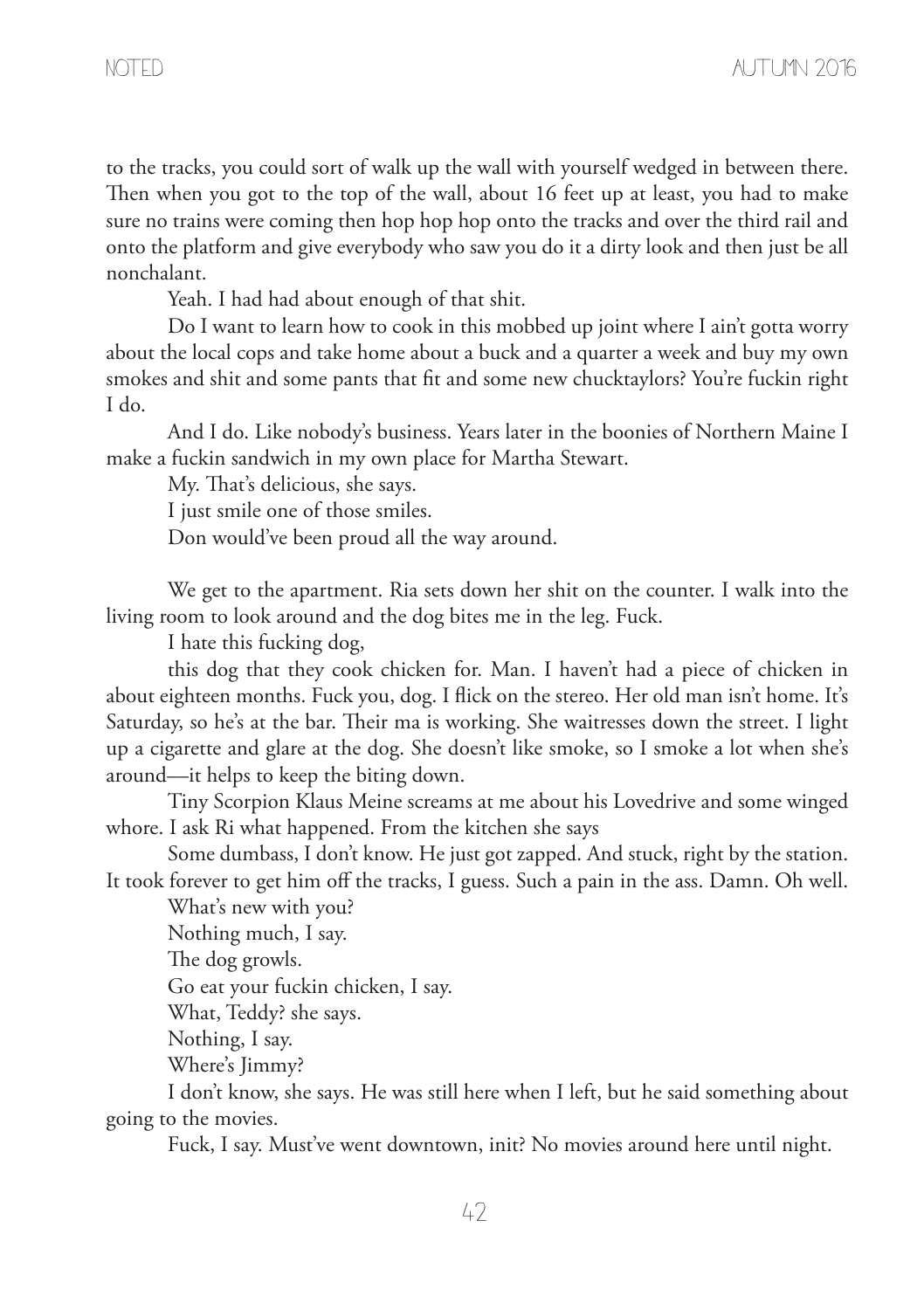Yeah, probably, she says.

I cut Klaus off mid-yell. I flash back to the day I taught everyone how to sneak on at Jarvis so we could go downtown to watch kung fu movies all day and beat the living shit out of each other all the way home. Like you do.

I give Ri a hug. She jumps a little, and hugs me back. I keep my voice from cracking and I say OK, well I'll go see who else is around. They won't be home 'til late anyway. OK, she says. See you later, she says. I shut the door on my way out. The dog never tried to bite me at all.

I walk outside and down to the corner at Fargo and Damen. I look toward the park and

I see that idiot Freckles walking my way, walking with his ugly girlfriend. I'm sorry. But there's no other way to put it. She was just…ugly.

Hey! Teddy! he says.

I just walk away.

I find out later all that happened, how it went down. Some people blamed Freckles, said he pushed him. Others said he slipped on his way across the tracks, some said he slipped off the platform.

None of those things matter, really. None of those things can get between the skin of your face and the palm of your hand slammed so tight to your forehead that tries to drive the tears back into your face, the hand that tries to push this staggering disbelief back inside, and down where it belongs, a kind of thing you might handle later in life but then it's called grief and right now that thing is called something else and it's so profound you can't name it and it would be devastatingly tragic if it was the one and only time it ever happened so instead of sadness it's anger and it's frustration and you know it's not the last and so you mourn for something else entirely, something you might never be able to name but something that will rule your life if you let it out of the box, something that can ruin it if you keep it locked up, but something that will become your rudder if you play it out right.

And then one day after walking away from this totally nasty shit-talking fight, which I won, of course, there I was. I sort of came to, and looked around. I found I was alone, and felt it deeply, but I envisioned myself envisioning this moment, older and tired somewhere, maybe in a shitty suburb, or worse, maybe around the corner from right fucking here, and wishing I had come to that moment differently and I knew the only way to make a different difference was to re-envision myself. I didn't know then what I needed to do, but I knew this, all this, was fucked,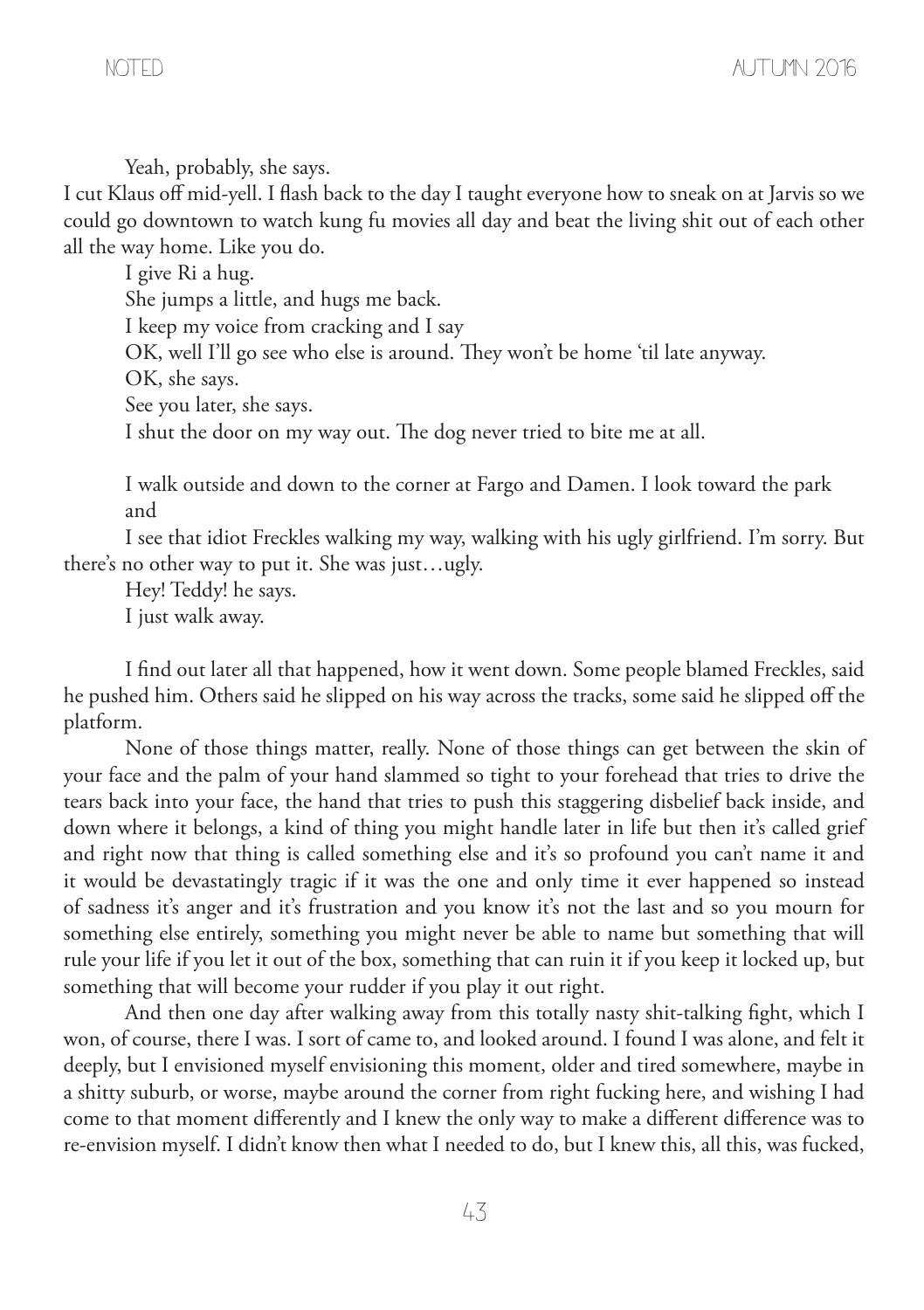wasn't for me, would kill me dead if I let it, and I wasn't ready to die just then. Not at that age. Not with that buzz, not with that smile on my face, not with that clear forehead, that long hair, that summer-brown skin, that girlfriend, that ice cold quart of Old Style, that boombox, that song, that moment of sublime warmth, no Kings, no cops, no crap, no fear. No way.

I just smile and think.

This line comes in my head, and it won't let go.

"Much to do," the old man said, "even as a sea of bastards is still bushy about us."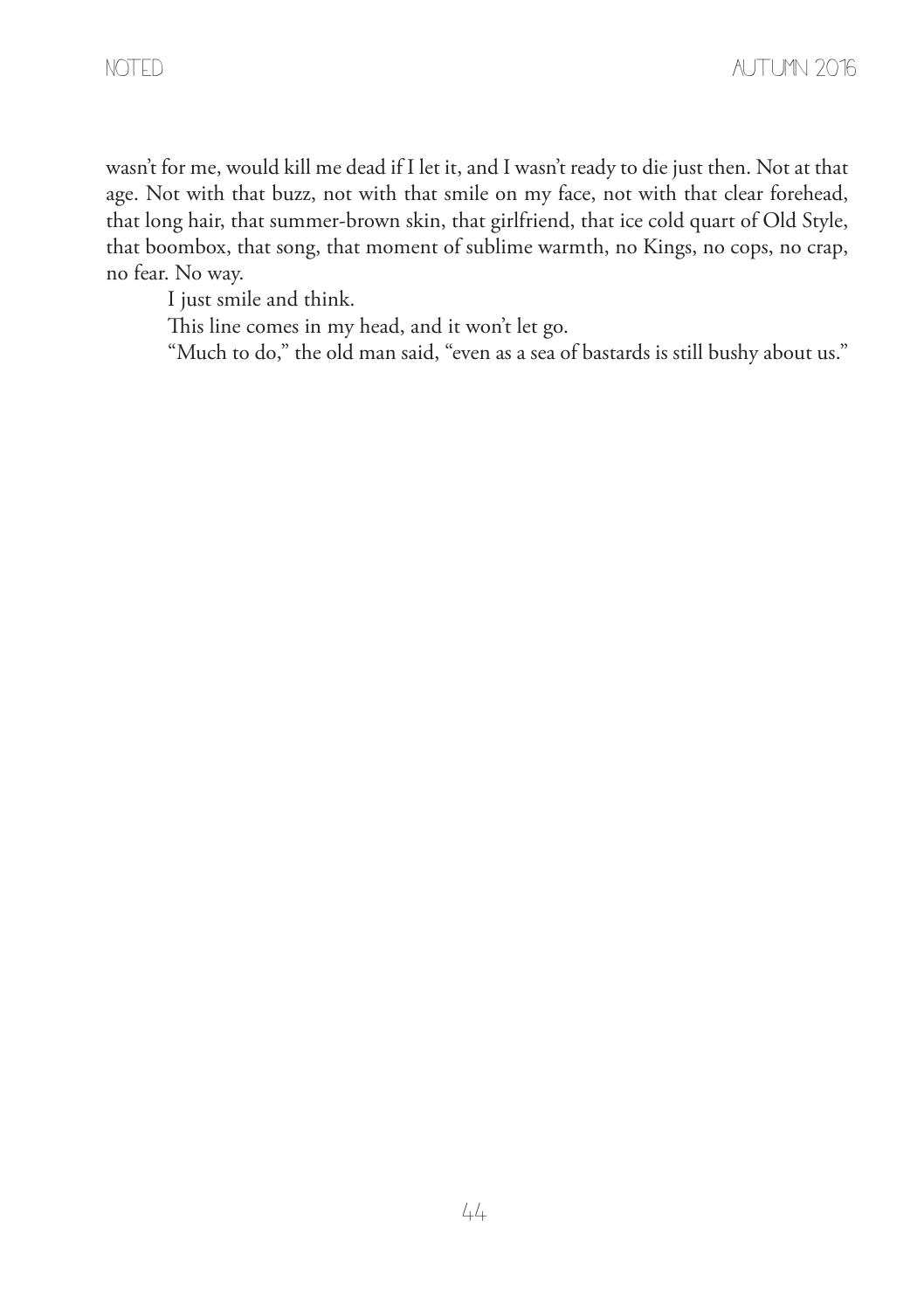# The Strange Case of the Long Summer and the Good Woman

## ROBERTA MARANGI

#### I

#### *The Death of the Author*

Professor Barnaby Gerbert-Smithe was born in Limmerwood Vale, married Anne Gerbert-Smithe in Limmerwood Vale; graduated and then taught literature at the County's third biggest University whose only and principal campus still stood in Limmerwood Vale. In 1987, he went to London alone for all of three days to present his only book to a crowd of thirty-six postgraduates. It was a huge success, which allowed him to never leave his home ever again. The postman could easily bring his letters of adulation to him.

It was a Wednesday, in the month of April 1991, when inside the little cottage on the left side of the river, the third after the stone bridge, the old kettle started singing, which meant it was exactly five minutes to five, *post meridiem*. In exactly three hundred se-conds he will be served his tea and he will complain that his Annabelle had left the leaves too long in. He could have sworn that his Oolong had been terribly bitter for the past three years.

He didn't want it to change now, of course.

Professor Barnaby Gerbert-Smithe was an admirer of homeostasis–someone once ex-plained this concept to him, in front of the local kirk, and, liking it as much as he did, he adopted it as his *motto*. Constancy was the bright light of his life.

And so, the tea was bitter.

Outside the east windows of his sitting room, the strange green and purple flowers were in bloom as never before but still had no smell––which was also good. He was not an admirer of perfumes. In a rare fit of rage, he had once thrown away Anne's Chanel No. 5. She had apologised later about her foolish attachment to that smelly liquid.

'There you go, dearest.' said Anne, offering him a cup.

'Thank you, my dear.'

Anne sat in front of him, as she always did. She opened a book and started reading. She was always reading, his wife. He suspected that if it wasn't for him, she would do little else, and their perfect little house would descend into decay.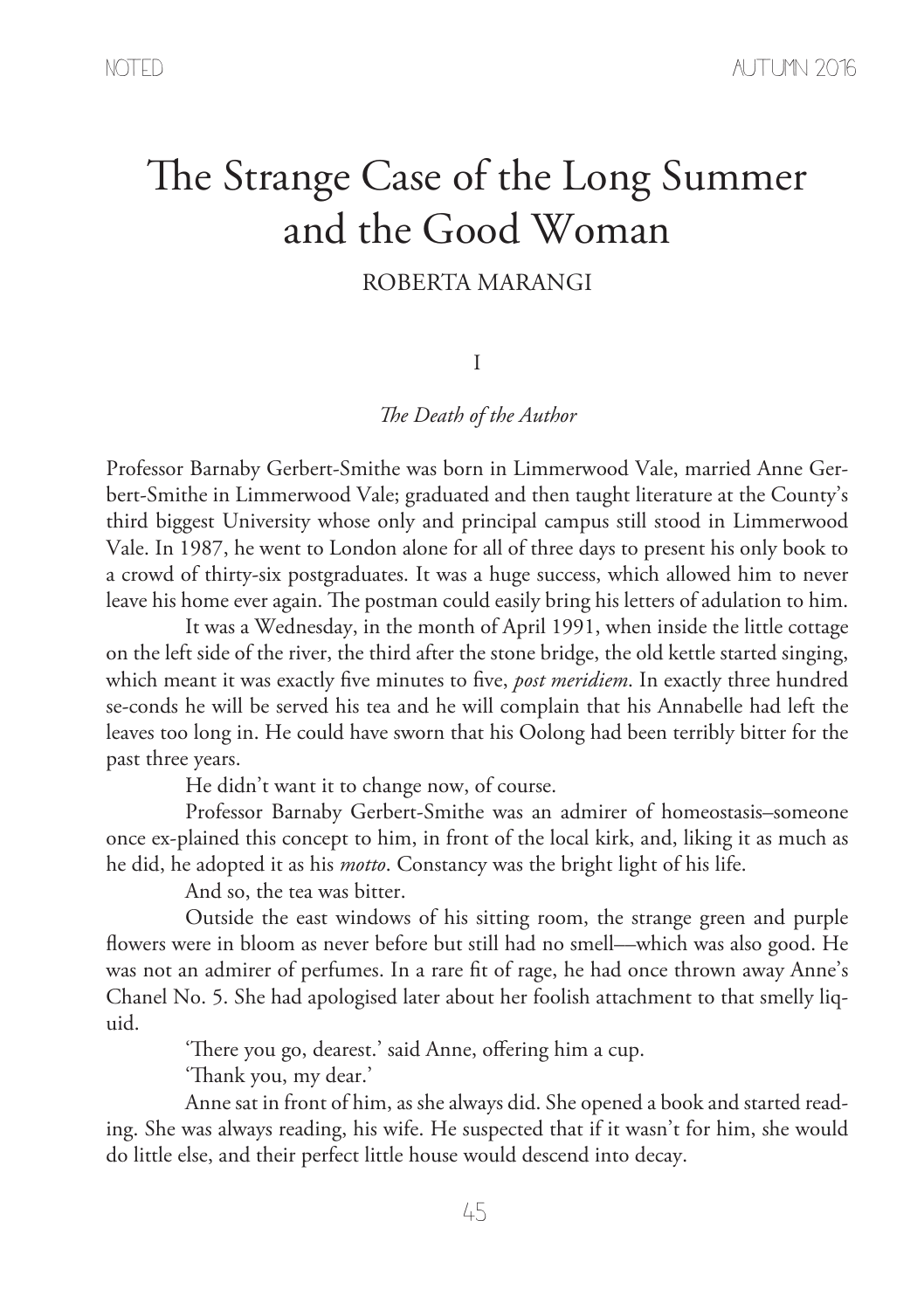*The tea was sweet.* And with that unpleasant thought, Professor Gerbert-Smithe died.

II

#### *The Ideal of the Harmonious Man in Bourgeois Aesthetics*

The Inspector was mortally tired. Never had he been more tired. Indeed, no one had ever been more tired. Yet, he woke up and got on the train from Hammersmith to Limmerwood Vale. When he arrived, he was welcomed by one of the sunniest days he could remember and by a cluster of houses so small and short that he had the feeling that the sky was pressing onto the earth.

Horace Magnusson, it seemed, had been bothered for nothing. Nothing, that is, besides comforting the weeping widow, a woman in her early forties who actually looked much younger than he had expected. The man had died of natural causes; his time on this earth had been up.

*Death makes all men equal.* That always made the Inspector think.

He would have to buy some fish and chips tonight. Maybe a beer. And this time, he should really try to follow those re-runs of *The Shock of the New*. 'The View from the Edge' had been deadly boring. But one has to have something to talk about at the office that made one look smart and refined.

Time to come back to the present, unfortunately. Another kind of deadly boring episode.

'I will let you know once the official results arrived, ma'am. And, again, I am so sorry for your loss.'

'Thank you, Inspector.'

Before the Inspector could reply once more and then turn to leave, he spotted a bush of unusual flowers, on the east side of the house.

'Is that… Belladonna?'

'I beg your pardon? Did you just call me *bella donna*?' exclaimed Mrs. Gerbert-Smithe, shocked.

Figure that! The woman spoke Spanish.

'No, I mean–'

'How dare you? How could you think offering me compliments when my husband is barely cold, how–How dare you, sir?'

> 'No, I didn't mean that, I meant the plant, I –' 'Leave. Now.'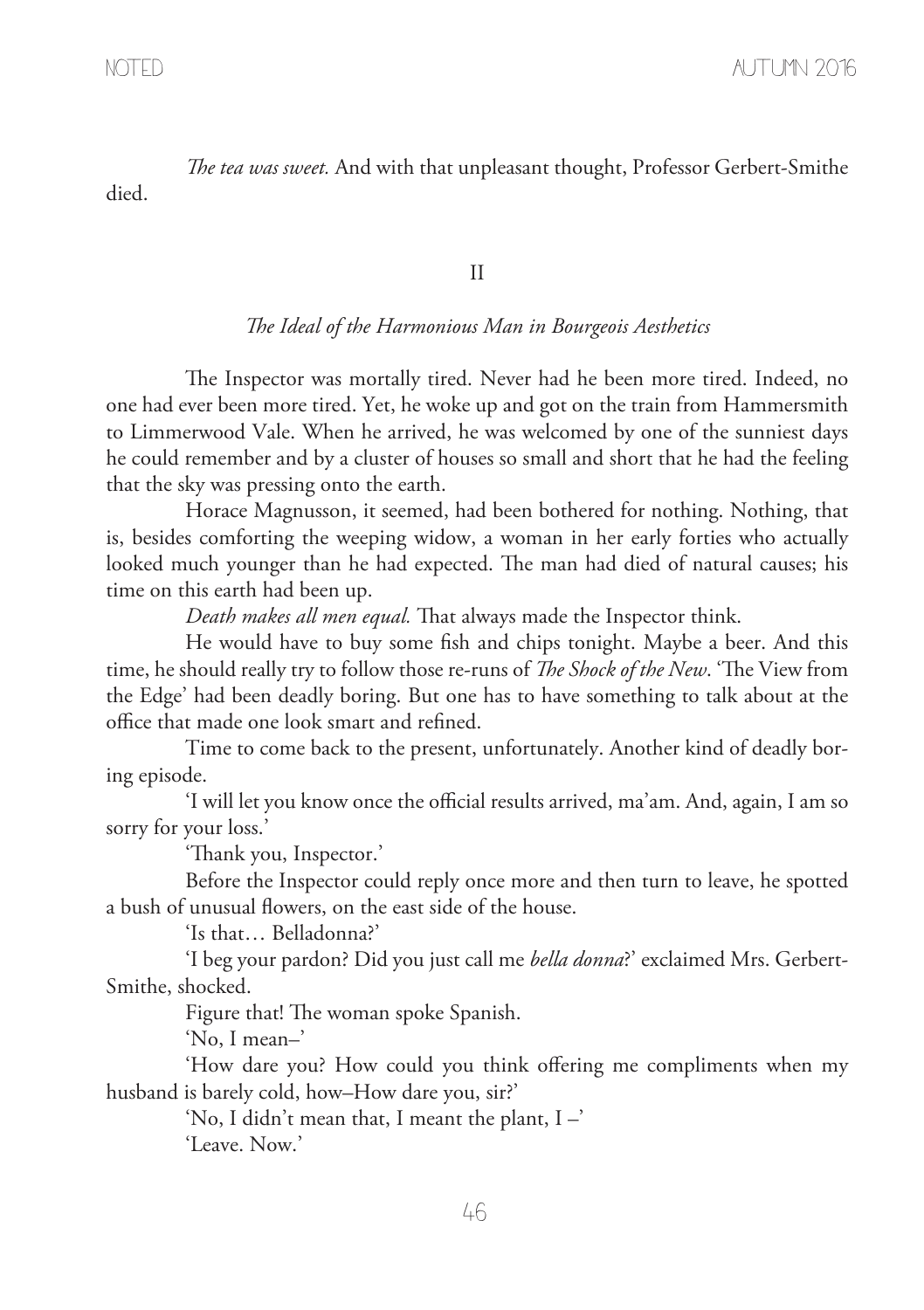He was reticent to grant her what she asked. However, after an outburst of righteous rage, Mrs. Gerbert-Smithe was on the verge of tears again and, before he could say another word, she emitted such a pitiful wailing that he felt embarrassed to the core. He thought, for some reason, he should stay a little longer and ask some more questions. However, the weeping widow started blowing her nose and sobbing even more loudly. Three women, all dressed in black, with white shining hair, appeared as if out of nowhere and were im-mediately at her side, offering her platitudes, caressing her back, and sending him icy stares that would have made the devil himself run as fast as he could.

Horace Magnusson arrived home in time to watch that final episode, drink his beer, and eat his fish and chips. In fact, he liked it so much, he decided he would always have beer and fish and chips on a Thursday–with or without the art. It was, in fact, with greasy hands that one week later he signed his report for the death of Professor Gerbert-Smithe.

The case was closed.

#### III

## *The Laugh of the Medusa*

It didn't look as if it was going to crash into the sea. Rather, Sorrento looked like the in-famous Tower of Babel, straining to go higher and higher towards the heavens. However, unlike the Tower of Babel, the city was still standing, mocking the pious viewer with its bright colours and loud noises.

The kitchen had blue, white, and yellow majolica tiles, and the balcony was so big, it could really be considered a terrace. The pungent smell of nail polish permeated the small bedroom and mingled with the fresh perfume of the sea. Anne was lounging on the purple couch, waiting for her red nails to dry while distractedly reading a glossy maga-zine. The heat was close to being unbearable. The magazine, on the other hand, turned out to be absolutely unbearable and unreadable. She tossed it to the marble floor with impatience and stood up, turning towards the wardrobe. She donned her red swimsuit and a fitted linen dress, and grabbed her straw bag; she checked the stove three times, found her keys only after a fifteen-minute search, and headed towards the beach.

Anne Gerbert-Smithe had swum for the first time on her forty-second birthday and, from that day forward, she vowed to swim whenever she had the chance. If there was one thing Anne Gerbert-Smithe always did, it was keep her promises. Always had; always will.

The sun was starting to set when she decided to climb back towards home.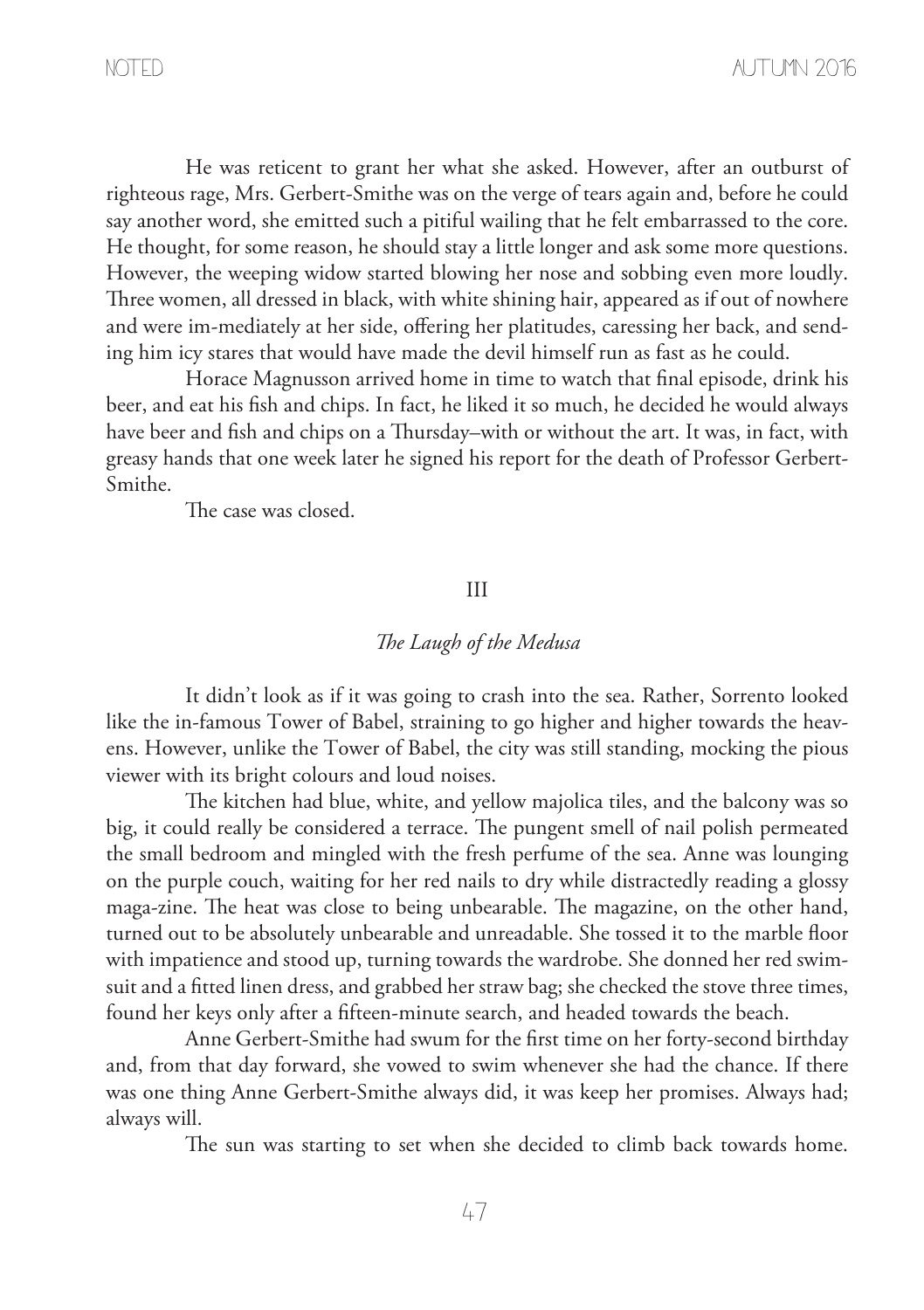She stopped at the Pasticceria Marturano to buy almond biscuits. The owner, Peppino, would be singing while pretending to do his crosswords; he would then add a couple of biscuits more on the tray, wink at her, and bring a bony finger to his mouth. As if he did not gift his *pasticcini* to every woman.

She only had to turn left twice, and she would be home. However, she stopped once more. From a small balcony, she spotted the Signora Ceto, smoking a cigarette and cheating death. The woman was seventy-eight but didn't look a day older than fifty. Today, she was wearing a white dress with lemons on it which contrasted beautifully with her dyed black hair.

> '*Tutt'apposto*?' she asked Anne. '*Tutto bene*.' 'Have you heard anything from England, child?' 'Not a word.'

She exhaled, and the smoke coming out of her mouth made her look otherworldly, as if emerging from sulphuric depths. The sun had yet to set completely but the moon was al-ready shining, reflecting on the sea below. Anne and the Signora stayed where they were a little longer, enjoying the view and the mutual understanding. After a few moments, the woman shrugged and threw her hands in the air; then, she laughed, the sound throaty and deep.

> Anne smiled back at her and waved before turning towards home. Not a word was ever heard from England.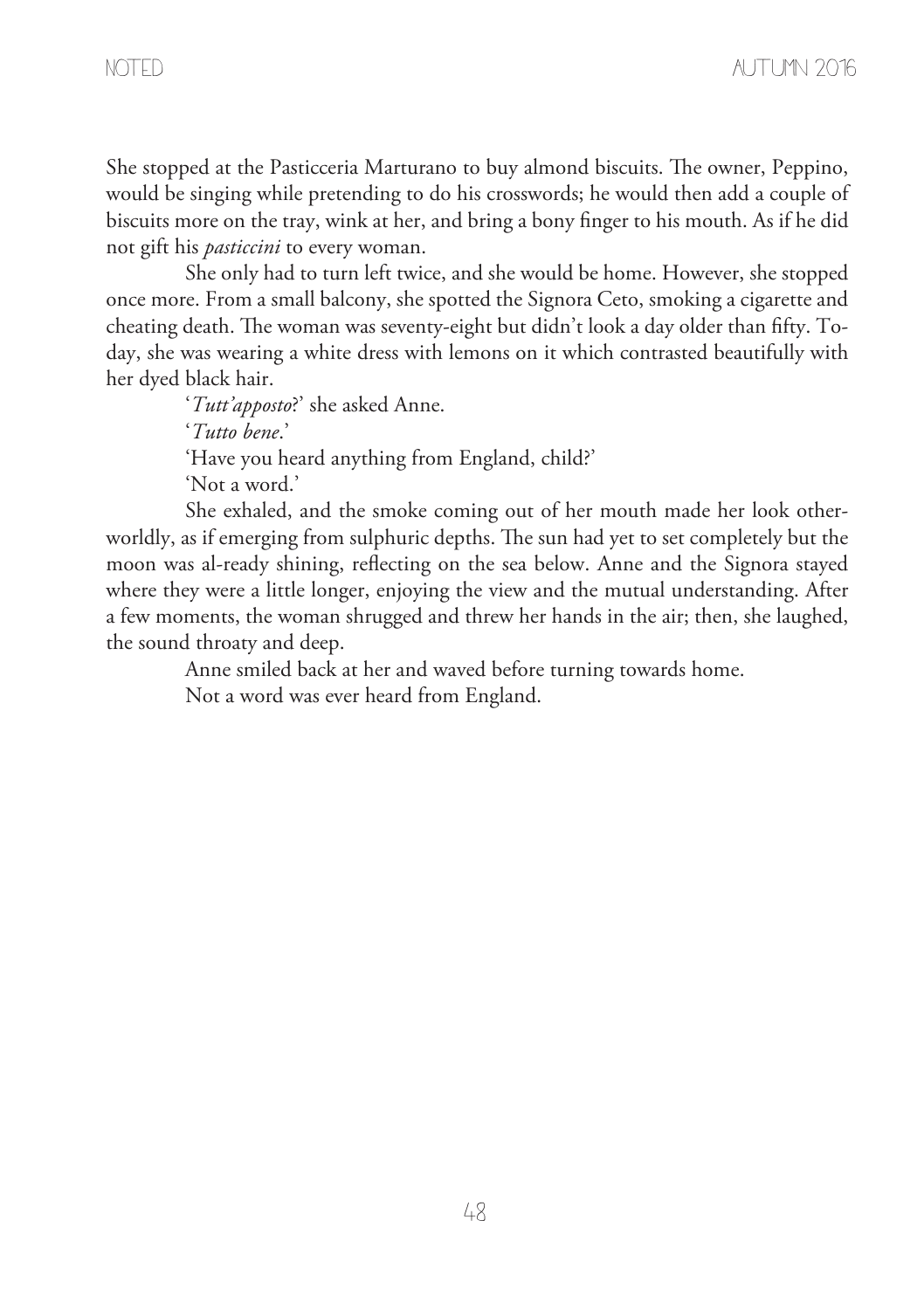# Rafael is Dreaming on the Tram BRYN SKIBO-BIRNEY

Rafael is dreaming on the tram.

\*\*\*\*

He wakes up in Mazatlan. His lips feel parched from the heat, though it's a humid morning. The air is still, with only the ringing church bells to disturb him. But they pull him, lull him, dull him.

Time for a coffee.

Something to liven this place up, this man up. The streets are busy, heels on cobblestones, clic-cli-c-cli-clic-cli-c-clic. So many footsteps, interrupting each other. A small bar, cool, dark, and quiet, by the beach would be perfect.

Rafael spends the morning talking, laughing; even though he doesn't speak Spanish, he makes friends with everyone. Like The Mayor. Or at least he says he's The Mayor. Everyone can say they're anyone here. Who's to know?

The sun dips and the afternoon cools; Rafael doesn't feel so dry, so gritty, so empty anymore but he feels tired.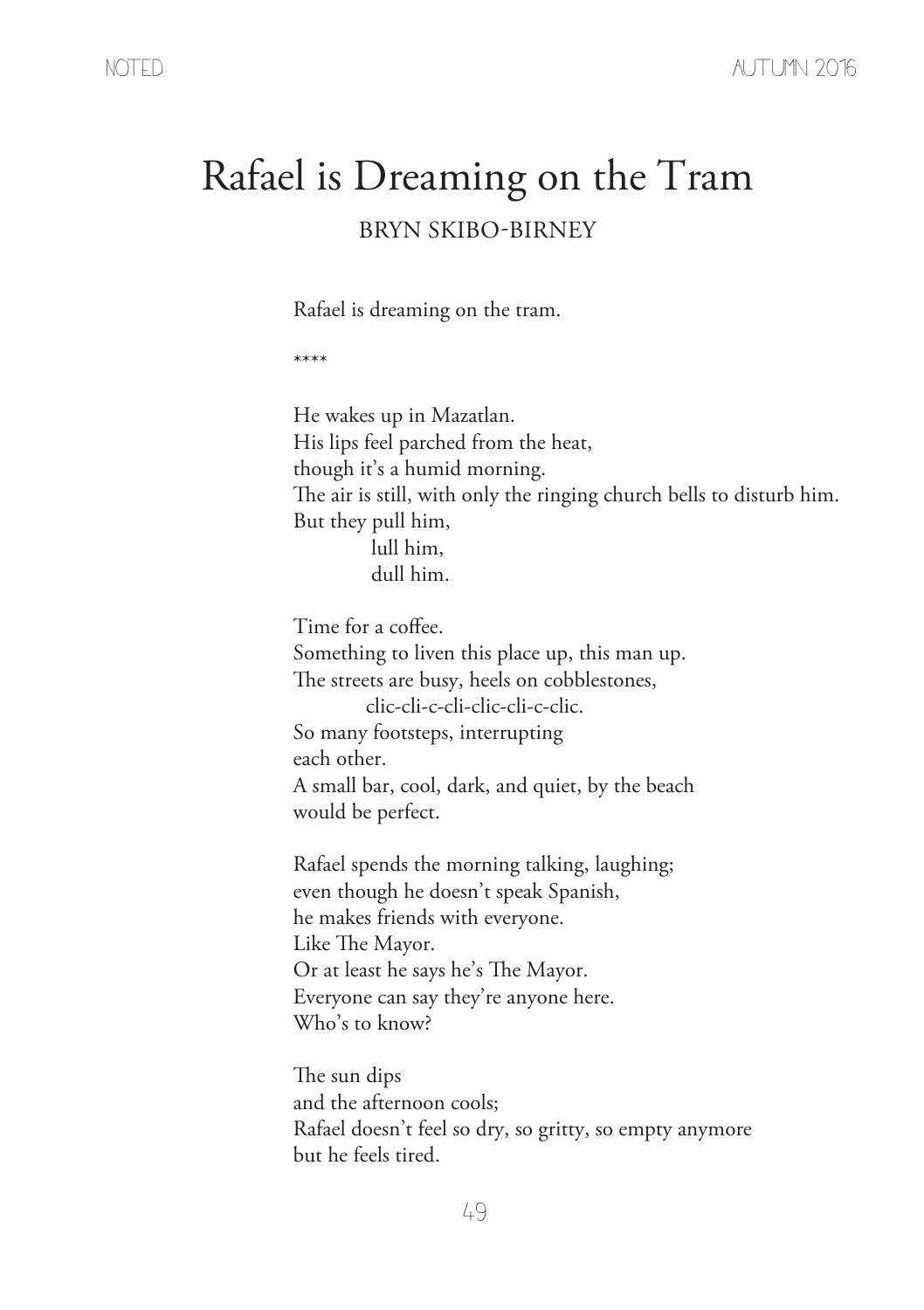His head tilts, and Rafael is dreaming. The ocean is a dull roar in his ears as the waves explode upon the sandy beach.

\*\*\*\*

Rafael is dreaming on the tram.

\*\*\*\*

Rafael wakes up in Kabul. The pipe above his head has burst. Cool water mixes with the sweat running down his face, which is powdered with grit and stubble. His palms rest heavily on the sandy street, and the air is still, he hardly hears a thing, only a high, persistent ringing.

The blast was so close, he can't hear the shouts or moans; the futile cries for relief that won't come in time. Sgt. Connors lies in front of him. His neck is surely broken. Maybe his legs. The first is more urgent than the second. Mike will need a blood transfusion, if they get there in time.

But Rafael rests there, in the sand, on the side of the street, where moments before, heels interrupted each other, clic-cli-c-cli-clic-cli-c-clic. The ringing in his ears subsides, and is replaced with a dull roar.

\*\*\*\*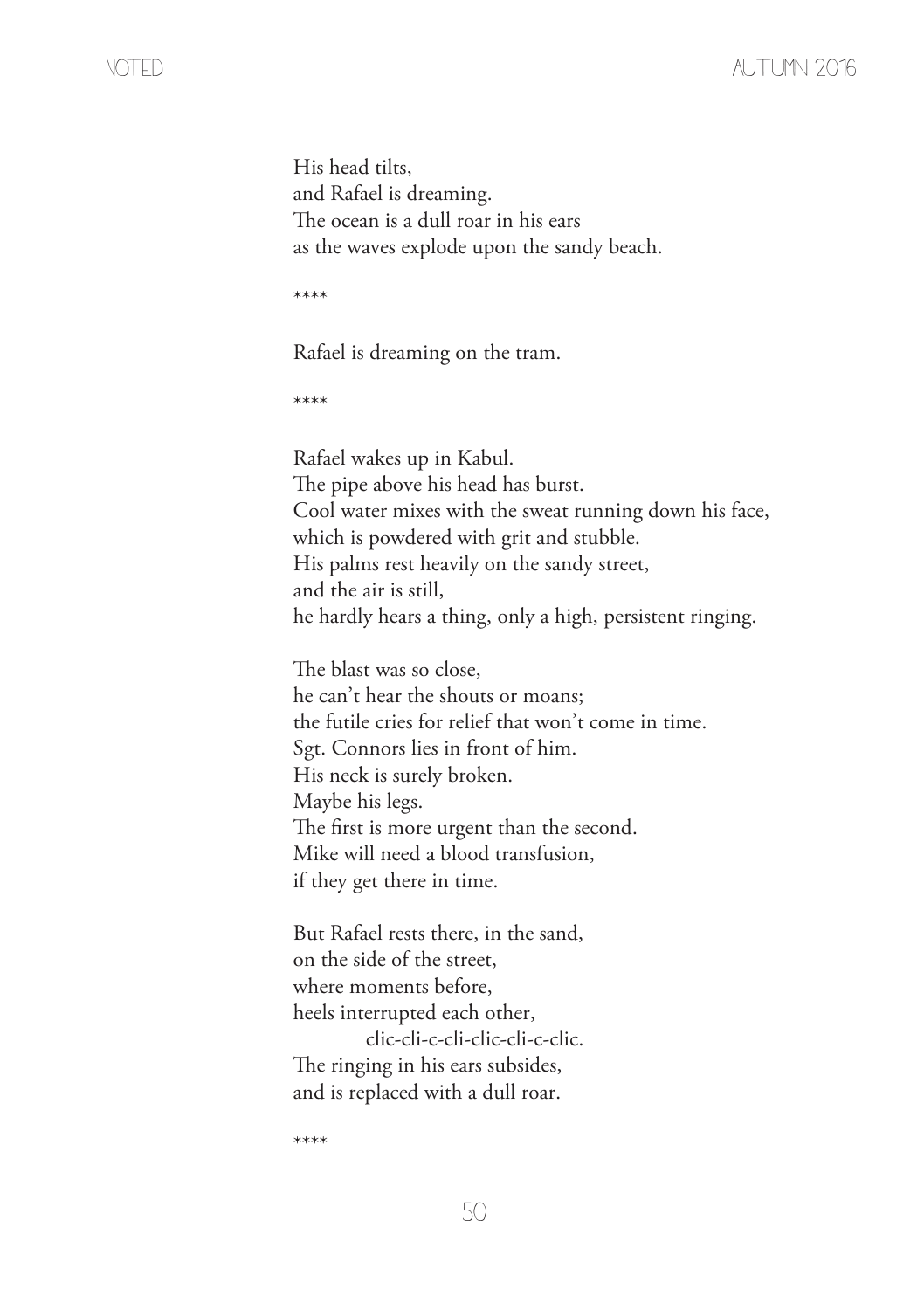Rafael is dreaming on the tram. Sgt. Connors won't get up. The coffee is dark, reflective, like a window at night. The bells are ringing, roaring. The air is still, humid, and heels click in the aisle clic-cli-c-cli-clic-cli-c-clic.

No one interrupts him. No one speaks to him. No one looks at him. Despite his shouts, Despite his moans, Despite his silent cries for relief.

\*\*\*\*

Rafael is dreaming on the tram. *Vas-y, mec, c'est le terminus.*

\*\*\*\*

Rafael wakes up in Geneva. His lips are parched with drink and with thirst. The air is still until the doors slide open, with a high electronic ringing. A cool breeze glides across his face like water. It's morning. Time for a coffee.

*Author's note*: This poem is based on real events. I am indebted to Rafael for speaking to me.